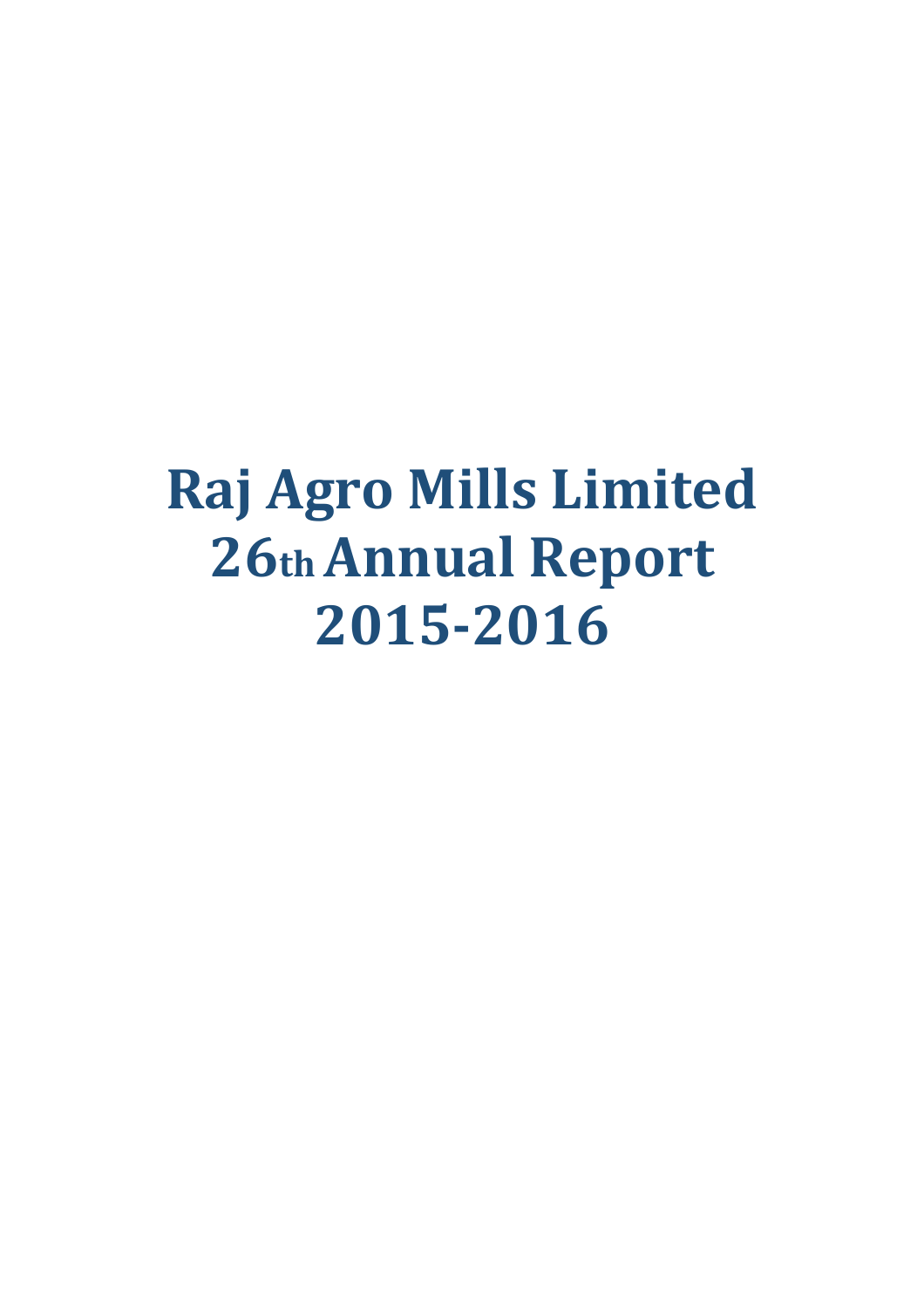**REGISTERED OFFICE: C-8/419 SECTOR 8, NEAR MADHUBAN CHOWK, ROHINI, NEW DELHI – 110085 CIN: L15149DL1990PLC040532 Email: rajagromills@gmail.com, Ph: 0161-846751, 846085** 

#### BOARD OF DIRECTORS:

| Sh. Sanjeev Bansal | <b>Managing Director</b> |
|--------------------|--------------------------|
| Sh. Varinder Kumar | Director                 |
| Sh. Jatinder Singh | Director                 |
| Mrs. Meenu Uppal   | Director                 |

#### COMPANY SECRETARY

Mr. Davinder Kumar

#### CHIEF FINANCIAL OFFICER

Mr. Rupinder Singh

#### STATUTORY AUDITORS

M/s. P.C. Goyal & Co; Chartered Accountants 62, New Lajpat Nagar Ludhiana (Pb.)

#### BANKERS

State Bank of India Specialised Commercial Branch Miller Ganj, Pahwa Hospital Complex Ludhiana - (Pb)

#### SHARE TRANSFER AGENT

M/s Link Intime India Private Limited (Formerly Intime Spectrum Registry Limited) 44- Community Centre, 2nd Floor, Naraina Industrial Area Phase-I, PVR, Naraina, New Delhi

|        | 26th ANNUAL GENERAL MEETING      | <b>CONTENTS</b>                         | Page No. |
|--------|----------------------------------|-----------------------------------------|----------|
| Day:   | Friday                           | <b>Notice</b>                           |          |
|        |                                  | Directors' Report                       | 5        |
| Date:  | 30 <sup>th</sup> September, 2016 | Management Discussion & Analysis Report | 29       |
|        |                                  | Corporate Governance Report             | 30       |
| Time:  | 10.00 a.m.                       | Auditors' Report                        | 36       |
|        |                                  | <b>Balance Sheet</b>                    | 42       |
| Place: | C-8/419 Sector 8, Near           | Profit & Loss Statement                 | 43       |
|        | Madhuban Chowk, Rohini,          | Cash Flow Statement                     | 44       |
|        | New Delhi-110085                 | Notes on Accounts                       | 45       |
|        |                                  | Proxy Form                              | 57       |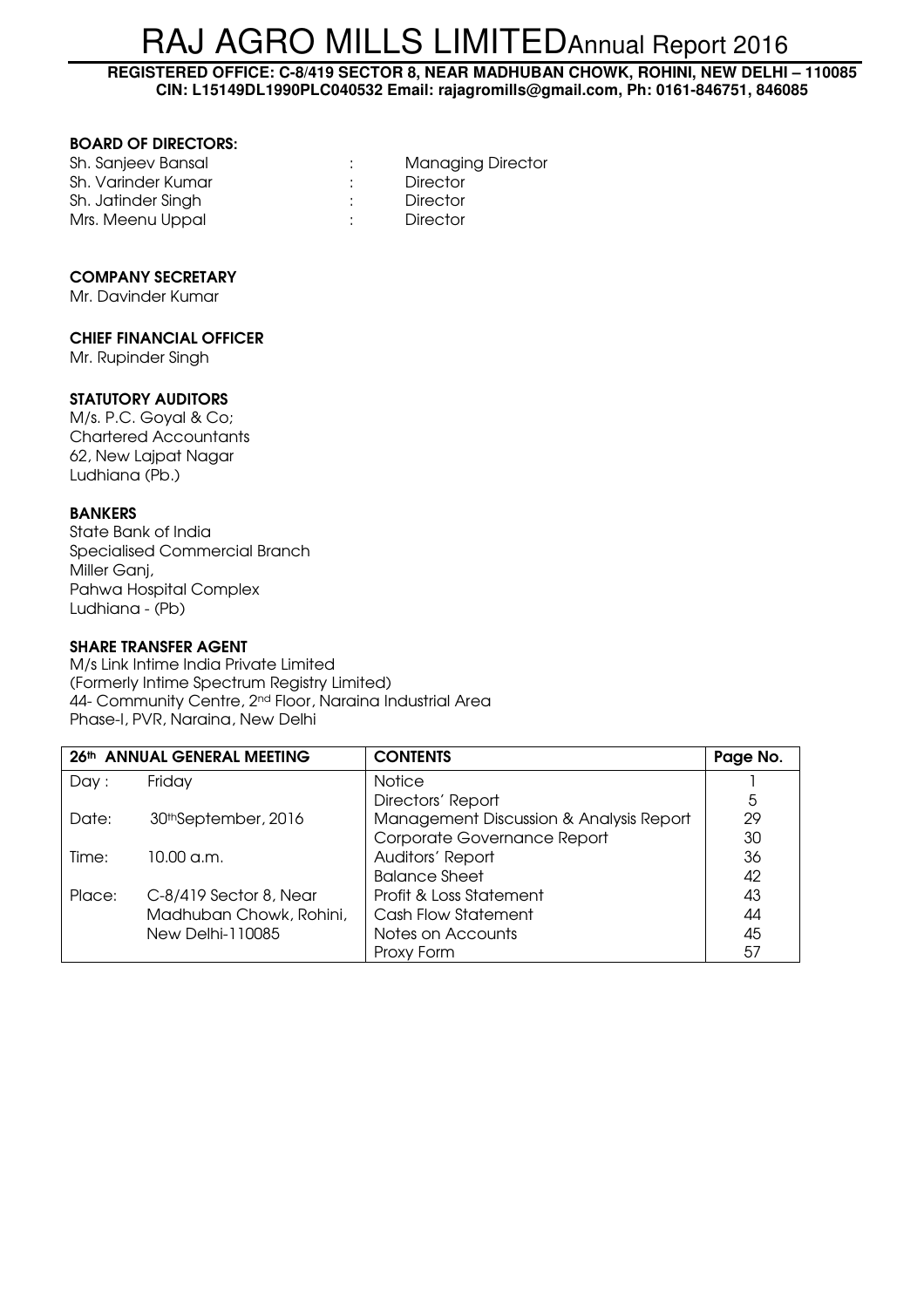#### **NOTICE**

NOTICE is hereby given that the 26<sup>th</sup>Annual General Meeting of the Members of RAJ AGRO MILLS LIMITED will be held on Friday, the 30<sup>th</sup> day of September, 2016 at 10.00 A.M. the Registered Office of the Company at C-8/419 Sector 8, Near Madhuban Chowk, Rohini, New Delhi-110 085 for transacting the following business:

#### ORDINARY BUSINESS:

- 1. To receive, consider and adopt the Audited Financial Statement of the Company for the financial year ended 31st, March, 2016 including Audited Balance Sheet as at 31st, March, 2016, the statement of Profit & Loss and Cash Flow Statement for the year ended on that date together with the reports of Board of Directors and Auditors thereon.
- 2. To appoint a Director in place of Sh. Varinder Kumar (DIN: 00057532) who retires by rotation and being eligible offers himself for re-appointment.
- 3. To appoint M/s. P.C. Goyal & Co, Chartered Accountants, Ludhiana as Statutory Auditors of the Company to hold office from the conclusion of this meeting until the conclusion of the next Annual General Meeting and to fix their remuneration.

 By Order of Board For Raj Agro Mills Limited Sd/- (Sanjeev Bansal) Managing Director DIN- 00057485 662/2, Premjit Road, Gurdev Nagar, Ludhiana-141001

Date: 11.08.2016 Place: Ludhiana

#### NOTES:

- (i) A member entitled to attend and vote at the annual general meeting (the "MEETING") is entitled to appoint a proxy to attend and vote on a poll instead of himself/herself and the proxy need not be a member of the company. The instrument appointing the proxy should, however, be deposited at the registered office of the company not less than forty-eight hours before the commencement of the meeting. The blank proxy form is enclosed.
- (ii) A person can act as a proxy on behalf of members not exceeding fifty and holding in the aggregate not more than ten percent of the total share capital of the Company carrying voting rights. A member holding more than ten percent of the total share capital of the Company carrying voting rights may appoint a single person as proxy and such person shall not act as a proxy for any other person or shareholder.
- (iii) Corporate members intending to send their authorized representatives to attend the Meeting are requested to send to the Company a certified true copy of the Board Resolution authorizing their representative to attend and vote on their behalf at the Meeting.
- (iv) The Securities and Exchange Board of India (SEBI) has mandated the submission of Permanent Account Number (PAN) by every participant in securities market. Members holding shares in electronic form are, therefore, requested to submit their PAN to their Depository Participants with whom they are maintaining their demat accounts. Members holding shares in physical form can submit their PAN to the Company/ Link Intime India Pvt. Ltd.
- (v) The register of members and the share transfer book of the company will remain closed from Saturday the 24th September, 2016 to Friday, 30th September, 2016 (both days inclusive).
- (vi) The Notice of the AGM, Annual Report and Attendance Slip are being sent in electronic mode to Members whose email address are registered with the Company or with the Depository Participant(s), unless members have requested for the hard copy of the same, physical copy of the Notice of AGM, Annual Report and Attendance Slip are being sent to the Members who have not registered their email address with the Company Depository Participant(s). Members who have received the Notice of AGM, Annual Report and Attendance Slip in electronic mode are requested to print the Attendance Slip and submit a duly filled in Attendance Slip at the Gate of Venue of the AGM.
- (vii) Members are requested to bring their copies of Annual Reports along with them, as copies of the report will not be distributed at the meeting.
- (viii) Members/proxies are requested to bring their attendance slips sent herewith duly filled in for attending the meeting.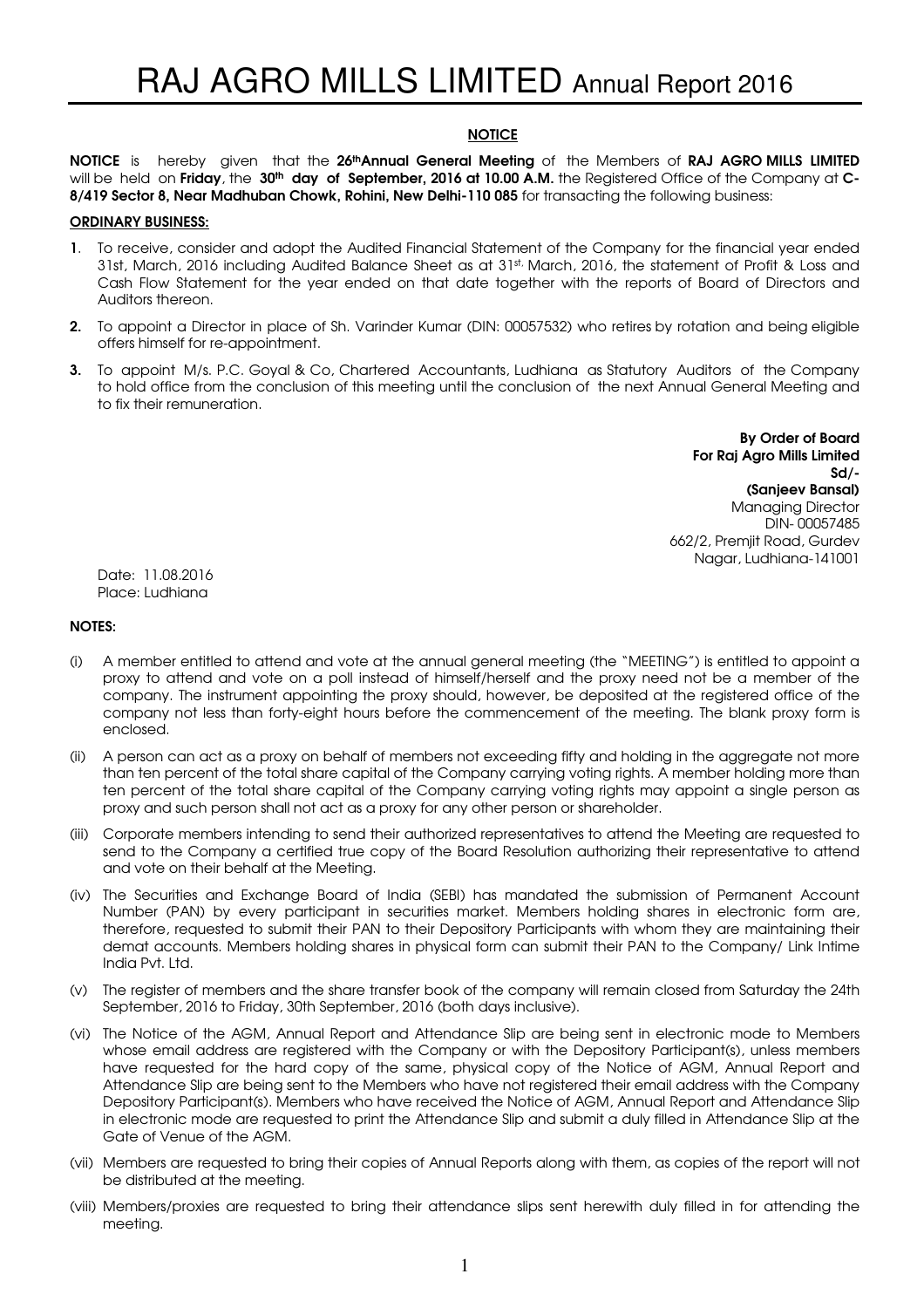- (ix) Any queries regarding the Annual Accounts or otherwise must be sent to Registered Office of the Company at least 10 days before the date of meeting.
- (x) M/s B.K. Gupta & Associates, Company Secretaries have been appointed as the Scrutinizer to scrutinize the evoting process in a fair and transparent manner (including the ballot forms received from members who do not have access to the e voting process). The scrutinizer shall upon the conclusion of General Meeting, unblock the votes in presence of at least two witnesses not in employment of the Company and make a report of the votes cast in favour or against, if any, forthwith to the Managing Director of the Company.
- (xi) The Results of the resolutions passed at the AGM of the Company will be declared within 48 working hours of the conclusion of AGM. The Results declared along with the Scrutinizer's report shall be placed on website of CDSL and will be communicated to the stock exchanges.
- (xii) Voting through Electronic Means: Pursuant to the Section 108 of the Companies Act, 2013, Rule 20 of the Companies (Management And Administration) Rules, 2014, as amended from time to time and Regulation 44 of SEBI (Listing Obligation and Disclosure Requirements) Regulations, 2015, the Company is pleased to provide the facility to the Members a facility to exercise their right to vote at the 26th Annual General Meeting (AGM) by electronic means.

#### The instructions for shareholders voting electronically are as under:

- a. The Members whose name appears in the Register of Members of the Company as on 24th September, 2016. The Members may cast their votes on electronic voting system from place other than the venue of the meeting (remote e-voting). The remote e-voting shall commence on 27thSeptember, 2016 at 09:00 AM and ends on 29th September, 2016 at 05:00 PM. Once the vote on a resolution is cast by the shareholder, the shareholder shall not be allowed to change it subsequently. The e-voting module shall be disabled by CDSL for voting thereafter.
- b. Shareholders who have already voted prior to the meeting date would not be entitled to vote at the meeting value.
- c. The shareholders should log on to the e-voting website www.evotingindia.com during the voting period
- d. Click on "Shareholders" tab.
- e. Now, select the "COMPANY NAME" from the drop down menu and click on "SUBMIT"
- f. Now Enter your User ID
	- 1) For CDSL: 16 digits beneficiary ID,
	- 2) For NSDL: 8 Character DP ID followed by 8 Digits Client ID,
	- 3) Members holding shares in Physical Form should enter Folio Number registered with the Company.
- g. Next enter the Image Verification as displayed and Click on Login.
- h. If you are holding shares in demat form and had logged on to www.evotingindia.com and voted on an earlier voting of any company, then your existing password is to be used.
- i. If you are a first time user follow the steps given below:

|                 | For Members holding shares in Demat Form and Physical Form                                                                                                                                                                                                                                                                                                                                                                                                                                |
|-----------------|-------------------------------------------------------------------------------------------------------------------------------------------------------------------------------------------------------------------------------------------------------------------------------------------------------------------------------------------------------------------------------------------------------------------------------------------------------------------------------------------|
| <b>PAN</b>      | Enter your 10 digit alpha-numeric *PAN issued by Income Tax Department (Applicable                                                                                                                                                                                                                                                                                                                                                                                                        |
|                 | for both demat shareholders as well as physical shareholders)                                                                                                                                                                                                                                                                                                                                                                                                                             |
|                 | Members who have not updated their PAN with the Company/Depository<br>Participant are requested to use the first two letters of their name and the 8 digits<br>of the sequence number in the PAN field.<br>In case the sequence number is less than 8 digits enter the applicable number<br>of 0's before the number after the first two characters of the name in CAPITAL<br>letters e.g. If your name is Ramesh Kumar with sequence number 1 then enter<br>RA00000001 in the PAN field. |
| <b>DOB</b>      | Enter the Date of Birth as recorded in your demat account or in the company records for                                                                                                                                                                                                                                                                                                                                                                                                   |
|                 | the said demat account or folio in dd/mm/yyyy format.                                                                                                                                                                                                                                                                                                                                                                                                                                     |
| <b>Dividend</b> | Enter the Dividend Bank Details as recorded in your demat account or in the company                                                                                                                                                                                                                                                                                                                                                                                                       |
| <b>Bank</b>     | records for the said demat account or folio.                                                                                                                                                                                                                                                                                                                                                                                                                                              |
| <b>Details</b>  | Please enter the DOB or Dividend Bank Details in order to login. If the details are<br>$\bullet$                                                                                                                                                                                                                                                                                                                                                                                          |
|                 | not recorded with the depository or company please enter the member id / folio                                                                                                                                                                                                                                                                                                                                                                                                            |
|                 | number in the Dividend Bank details field as mentioned in instruction (v).                                                                                                                                                                                                                                                                                                                                                                                                                |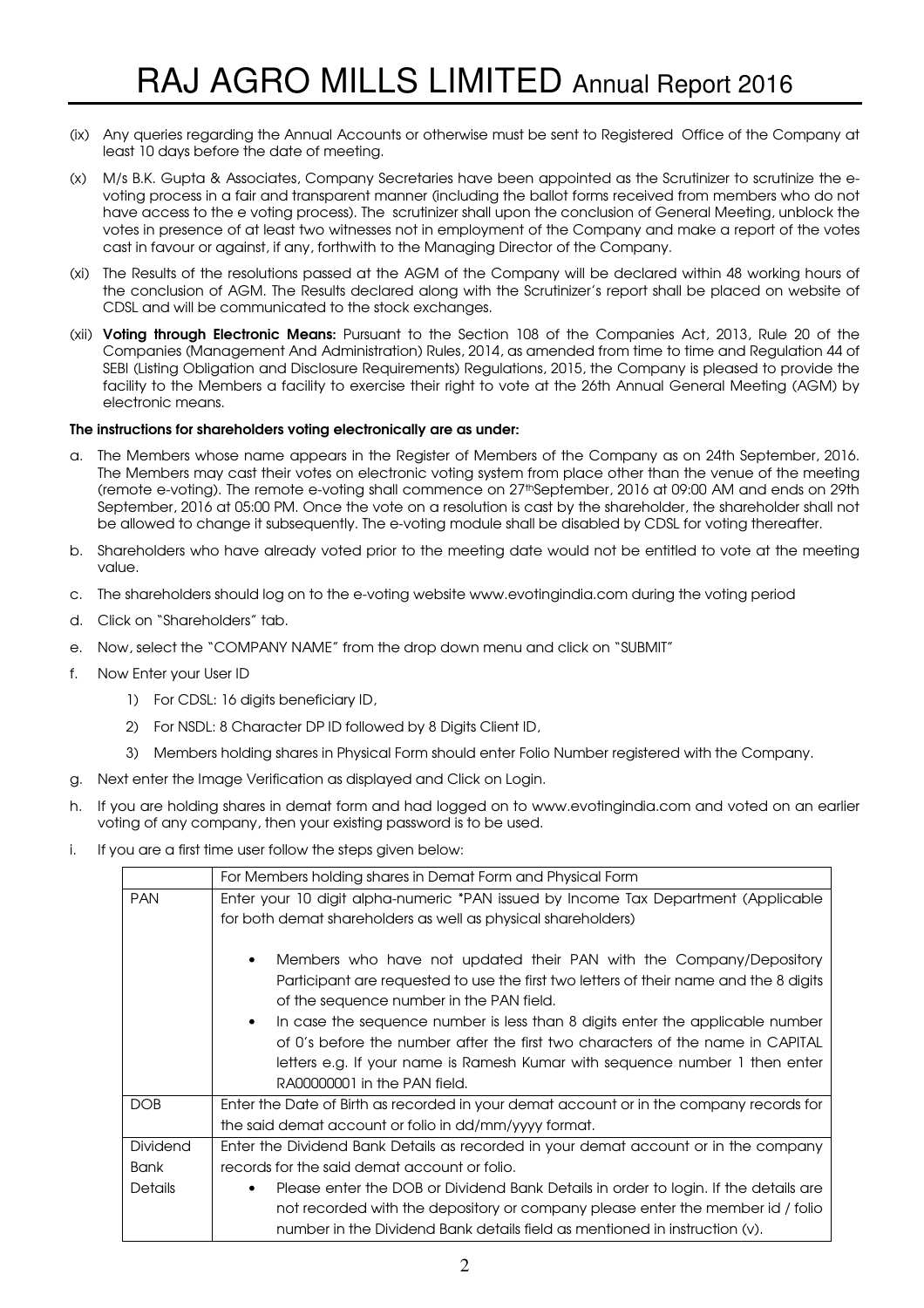- j. After entering these details appropriately, click on "SUBMIT" tab.
- k. Members holding shares in physical form will then directly reach the Company selection screen. However, members holding shares in demat form will now reach 'Password Creation' menu wherein they are required to mandatorily enter their login password in the new password field. Kindly note that this password is to be also used by the demat holders for voting for resolutions of any other company on which they are eligible to vote, provided that company opts for e-voting through CDSL platform. It is strongly recommended not to share your password with any other person and take utmost care to keep your password confidential.
- l. For Members holding shares in physical form, the details can be used only for e-voting on the resolutions contained in this Notice.
- m. Click on the EVSN for the relevant <Company Name> on which you choose to vote.
- n. On the voting page, you will see "RESOLUTION DESCRIPTION" and against the same the option "YES/NO" for voting. Select the option YES or NO as desired. The option YES implies that you assent to the Resolution and option NO implies that you dissent to the Resolution.
- o. Click on the "RESOLUTIONS FILE LINK" if you wish to view the entire Resolution details.
- p. After selecting the resolution you have decided to vote on, click on "SUBMIT". A confirmation box will be displayed. If you wish to confirm your vote, click on "OK", else to change your vote, click on "CANCEL" and accordingly modify your vote.
- q. Once you "CONFIRM" your vote on the resolution, you will not be allowed to modify your vote.
- r. You can also take out print of the voting done by you by clicking on "Click here to print" option on the Voting page.
- s. If Demat account holder has forgotten the same password then enter the User ID and the image verification code and click on Forgot Password & enter the details as prompted by the system.
- t. Note for Non Individual Shareholders and Custodians
- Non Individual Shareholders (i.e. other than Individuals, HUF, NRI etc.) are required to log on to https://www.evotingindia.com and register themselves as Corporate.
- A scanned copy of the Registration Form bearing the stamp and sign of the entity should be emailed to helpdesk.evoting@cdslindia.com.
- After receiving the login details they have to create compliance user should be created using the admin login and password. The Compliance user would be able to link the account(s) for which they wish to vote on.
- The list of accounts in the login should be mailed to helpdesk.evoting@cdslindia.com and on approval of the accounts they would be able to cast their vote.
- A scanned copy of the Board Resolution and Power of Attorney (POA) which they have issued in favor of the Custodian, if any, should be uploaded in PDF format in the system for the scrutinizer to verify the same.
- u. In case you have any queries or issues regarding e-voting, you may refer the Frequently Asked Questions ("FAQs") and e-voting manual available at www.evotingindia.co.in under help section or write an email to helpdesk.evoting@cdslindia.com.
- v. Members holding equity shares in electronic form and proxies thereof are requested to bring their DP ID and client ID for identification.
- w. Shareholders can also cast their vote using CDSL's mobile app m-Voting available for android based mobiles. Them-Voting app can be downloaded from Google Play Store. Apple and Windows phone users can download the app from App Store and the Windows Phone Store respectively on or after 30th June, 2016. Please follow the instructions as prompted by the mobile app while voting on your mobile.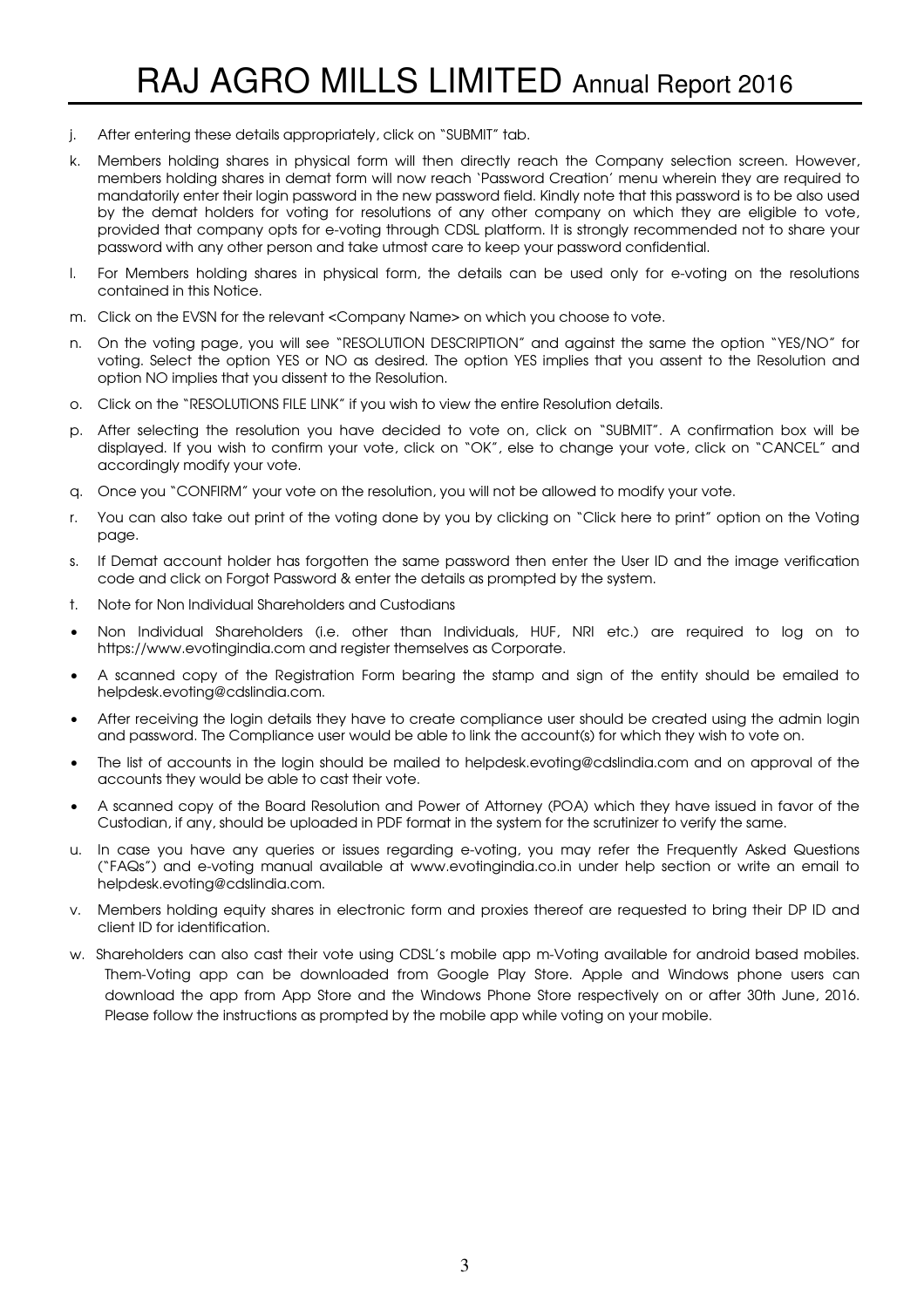#### Information pursuant to Regulation 36 (3) of SEBI (Listing Obligations and Disclosure Requirements) Regulations, 2015) regarding the Directors seeking appointment/re-appointment in the AGM.

| Name of the Director                                        | Sh. Varinder Kumar                                                                                                                                         |
|-------------------------------------------------------------|------------------------------------------------------------------------------------------------------------------------------------------------------------|
| Date of Birth                                               | 20.04.1954                                                                                                                                                 |
| Date of Appointment                                         | 01.04.2012 (as an Ordinary Director)                                                                                                                       |
| Qualification                                               | B.Sc                                                                                                                                                       |
| Expertise in Specific functional Area                       | He is a person of rich technical experience in<br>Edible Oil Industry who was earlier associated with<br>a company as a technocrat.                        |
| No. of Shares Held in the Company                           | 100                                                                                                                                                        |
| Directorships held in other companies                       | None                                                                                                                                                       |
| Position held in mandatory committees of other<br>companies | Member - Audit Committee<br>Member-Nomination & Remuneration Committee<br>Member - Stakeholder Relationship cum Investor<br>Grievance Re-dressal Committee |
| Relationship with other Directors                           | None                                                                                                                                                       |

By Order of Board For Raj Agro Mills Limited Sd/- (Sanjeev Bansal) Managing Director DIN-00057485 662/2, Premjit Road, Gurdev Nagar, Ludhiana-141001,Punjab

Date: 11.08.2016 Place: Ludhiana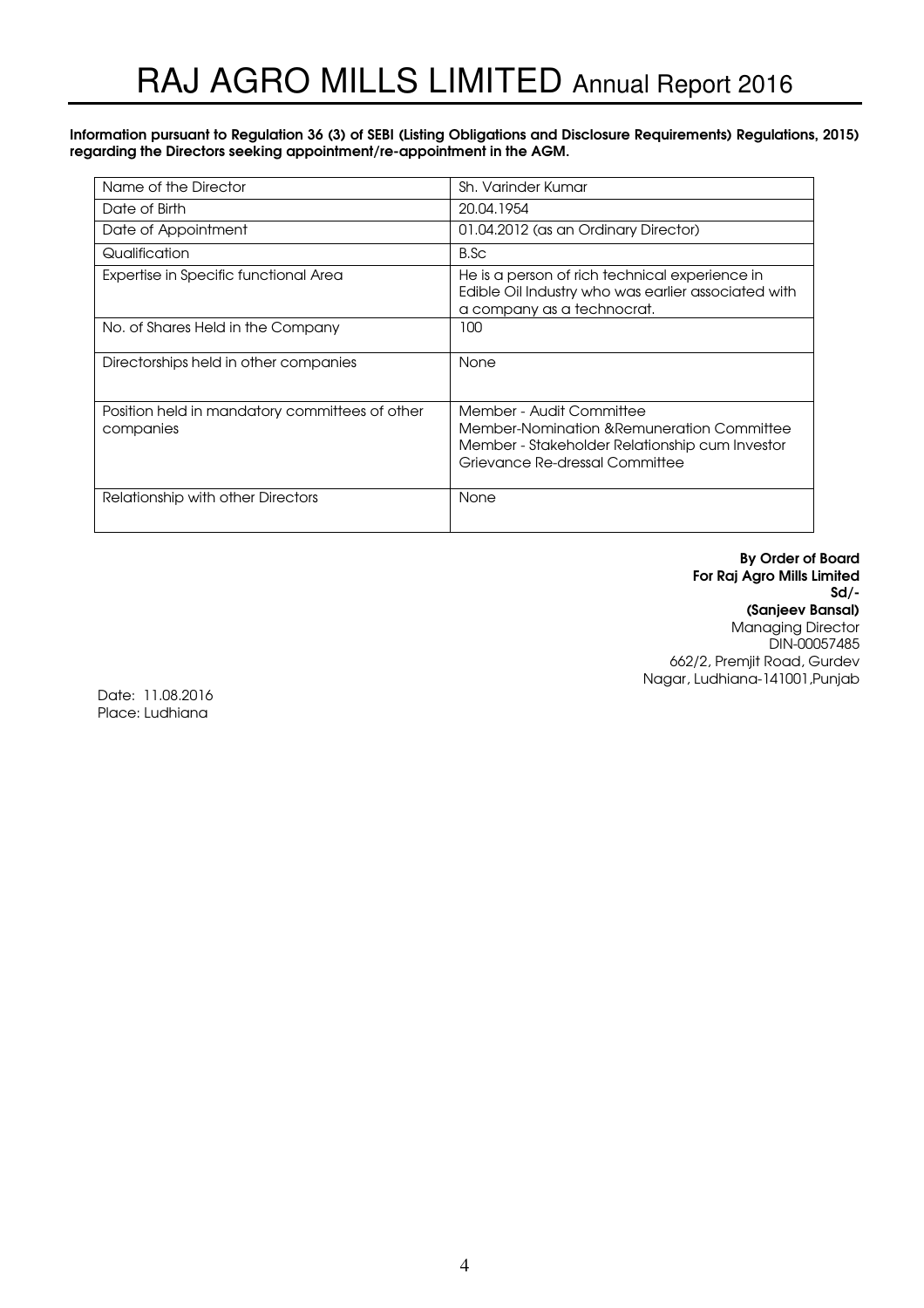#### DIRECTORS' REPORT TO THE MEMBERS

#### Dear Members,

Your Directors have the pleasure in presenting the 26<sup>th</sup>Annual Report of the Company together with the Audited Accounts for the financial year ended 31stMarch, 2016.

#### FINANCIAL RESULTS

The financial figures for the year under review are given below:

|                                                       |                     | (Rs. In Lacs)        |
|-------------------------------------------------------|---------------------|----------------------|
| <b>PARTICULARS</b>                                    | <b>CURRENT YEAR</b> | <b>PREVIOUS YEAR</b> |
|                                                       | 2015-2016           | 2014-2015            |
| Sales and Other income                                | 3.67                | 1.65                 |
| Profit/(Loss) before Interest, Depreciation and Tax   | (13.62)             | (50.09)              |
| Less : Interest & Bank charges                        | (285.93)            |                      |
| Cash Profit/(Loss)                                    | (299.55)            | (50.09)              |
| Depreciation                                          | 1.76                | 2.98                 |
| Profit/(Loss) before Tax                              | (301.31)            | (53.07)              |
| Provision for Current Tax                             | 0.00                | 0.00                 |
| Provisions for Deferred Tax Liability(+)/Liability(-) |                     |                      |
| Outstanding Deferred Tax Liability written back       |                     |                      |
| Profit/(Loss) after Tax                               | (301.31)            | (53.07)              |
| Transfer to General Reserve                           |                     |                      |
| Provision for Proposed Dividend                       |                     |                      |
| <b>Proposed Dividend</b>                              |                     |                      |
| <b>Balance Carried to Balance Sheet</b>               | (301.31)            | (53.07)              |
|                                                       |                     |                      |

The company has not carried on any business activity during the year under review.

#### FINANCIAL PERFORMANCE WITH RESPECT TO OPERATIONAL PERFORMANCE

During the year under review your company's income was of Rs.3.67 Lacs (Previous Year Rs.1.65 Lacs). The company has incurred a loss of Rs.301.31Lacs (Previous Year Loss of Rs.53.07 Lacs) during the period under review.

#### INFORMATION ON STATE OF COMPANY'S AFFAIR

The company has not carried any activity during the year under review. And as already reported during previous reports, the company managed to settle its dues with the State Bank of India and has arrived at One Time Settlement dated 26.09.2012 and to pay off the settled dues, the company has disposed off the substantial part of its assets and very few assets have been left out on which the depreciation has been charged as per Schedule II to the Companies Act, 2013. The company had paid entire amount of principal and interest payable under the One Time Settlement dated 26.09.2012 during the year under review whereas the entire Principal Amount of Rs.33.20cr was paid on 27<sup>th</sup> June, 2015 well before due date of 25<sup>th</sup> September, 2015 and the accrued Interest amount of Rs.2,85,92,615/- there-upon was also paid on 22<sup>nd</sup> March, 2016 well before due date of 25th March, 2016.

#### DIVIDEND

Your Directors express their inability to recommend any dividend in view of present turmoil.

#### TRANSFER OF UNCLAIMED DIVIDEND TO INVESTOR EDUCATION AND PROTECTION FUND

Since there was no Dividend declared and paid last year, the provisions of Section 125 of the Companies Act, 2013 does not apply.

#### TRANSFER TO RESERVES IN TERMS OF SECTION 134 (3) (J) OF THE COMPANIES ACT, 2013

The company has not carried on any activity since the last more than six years rather the assets of the company had been disposed off to pay off State Bank of India's liability; therefore, the Board expresses its inability to propose to carry any amount to any of reserves.

#### CHANGES IN SHARE CAPITAL

There is no change in the Share capital of the company during the Financial Year 2015-16.

#### PARTICULARS OF LOAN, GUARANTEES AND INVESTMENTS UNDER SECTION 186

Under review during Financial Year 2015-16, the Company has not given any loan or Guarantee or provides security in connection with a loan to any other body corporate and person and also the company has not made any investment in any other body corporate.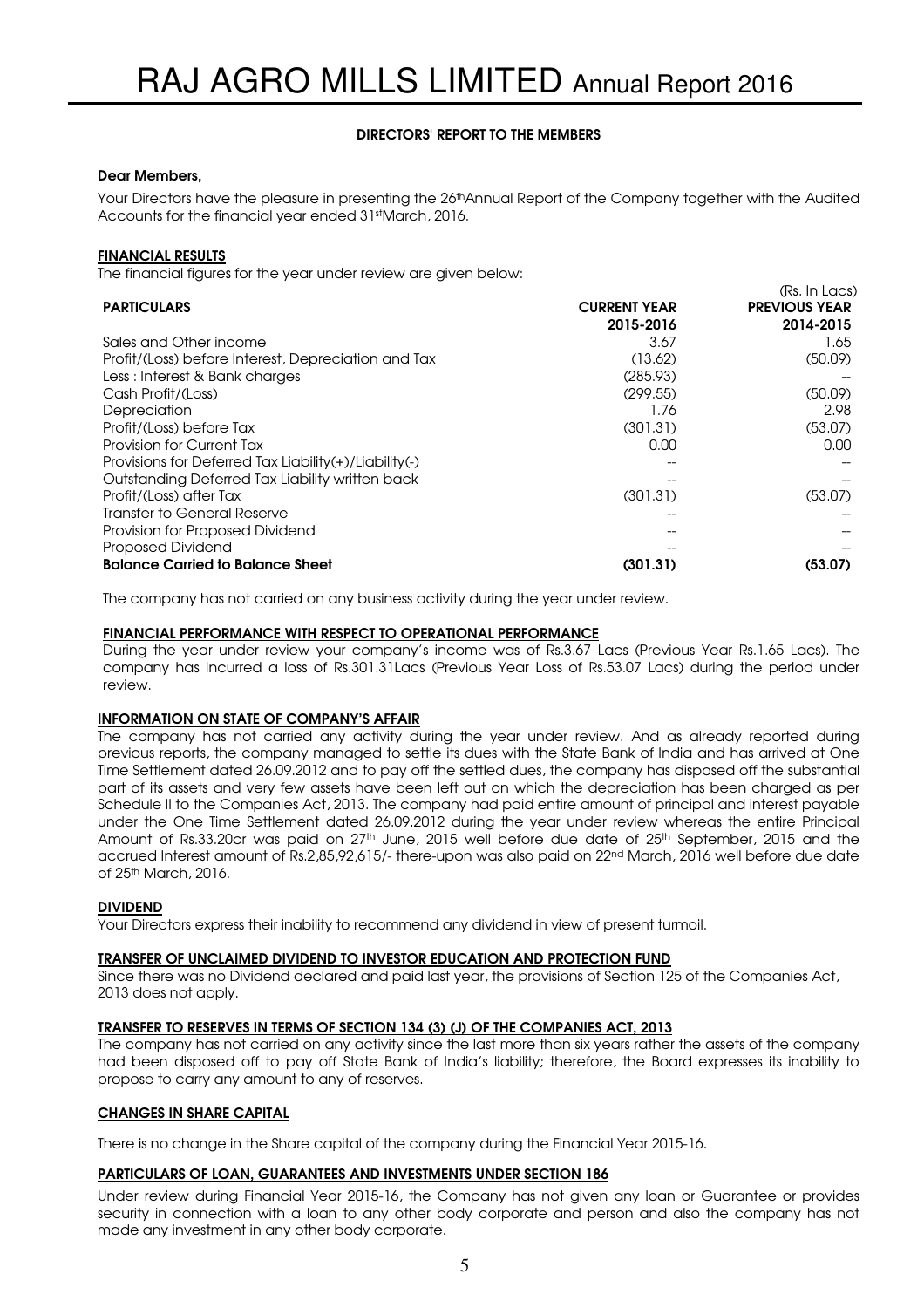#### AUDITOR'S

#### **Statutory Auditors**

The existing statutory auditor M/s P C Goyal & Co. Chartered Accountants, Ludhiana, retire at the conclusion of this Annual General Meeting of the company and being eligible offer themselves for re-appointment. Your directors also recommend their re-appointment for approval of members. There is no change in the auditor of company during the year under review. They had furnished a certificate that their re-appointment, if made, would be within the prescribed limits under section 141(3)(g) of the Companies Act, 2013.

#### Statutory Auditor's Report

The Auditors Report on the Accounts of the Company is self-explanatory and the Auditors' in his audit report has commented upon the fact that the company's losses are more than its net worth and the company has liquidated its assets to pay off dues, hence, the company is presently not maintaining its going concern status.

As informed in earlier reports, the company with the intervention of Debt Recovery Tribunal-II, Chandigarh, has made an One Time Settlement Compromise with its banker namely State Bank of India vide its letter SAMB/SK/1142 dated 26.09.2012 has liquidated substantial part of its assets to make scheduled payments, hence presently, the company is not maintaining its going status.

#### Cost Audit

The provisions regarding applicability of Cost Audit are not applicable to the company due to non-operation of unit.

#### Secretarial Auditors

B.K. Gupta & Associates, Company Secretaries, Ludhiana has been appointed as Secretarial Auditors of the company by the Board of Directors to conduct the secretarial audit for the financial year 2015-16.

#### Internal Auditors

The Company is not in Operation since the last more than six years so no internal Auditor is appointed in Company. However, the Company has adequate internal financial controls in place and the same is operating effectively having regard to company's size and operations.

#### PARTICULARS OF EMPLOYEES AND RELATED DISCLOSURES

Pursuant to Section 197(12) of the Act, read with rule 5(1) of the Companies (Appointment and Remuneration of Managerial Personnel) Rules, 2014, every listed company required to disclose information related to remuneration paid during the year. The detailed information in this regard is annexed to this report as "Annexure I".

#### RELATED PARTY TRANSACTIONS

The company has not entered into any contract, arrangement and transaction with any of related parties during the year under review. Therefore, there is nothing to disclose in the report.

#### DETAILS AND INFORMATION AS REQUIRED UNDER SECTION 134(3) (I) OF THE COMPANIES, ACT 2013

No material changes and commitments have taken place between the end of the financial year of the Company to which balance sheet relates and date of report, which affects the financial position of the Company.

#### CONSERVATION OF ENERGY, TECHNOLOGY ABSORPTION AND FOREIGN EXCHANGE EARNINGS AND OUTGO

The company is not engaged in the manufacturing activities or any other commercial activity as such your Directors express their inability to comment upon the conservation of energy, technology absorption measures and there is no the foreign exchange earnings and outgo during the year under review.

#### EXTRACT OF ANNUAL RETURN

The extract of Annual Return, in format MGT-9, for the financial year 2015-16 has been enclosed with this report as "Annexure II".

#### DETAILS OF SUBSIDIARY/JOINT VENTURES/ASSOCIATE COMPANIES

The Company has no Subsidiary/Joint Venture or Associate companies.

#### DETAILS OF DIRECTORS AND KEY MANAGERIAL PERSONNEL

There is no change in composition of Board of Directors during the year under review.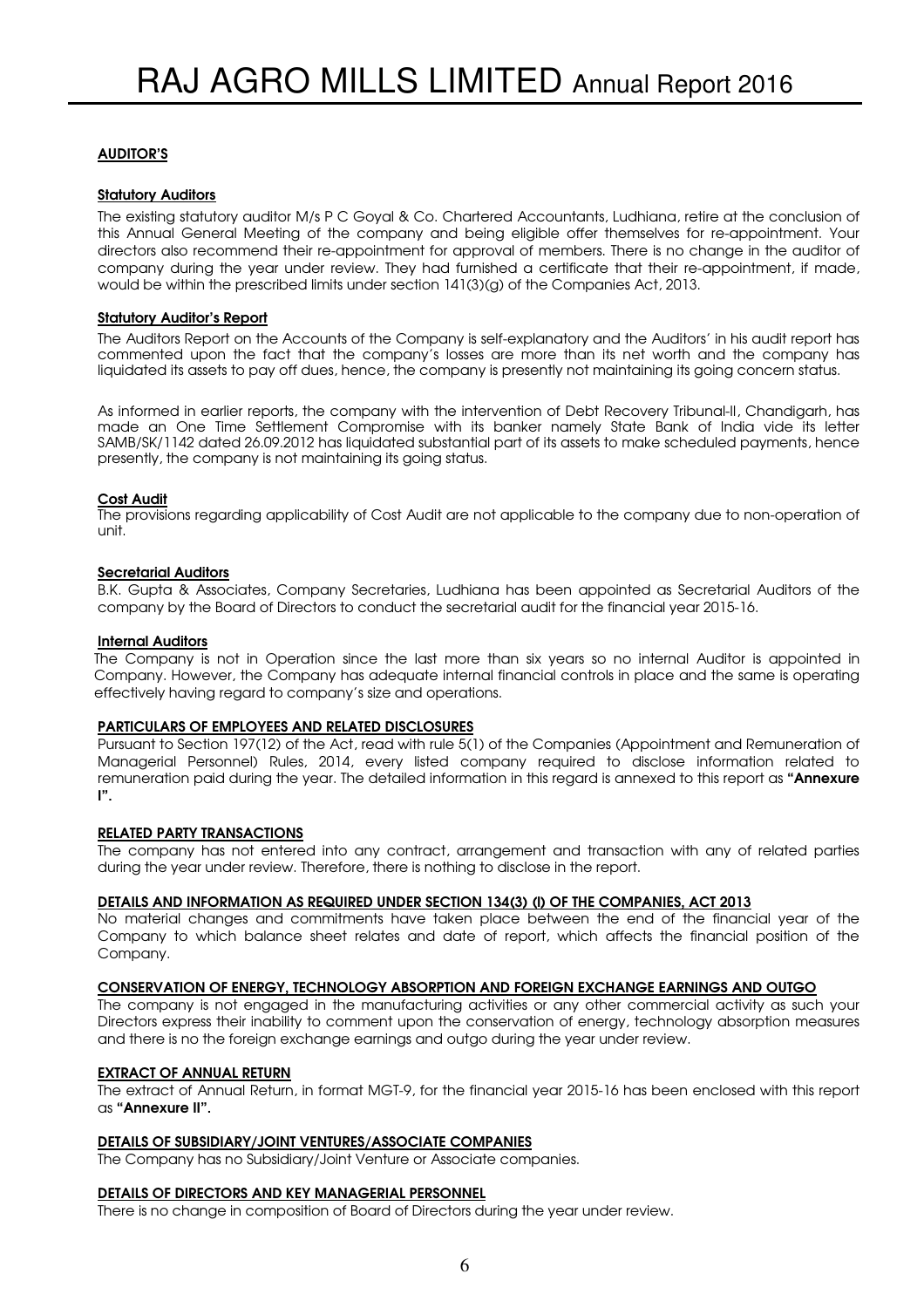#### DECLARATION BY INDEPENDENT DIRECTORS

The Company has received the necessary declaration from each independent director in accordance with section 149 (7) of the Companies Act 2013, that he/she meets the criteria of independence as laid out in sub section (6) of section 149 of the Companies Act, 2013.

#### DETAILS OF SIGNIFICANT & MATERIAL ORDERS PASSED BY THE REGULATORS OR COURTS OR TRIBUNAL

No material order has been passed by any regulator/court/tribunal. However as informed in earlier reports, the company with the intervention of Debt Recovery Tribunal-II, Chandigarh, has arrived One Time Settlement Compromise with its banker namely State Bank of India vide its letter SAMB/SK/1142 dated 26.09.2012 and has liquidated its assets to make scheduled payments, hence presently, the company is not maintaining its going status.

#### STATEMENT IN RESPECT OF ADEQUACY OF INTERNAL FINANCIAL CONTROL WITH REFERENCE TO THE FINANCIAL **STATEMENTS**

The Company has in place adequate internal financial controls with reference to financial statements. During the year, such controls were tested and no reportable material weaknesses in the design or operation were observed.

#### NUMBER OF MEETINGS

During the Financial year 2015-2016 under review, 5 meetings of Board of Directors were held. The detailed information about the meetings is given in corporate governance report which forms the part of Annual Report.

#### RISK MANAGEMENT POLICY

The Board of Directors of your Company in its meeting held on 06.05.2014 has adopted the Risks Management Policy. The policy establishes the process for the management of risk faced by the Company. The aim of risk management is to maximize opportunities in all activities and to minimize adversity. This policy applies to all activities and processes associated with the normal operations of Raj Agro Mills Limited.

The purpose of the Committee is to assist the Board of Directors in fulfilling its responsibilities with regard to enterprise risk management. Further, the Committee strives to assist the Board in framing, implementing and monitoring the risk management plan for the Company and reviewing and guiding the risk policy.

#### EVALUATION BY BOARD OF ITS OWN PERFORMANCE, ITS COMMITTEE AND INDIVIDUAL DIRECTORS WITH REFERENCE TO SECTION 134 (3) (p) OF THE COMPANIES ACT, 2013 AND RULE 8(4) OF THE COMPANIES (ACCOUNTS) RULES 2014

Pursuant to the above said provisions of the Companies Act, 2013, the Board has carried out an evaluation of its own performance, directors individually as well as the evaluation of the Committees as per the Criteria laid down in the Nomination Remuneration Evaluation policy. Further the Independent directors have also reviewed the performance of the Non-Independent Directors and Board as a whole including reviewing the performance of the Chairperson of the Company taken into account the views of the Executive Directors and Non Executive Directors vide there separate meeting held on 31.03.2016 at the Registered office of the Company.

#### DISCLOSURE ON THE NOMINATION AND REMUNERATION POLICY OF THE COMPANY PURSUANT TO SECTION 134(3) (e) AND SECTION 178(3)

SEBI vide notification dated September 02, 2015 amended the existing Listing Agreement and bring in force SEBI (Listing Obligations and Disclosure Requirements) Regulations, 2015 with effect from December 01, 2015. So, in order to align with the provisions of Regulation 19 of SEBI (Listing Obligations and Disclosure Requirements) Regulations, 2015, the Board of Directors of your Company in its meeting held on February 02, 2016 has redefined the requisite terms of the reference of Nomination & Remuneration Committee as required under Section 178 of the Companies Act, 2013 and Regulation 19 of SEBI (Listing Obligations and Disclosure Requirements) Regulations, 2015. The said Committee has framed, adopted and recommended "Nomination & Remuneration Evaluation Policy" vide its committee meeting dated February 02, 2016. The said policy forms the part of this report which is annexed at "Annexure III"

#### AUDIT COMMITTEE

SEBI vide its notification dated September 02, 2015 amended the existing Listing Agreement and bring in force SEBI (Listing Obligations and Disclosure Requirements) Regulations, 2015 with effect from December 01, 2015. So, in order to align with the provisions of Regulation 18 of SEBI (Listing Obligations and Disclosure Requirements) Regulations, 2015, the terms of reference of Audit Committee of the company has been re-defined on February 02, 2016 with the objectives to monitor, supervise and effective management of company's finance, to ensure effective internal financial controls and risk management systems with high level of transparency and accuracy.

The Chairman of Audit Committee is an Independent Director and all the members of the Audit Committee are non-executive directors. The composition of the Audit Committee consists of two Independent Directors viz., Sh. Jatinder Singh (Chairman) and Mrs Meenu Uppal (Member) and Sh Varinder Kumar (Ordinary Director) as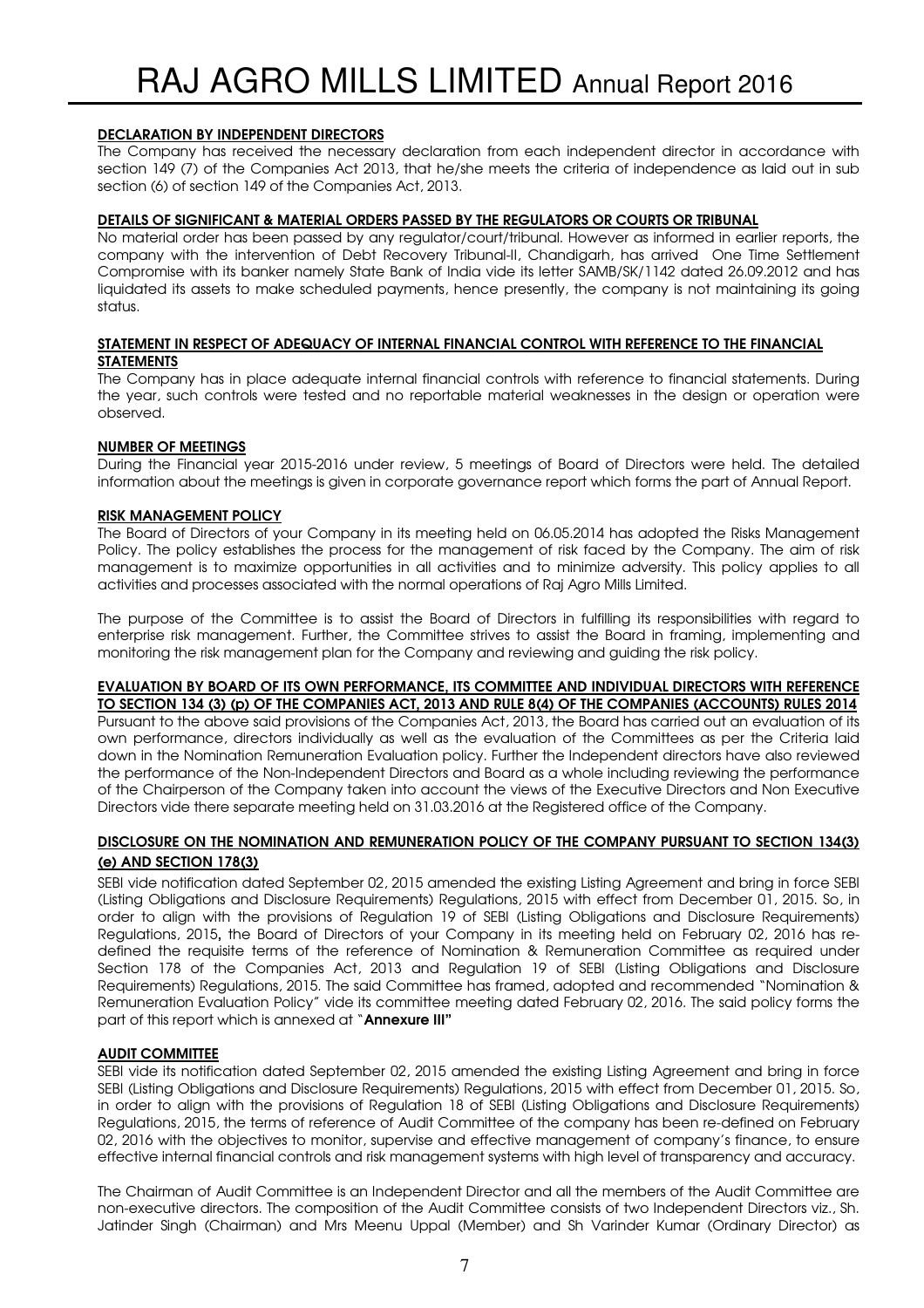Member. The Audit Committee met four times during the year, the details of which are given in the Corporate Governance Report which forms the part of this Annual Report.

#### VIGIL MECHANISM

SEBI vide its notification dated September 02, 2015 amended the existing Listing Agreement and bring in force SEBI (Listing Obligations and Disclosure Requirements) Regulations, 2015 with effect from December 01, 2015. So, in order to align with the provisions of Regulation 22 of SEBI (Listing Obligations and Disclosure Requirements) Regulations, 2015, Board of Directors of the Company in its meeting held on February 02, 2016 adopted the Vigil Mechanism Policy in compliance of Companies Act, 2013. The Policy is formulated to provide opportunity to employees and directors to report to management concerns about unethical behavior, actual or suspended fraud or violation of the Code of conduct or policy. The mechanism provides for adequate safeguards against victimisation of employees and directors who express their concerns and also provides for direct access to Chairman/ Members of Audit Committee in exceptional cases. The policy is applicable to all employees and directors of the Company.

The policy on Vigil Mechanism and Whistle Blower Policy as approved by the Board may be accessed on the Company's website at the link: http://www.rajagromills.com/p/investor-services.html

#### SECRETARIAL AUDIT REPORT

Secretarial Audit Report in format MR-3 by M/s B.K. Gupta & Associates, Company Secretaries is annexed with the Board Report. Secretarial Audit Report is annexed herewith as "Annexure IV".

#### DIRECTORS RESPONSIBILTY STATEMENT

Pursuant to Section 134(5) of the Companies Act, 2013 the Board of Directors of the Company confirms that-

- (a) In the preparation of the annual accounts, the applicable accounting standards had been followed along with proper explanation relating to material departures;
- (b) They had selected such accounting policies and applied them consistently and made judgments and estimates that are reasonable and prudent so as to give a true and fair view of the state of affairs of the company at the end of the financial year and of the profit and loss of the company for that period;
- (c) They had taken proper and sufficient care for the maintenance of adequate accounting records in accordance with the provisions of this Act for safeguarding the assets of the company and for preventing and detecting fraud and other irregularities;
- (d) They had prepared the annual accounts as per the applicable law, accounting standards and accounting principles however the company is not maintaining going concern due to non-operation of unit and as it has disposed off substantial part of assets to pay off bank dues; and
- (e) They had laid down internal financial controls to be followed by the company and that such internal financial controls are adequate and were operating effectively.
- (f) They had devised proper systems to ensure compliance with the provisions of all applicable laws and that such systems were adequate and operating effectively.

#### MANAGEMENT DISCUSSION AND ANLYSIS REPORT

Management Discussion and Analysis Report as required under the Regulation 34 (2) (e) of SEBI (Listing Obligations and Disclosure Requirements) Regulations, 2015 are given in the **Annexure-V** forming part of this report.

#### CORPORATE GOVERNANCE REPORT

Pursuant to Regulation 34 of SEBI (Listing Obligations and Disclosure Requirements) Regulations, 2015 the report on Corporate Governance together with Auditor's Certificate on compliance with this regard and Managing Director's declaration in this regarding compliance of code of conduct by Board Members and Senior Management Personnel is attached and forms part of this Annual Report.

#### GENERAL DISCLOSURE

Your Director state that no Disclosure or Reporting is required in respect of the following items as there were no transactions on these items during the year under review.

- 1. Details relating to Deposits covered under Chapter V of the Act.
- 2. Issue of Equity Shares with Differential right, as to dividend, voting or otherwise.
- 3. Issue of shares with including sweat equity shares to employees of the Company under any scheme.
- 4. No significant or Material order were passed by the regulators or courts or tribunal which impact the going concern status and company's operation in future, your director further state that during the year under review, there were no case filed pursuant to sexual harassment of women at workplace (prevention, prohibition and Redressal) Act, 2013.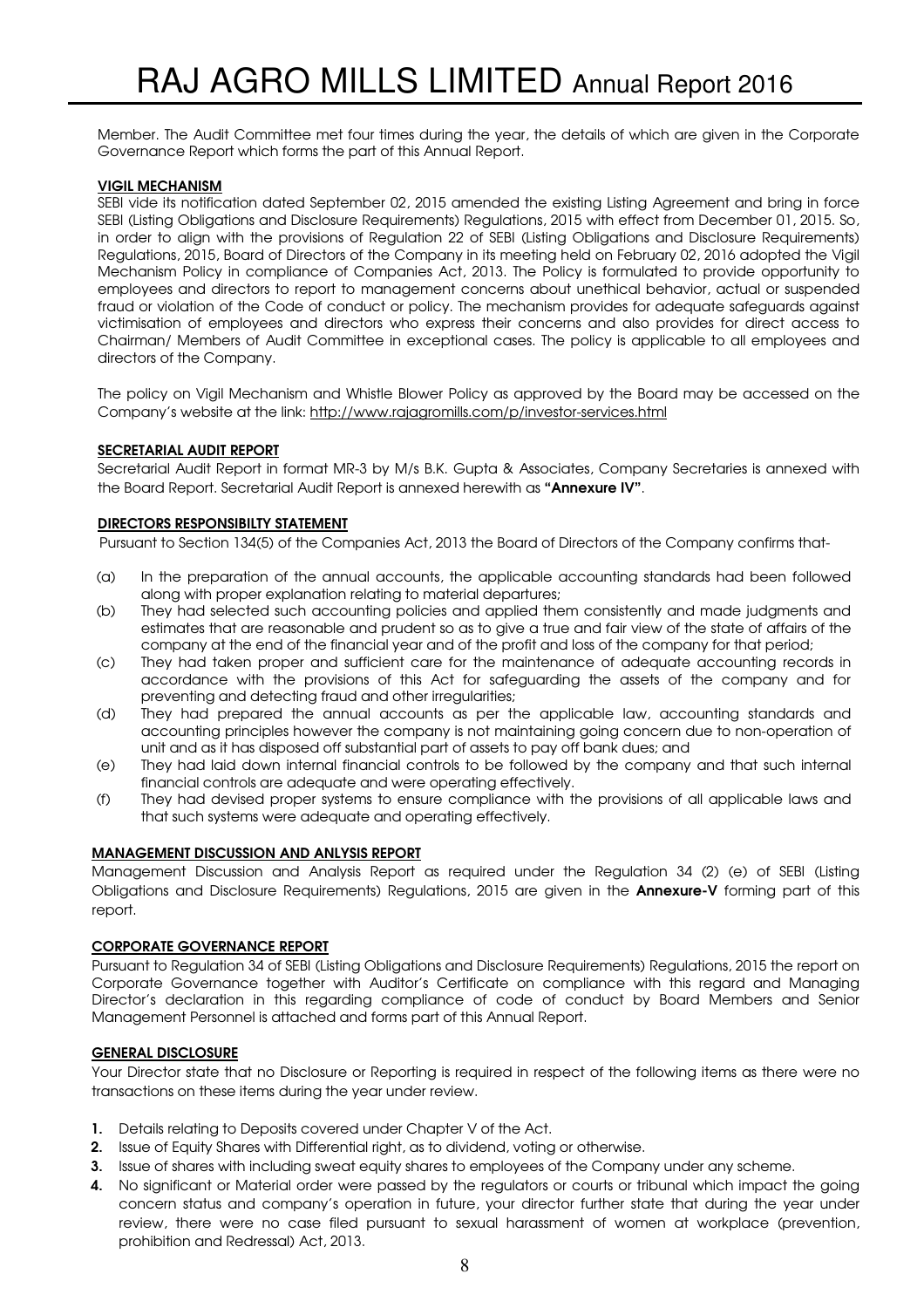#### ACKNOWLEDGEMENTS

Your Directors wish to express their grateful appreciation for the valuable support and co-operation received from sub-brokers, business associates, vendors, bankers, financial institutions, investors, stakeholders, registrar and share transfer agent, other business affiliates and media.

The Board places on record its sincere appreciation towards the Company's valued customers for the support and confidence reposed by them in the organization and the stakeholders for their continued co-operation and support to the company and look forward to the continuance of this supportive relationship in future.

Your Directors also places on record their deep sense of appreciation for the devoted services of the employees during the period under review.

#### FOR AND ON BEHALF OF THE BOARD

 Sd/- Sd/- **Managing Director** 662/2, Premjit Road, Gurdev Nagar, S. S - V, Moti Nagar, G.T Road, Ludhiana-141001, Punjab Ludhiana-141001,Punjab Ludhiana-141007, Punjab

 (Sanjeev Bansal) (Varinder Kumar) DIN:00057485 DIN:00057532

Place: Ludhiana Date : 25.05.2016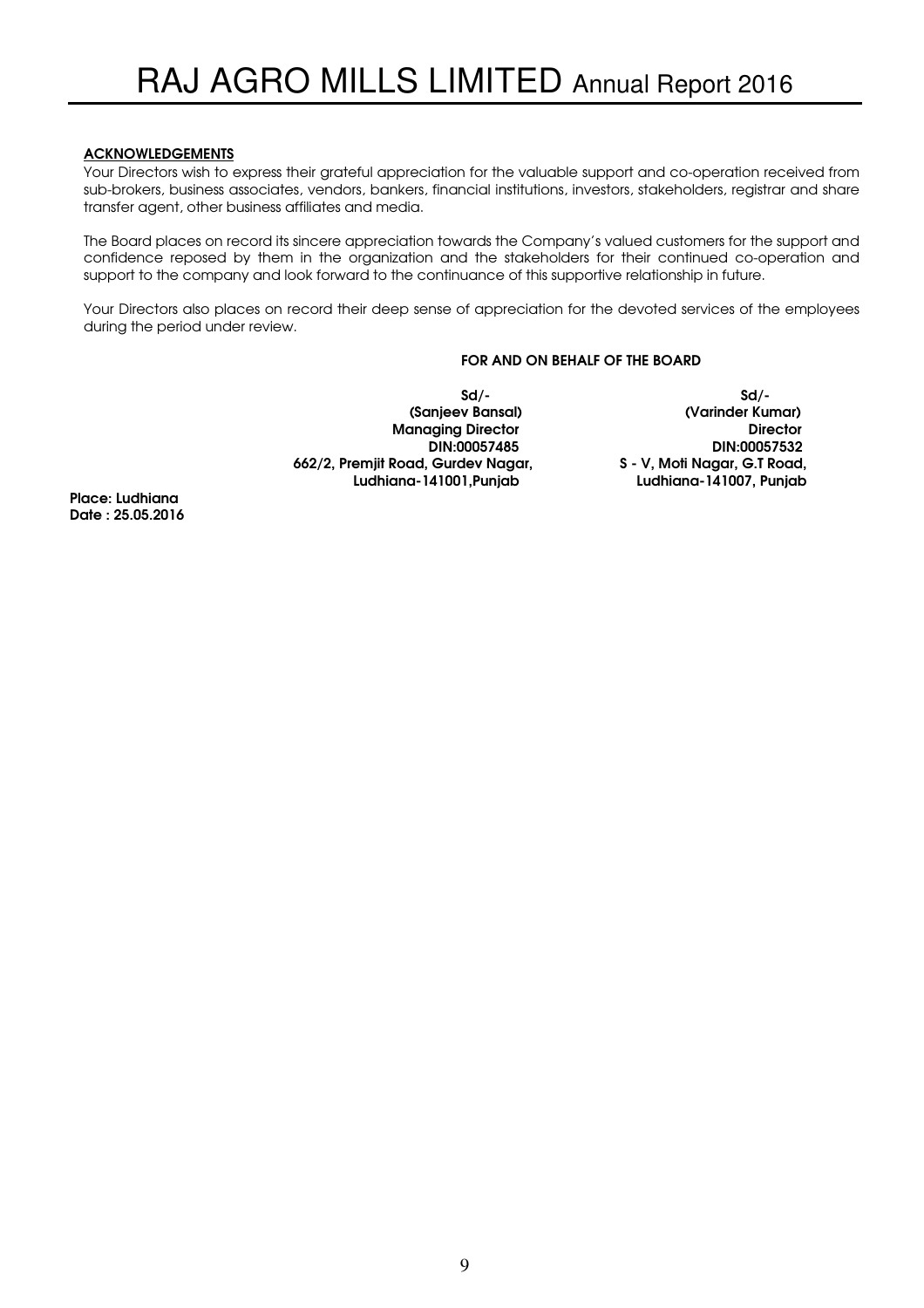#### ANNEXURE TO THE DIRECTORS REPORT ANNEXURE TO THE DIRECTORS REPORT

Information pursuant to Section 197(12) of the Companies Act, 2013 read with Rule 5(1) of the Companies (Appointment and Remuneration of Managerial Personnel) Rules, 2014

#### (1) Ratio of the remuneration of each Director/KMP to the average remuneration of all the employees of the Company for the financial year:

| Average remuneration of all employees of the Company for the<br>Financial Year 2015-16    | 4,11,600 |
|-------------------------------------------------------------------------------------------|----------|
| The Percentage increase in the average remuneration of<br>employees in the Financial Year | 5.05%    |
| The number of permanent employees on the roll of the Company as<br>on 31st March, 2016    |          |

| Name of Director/<br><b>KMP</b> | Remuneration of<br>Director/KMP for<br>financial year<br>2015-16 | Ratio of<br>Remuneration to<br>average<br>remuneration of all<br>employees | % increase in<br>remuneration in the<br><b>Financial Year 2015-</b><br>16 | $\circ$ f<br>Comparison<br>the remuneration<br><b>of</b><br>the<br><b>KMP</b><br>the<br>against<br>performance<br>of<br>the Company                                                          |
|---------------------------------|------------------------------------------------------------------|----------------------------------------------------------------------------|---------------------------------------------------------------------------|----------------------------------------------------------------------------------------------------------------------------------------------------------------------------------------------|
| <b>Independent Directors</b>    |                                                                  |                                                                            |                                                                           |                                                                                                                                                                                              |
| Mrs. MeenuUppal                 | Nil                                                              | N.A                                                                        | Nil                                                                       | Nil                                                                                                                                                                                          |
| Mr. Jatinder Singh              | Nil                                                              | N.A                                                                        | Nil                                                                       | Nil                                                                                                                                                                                          |
| <b>Executive Directors/KMP</b>  |                                                                  |                                                                            |                                                                           |                                                                                                                                                                                              |
| Mr. Sanjeev                     | Nil                                                              |                                                                            |                                                                           |                                                                                                                                                                                              |
| Bansal M.D*                     |                                                                  |                                                                            |                                                                           |                                                                                                                                                                                              |
| Mr. Davinder                    | 6,70,000                                                         | 1.63                                                                       | Nil                                                                       | Loss Before                                                                                                                                                                                  |
| Kumar, Company                  |                                                                  |                                                                            |                                                                           | interest,                                                                                                                                                                                    |
| secretary                       |                                                                  |                                                                            |                                                                           | depreciation and<br>tax decreased by                                                                                                                                                         |
| Mr. Rupinder<br>Singh, CFO      | 1,53,200                                                         | 0.37                                                                       | 34.90%                                                                    | 72.81 % whereas<br>loss after Interest,<br>depreciation<br>increased by<br>467.75% in<br><b>Financial Year</b><br>2015-16 due to<br>payment of<br>accrued interest<br>to bank as per<br>OTS. |

#### \*Notes: Mr. Sanjeev Bansal is Executive Director of Company but he doesn't receive any salary.

(2) Relationship between average increase in remuneration and company performance:

 The Losses for the year increased by 467.75% and whereas average remuneration has increased by 5.05%. There is increase in average remuneration whereas the losses increased. However, it is worth mentioning that the company is not in operation since more than six years and these loss/profit are not an operating profit/loss it was due to sale of assets during that year and loss during financial year under review is mainly due to payment of interest accrued on the OTS amount. The payment of employee remuneration is necessary to retain them for legal and compliance purposes.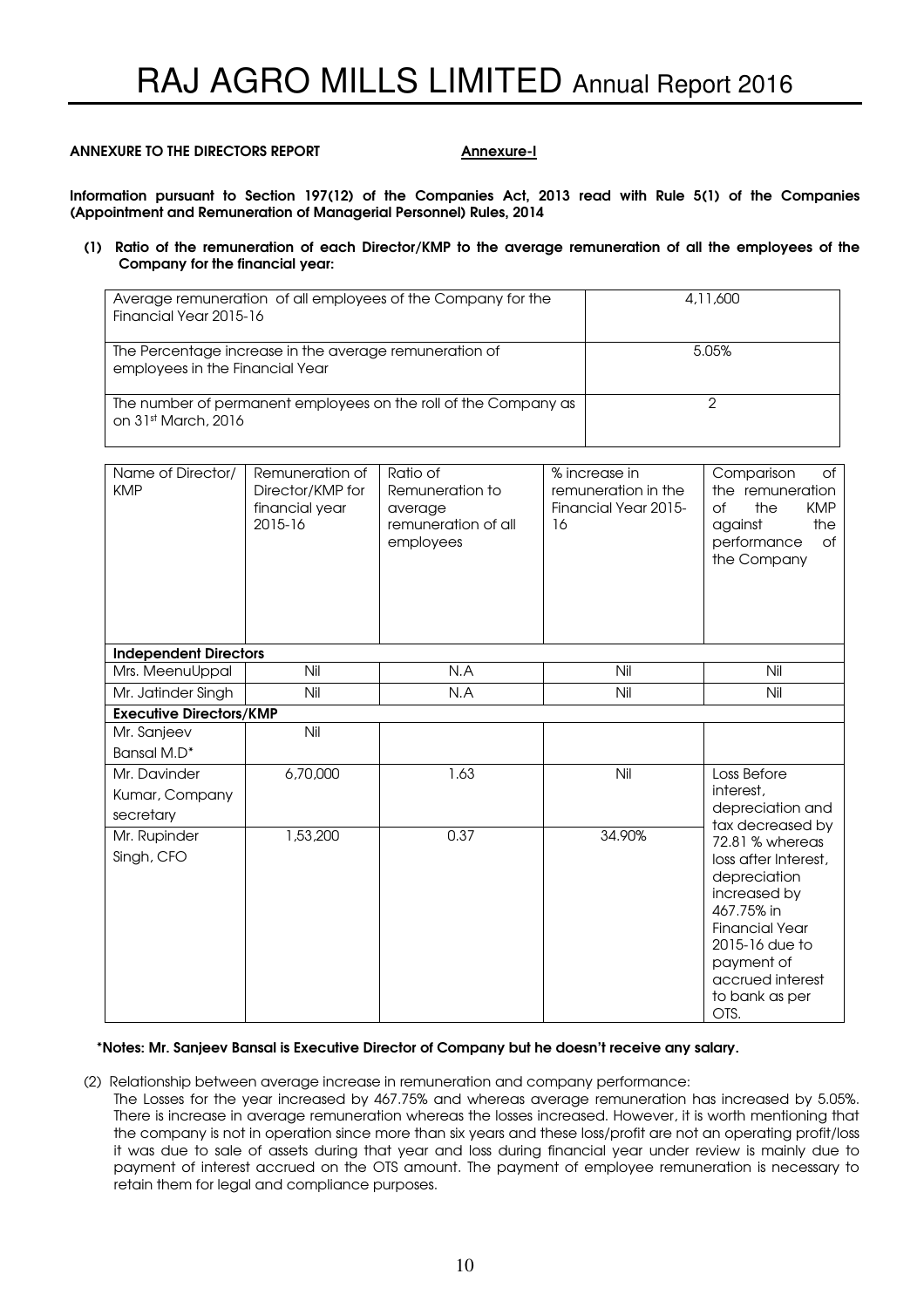- (3) Comparison of the remuneration of the KMP against the performance of the Company:
- The total remuneration of KMP increased by 5.05% from Rs.7,83,563/- in 2014-15 to Rs.8,23,200/- in 2015-16 whereas the losses increased by 467.75 % as there is loss of Rs.301.31lacs of the current year 2015-16 as compared to loss of Rs.53.07 lacs during the year 2014-15. The increase in loss is due to payment of interest amount due as per OTS proposal during the current financial year.
- (4) Variations in the market capitalisation of the Company, price earnings ratio as at the closing date of the current financial year and previous financial year and percentage increase over decrease in the market quotations of the shares of the Company in comparison to the rate at which the Company came out with the last public offer:

| Sr No          | Description                              | Amount      |
|----------------|------------------------------------------|-------------|
| 1.             |                                          |             |
|                | Market Cap variation                     |             |
|                |                                          |             |
|                | Mcap at 31 March, 2016                   | 1,71,31,872 |
|                | (based on Market Price as on 10.02.2016) |             |
|                |                                          |             |
|                | Mcap at 31 March, 2015                   | 1,13,90,212 |
|                |                                          |             |
|                |                                          |             |
|                | Variation in Mcap in FY 2016 (%)         | 50.41%      |
|                |                                          |             |
| $\overline{2}$ |                                          |             |
|                | Price-to-Earnings Ratio                  |             |
|                |                                          |             |
|                | PE as at 31 March, 2016 (Mkt Price/EPS)  | 0.00        |
|                |                                          |             |
|                | PE as at 31 March, 2015 (Mkt Price/EPS)  | 0.00        |
|                |                                          |             |
| 3              | Offer                                    |             |
|                |                                          |             |
|                | - IPO price per share                    | 18          |
|                |                                          |             |
|                | - Market price as at 31 March, 2016      | 5.52        |
|                | (based on Market Price as on 10.02.2016) |             |
|                |                                          |             |
|                | % decrease from last IPO                 | 69.33%      |
|                |                                          |             |

- (5) The key parameters for any variable component of remuneration availed by the directors are considered by the Board of Directors based on the recommendations of the Nomination and Remuneration Committee as per the Remuneration Policy for Directors, Key Managerial Personnel and other Employees.
- (6) The ratio of the remuneration of the highest paid director to that of the employees who are not directors but receive remuneration in excess of the highest paid director during the year: Not Applicable since directors are not being paid any salary.
- (7) It is hereby affirmed that remuneration paid is as per the remuneration policy of the Company.

### FOR AND ON BEHALF OF THE BOARD

 Sd/- Sd/- 662/2, Premjit Road, Gurdev Nagar, S. S - V, Moti Nagar, G.T Road, Ludhiana-141001, Punjab Ludhiana-141001,Punjab Ludhiana-141007, Punjab

 (Sanjeev Bansal) (Varinder Kumar) Managing Director **Director** Director<br>DIN:00057485 **DIN:00057485** DIN:00057485 DIN:00057532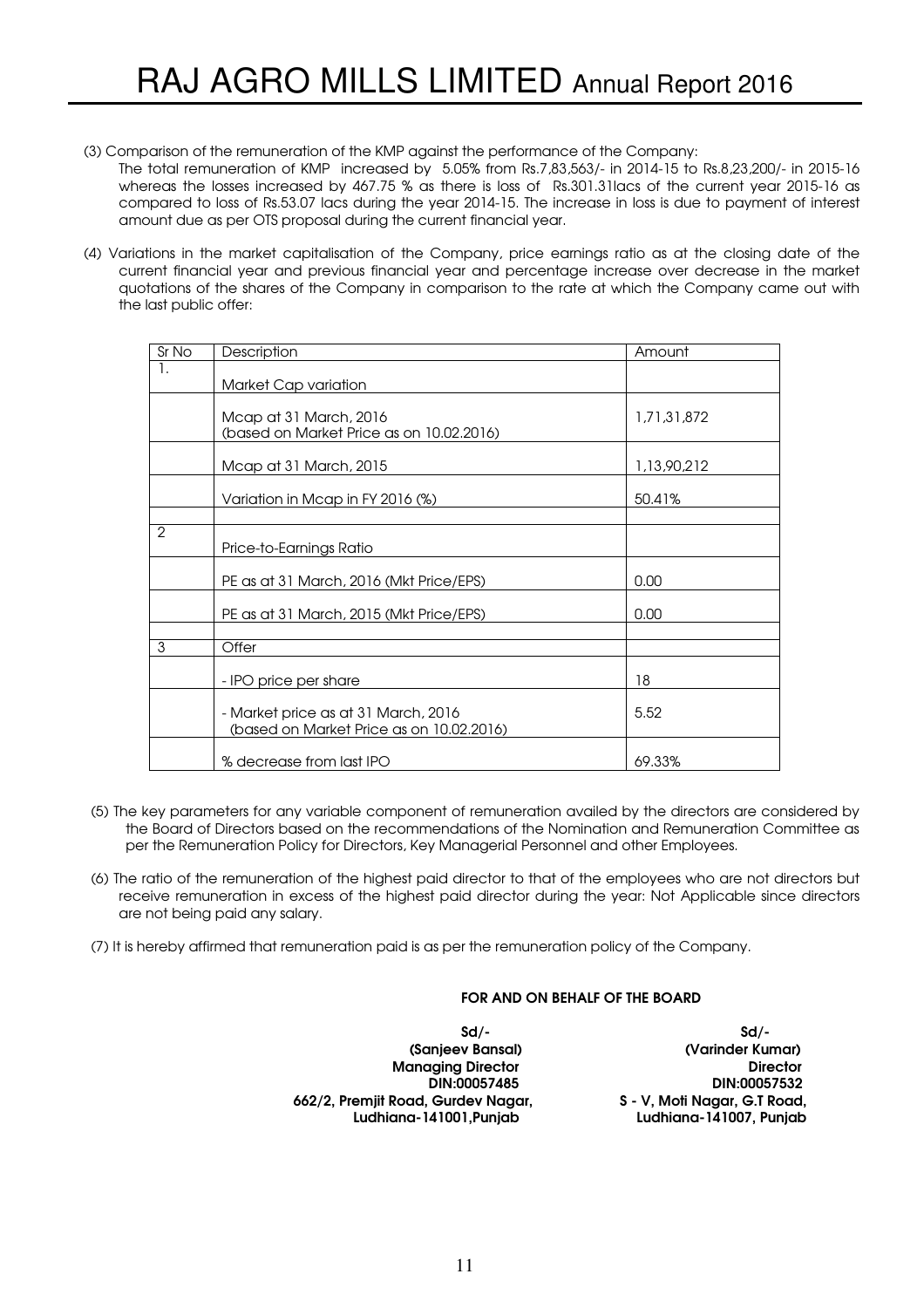#### Annexure II

#### Form MGT-9

### EXTRACT OF ANNUAL RETURN

As on the financial year ended 31st March, 2016

(Pursuant to Section 92(3) of the Companies Act, 2013 and rule 12 (1) of Companies (Management & Administrations) Rules, 2014)

#### I. REGISTRATION AND OTHER DETAILS:

- i) CIN: L15149DL1990PLC040532
- ii) Registration Date: 18/06/1990
- iii) Name of the Company: Raj Agro Mills Limited
- iv) Category/Sub-Category of the Company: Company Limited by Shares/Indian Non-Government Company
- v) Address of the registered office and contact details: C-8/419 Sector 8, Near MadhubanChowkRohini New Delhi-110085 Delhi, Ph: 0161-846751
- vi) Whether Listed Company Yes/No- Yes

vii) Name, Address and contact details of Registrar & Transfer Agent, if any –

 M/s Link Intime India Private Limited (Formerly Intime Spectrum Registry Limited) 44- Community Centre, 2nd Floor, Naraina Industrial Area Phase-I, PVR, Naraina, New Delhi

#### II.PRINCIPAL BUSINESS ACTIVITIES OF THE COMPANY

All the business activities contributing 10% or more of the total turnover of the Company shall be stated:-

| Sr.No. | Name              | and | <b>Description</b> | Οf | main | <b>NIC</b> | Code            | Οf | the I | % to total turnover of the |  |  |
|--------|-------------------|-----|--------------------|----|------|------------|-----------------|----|-------|----------------------------|--|--|
|        | products/services |     |                    |    |      |            | product/service |    |       | Company                    |  |  |
|        | N.A               |     |                    |    |      |            |                 |    |       |                            |  |  |

#### III. PARTICULARS OF HOLDING, SUBSIDIARY AND ASSOCIATE COMPANY:

| Sr.No. | Name and Description of CIN/GLN<br>the Company | Holding/Subsidiary   % of Shares Held   Applicable<br>/Associate | Section |
|--------|------------------------------------------------|------------------------------------------------------------------|---------|
|        | N.A                                            |                                                                  |         |

#### IV. SHAREHOLDING PATTERN (Equity Share Capital Breakup as Percentage of Total Equity)

I) Category-wise Share Holding

| Category of<br><b>Shareholders</b> | No. of Shares held at the<br>beginning of the year |                 |         |                  | No. of Shares held at the<br>end of the year | %<br>Change<br>during<br>the year |              |           |  |
|------------------------------------|----------------------------------------------------|-----------------|---------|------------------|----------------------------------------------|-----------------------------------|--------------|-----------|--|
|                                    | Demat                                              | <b>Physical</b> | Total   | . %<br><b>of</b> | : Demat                                      | <b>Physical</b>                   | <b>Total</b> | . %<br>Оf |  |
|                                    |                                                    |                 |         | total            |                                              |                                   |              | total     |  |
|                                    |                                                    |                 |         | shares           |                                              |                                   |              | shares    |  |
| A. Promoters                       |                                                    |                 |         |                  |                                              |                                   |              |           |  |
| (1) Indian                         |                                                    |                 |         |                  |                                              |                                   |              |           |  |
| a) Individual/                     | 1930500                                            | 12600           | 1943100 | 62.61            | 1930500                                      | 12600                             | 1943100      | 62.61     |  |
| : HUF                              |                                                    |                 |         |                  |                                              |                                   |              |           |  |
| b) Central                         |                                                    |                 |         |                  |                                              |                                   |              |           |  |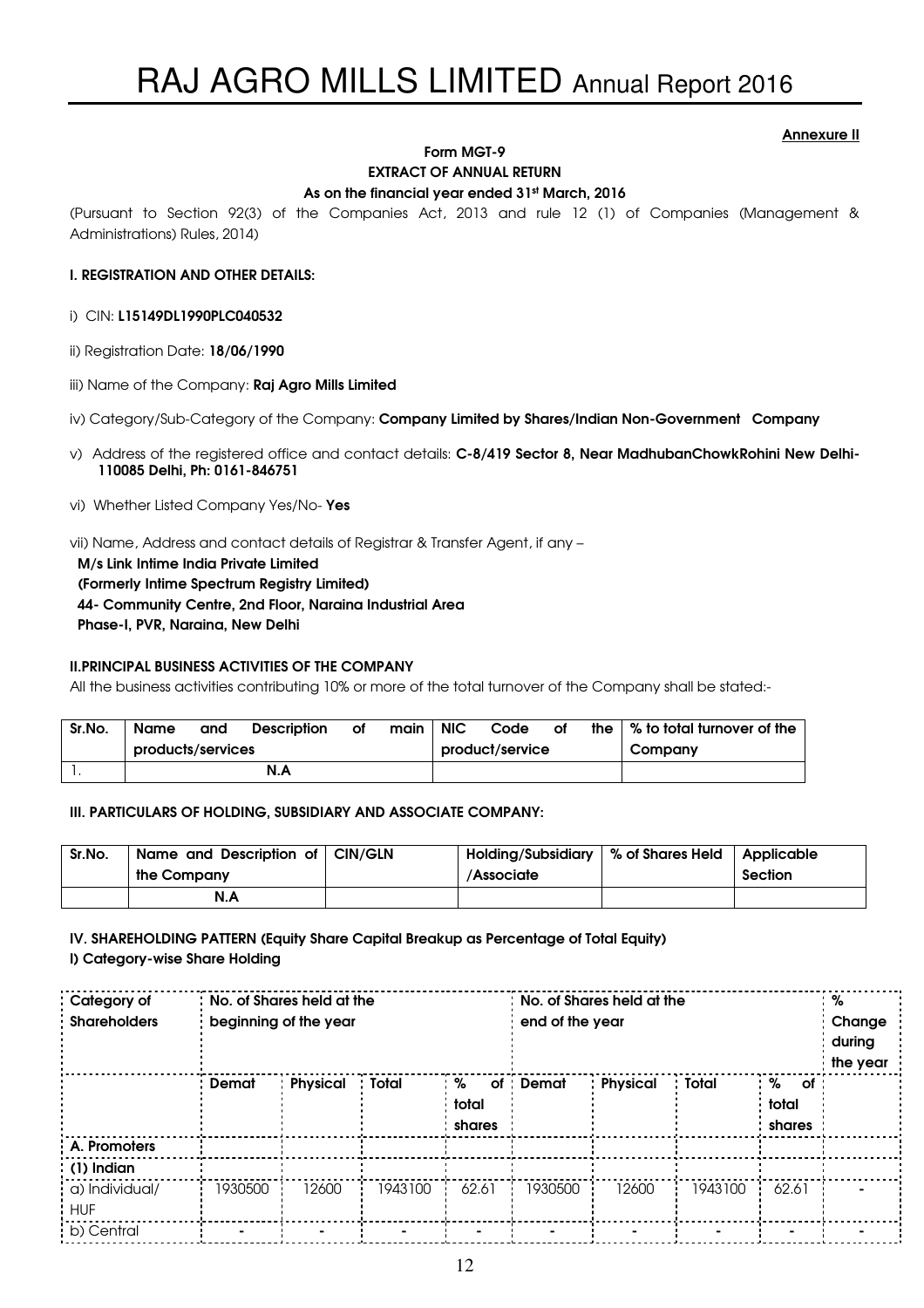| Govt.               |         |        |         |       |         |        |         |       |        |
|---------------------|---------|--------|---------|-------|---------|--------|---------|-------|--------|
| c)State Govt(s)     |         |        |         |       |         |        |         |       |        |
| d) Bodies.          | 66900   |        | 66900   | 2.16  | 66900   | 0.00   | 66900   | 2.16  |        |
| Corp.               |         |        |         |       |         |        |         |       |        |
| e) Banks/Fl         |         |        |         |       |         |        |         |       |        |
| f) Any Other        |         |        |         |       |         |        |         |       |        |
| Sub-total           | 1997400 | 12600  | 2010000 | 64.77 | 1997400 | 12600  | 2010000 | 64.77 |        |
| $(A)$ (1) :-        |         |        |         |       |         |        |         |       |        |
| (2) Foreign         |         |        |         |       |         |        |         |       |        |
| a) NRIs-            |         |        |         |       |         |        |         |       |        |
| Individuals         |         |        |         |       |         |        |         |       |        |
| b) Other-           |         |        |         |       |         |        |         |       |        |
| Individuals         |         |        |         |       |         |        |         |       |        |
| c) Bodies-          |         |        |         |       |         |        |         |       |        |
| Corp                |         |        |         |       |         |        |         |       |        |
| d) Banks/Fl         |         |        |         |       |         |        |         |       |        |
| e) Any Other        |         |        |         |       |         |        |         |       |        |
| Sub-total           |         |        |         |       |         |        |         |       |        |
| $(A)$ (2) :-        |         |        |         |       |         |        |         |       |        |
| <b>Total</b>        | 1997400 | 12600  | 2010000 | 64.77 | 1997400 | 12600  | 2010000 | 64.77 |        |
| shareholding        |         |        |         |       |         |        |         |       |        |
| Of Promoter         |         |        |         |       |         |        |         |       |        |
| $(A)=(A)(1)+(A)(2)$ |         |        |         |       |         |        |         |       |        |
|                     |         |        |         |       |         |        |         |       |        |
| <b>B.Public</b>     |         |        |         |       |         |        |         |       |        |
| Shareholding        |         |        |         |       |         |        |         |       |        |
| 1. Institution      |         |        |         |       |         |        |         |       |        |
| a) Mutual Funds     |         |        |         |       |         |        |         |       |        |
| b) Banks/Fl         |         |        |         |       |         |        |         |       |        |
| c) Central Govt     |         |        |         |       |         |        |         |       |        |
| d) State Govt       |         |        |         |       |         |        |         |       |        |
| e) Venture          |         |        |         |       |         |        |         |       |        |
| Capital Fund        |         |        |         |       |         |        |         |       |        |
| f) Insurance        |         |        |         |       |         |        |         |       |        |
| Companies           |         |        |         |       |         |        |         |       |        |
| g) Flls             |         |        |         |       |         |        |         |       |        |
| h) Foreign          |         |        |         |       |         |        |         |       |        |
| Venture Capital     |         |        |         |       |         |        |         |       |        |
| Funds               |         |        |         |       |         |        |         |       |        |
| i) Other (Specify)  |         |        |         |       |         |        |         |       |        |
| Sub-total (B)(1)    |         |        |         |       |         |        |         |       |        |
| 2. Non-Institution  |         |        |         |       |         |        |         |       |        |
| a) Bodies           |         |        |         |       |         |        |         |       |        |
| Corp.               |         |        |         |       |         |        |         |       |        |
| i) Indian           | 28143   | 94300  | 122443  | 3.95  | 29771   | 94300  | 124071  | 4.00  | 1.33   |
| ii) Overseas        |         |        |         |       |         |        |         |       |        |
| b) Individual       |         |        |         |       |         |        |         |       |        |
| i) Individual       | 371633  | 222336 | 593969  | 19.14 | 361902  | 222036 | 583938  | 18.81 | (1.69) |
| Shareholders        |         |        |         |       |         |        |         |       |        |
| Holding nominal     |         |        |         |       |         |        |         |       |        |
| Share capital       |         |        |         |       |         |        |         |       |        |
| Upto Rs. 1 Lakh     |         |        |         |       |         |        |         |       |        |
| ii) Individual      | 281454  | 53000  | 334454  | 10.78 | 280466  | 53000  | 333466  | 10.74 | (0.30) |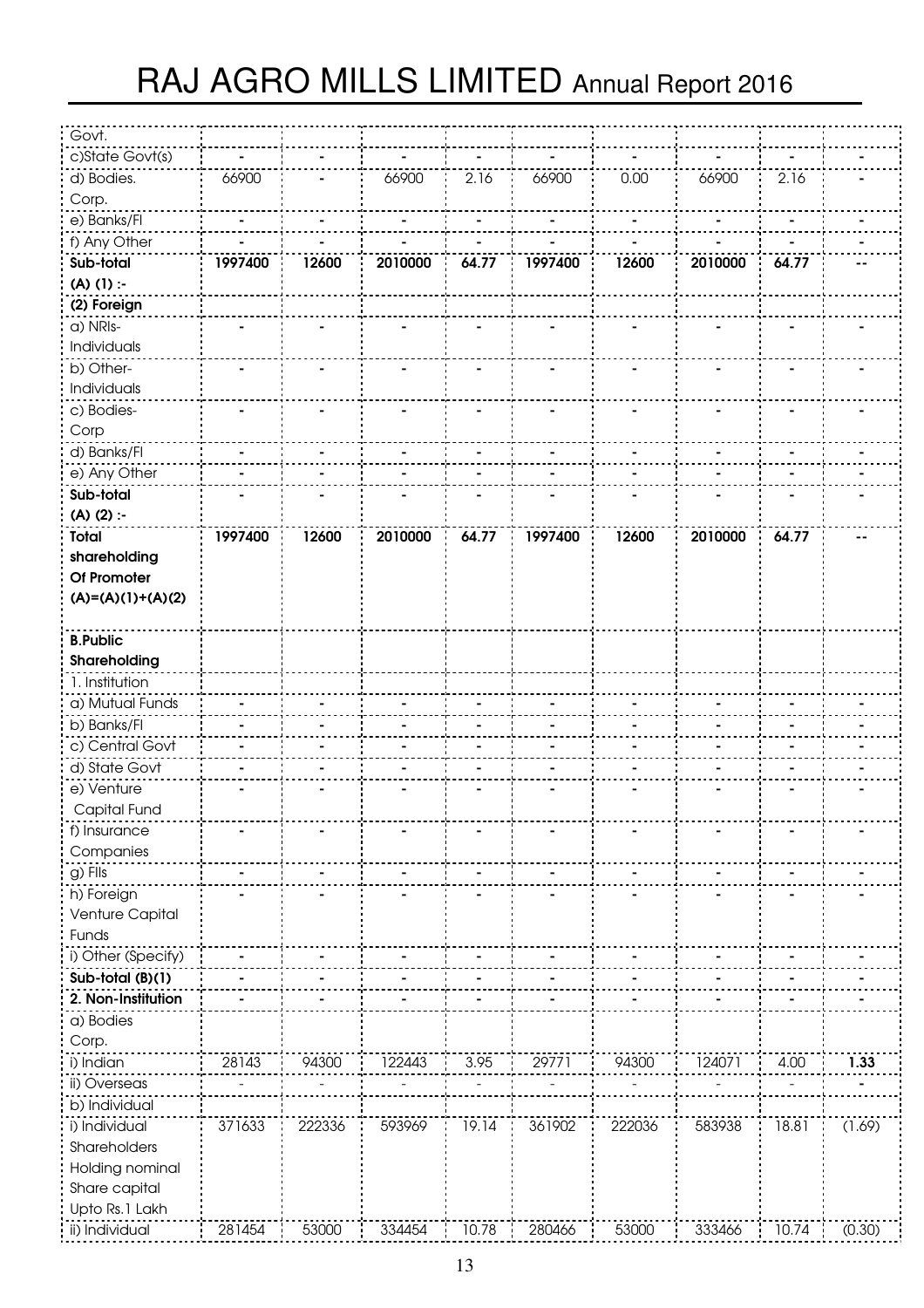| shareholders                     |        |        |         |       |        |        |         |       |       |
|----------------------------------|--------|--------|---------|-------|--------|--------|---------|-------|-------|
| holding nominal                  |        |        |         |       |        |        |         |       |       |
| share capital                    |        |        |         |       |        |        |         |       |       |
| in excess of Rs. 1               |        |        |         |       |        |        |         |       |       |
| Lakh                             |        |        |         |       |        |        |         |       |       |
| $\mathsf{C}$ )<br>(NRI,<br>Other | 42734  |        | 42734   | .38   | 52125  |        | 52125   | 1.68  | 21.97 |
| HUF, & Clearing                  |        |        |         |       |        |        |         |       |       |
| Members                          |        |        |         |       |        |        |         |       |       |
| Sub-total $(B)$ $(2)$ :-         | 723964 | 369636 | 1093600 | 35.24 | 724264 | 369336 | 1093600 | 35.24 |       |

| Category of         | No. of Shares held at the |                       |         |           | No. of Shares held at the |                 |         |                    | $\%$   |
|---------------------|---------------------------|-----------------------|---------|-----------|---------------------------|-----------------|---------|--------------------|--------|
| <b>Shareholders</b> |                           | beginning of the year |         |           | end of the year           |                 |         |                    | Change |
|                     |                           |                       |         |           |                           |                 |         | during<br>the year |        |
|                     |                           |                       |         |           |                           |                 |         |                    |        |
|                     | <b>Demat</b>              | <b>Physical</b>       | Total   | . %<br>Оf | <b>Demat</b>              | <b>Physical</b> | Total   | . %<br>оf          |        |
|                     |                           |                       |         | total     |                           |                 |         | total              |        |
|                     |                           |                       |         | shares    |                           |                 |         | shares             |        |
| <b>Total Public</b> | 723964                    | 369636                | 1093600 | 35.24     | 724264                    | 369336          | 1093600 | 35.24              |        |
| Shareholding        |                           |                       |         |           |                           |                 |         |                    |        |
| $(B)=(B)(1)+(B)(2)$ |                           |                       |         |           |                           |                 |         |                    |        |
| C. Shares held by   |                           |                       |         |           |                           |                 |         |                    |        |
| Custodian for       |                           |                       |         |           |                           |                 |         |                    |        |
| GDRs & ADRs         |                           |                       |         |           |                           |                 |         |                    |        |
| <b>Grand Total</b>  | 2721364                   | 382236                | 3103600 | 100.00    | 2721664                   | 381936          | 3103600 | 100.00             |        |
| $(A+B+C)$           |                           |                       |         |           |                           |                 |         |                    |        |

#### (ii) Shareholding of Promoters

| Sr.No. | Shareholder's         |               | Shareholding at the beginning |                |                 | Shareholding at the |              |          |
|--------|-----------------------|---------------|-------------------------------|----------------|-----------------|---------------------|--------------|----------|
|        | <b>Name</b>           | Of the year   |                               |                | End of the year |                     |              |          |
|        |                       | No. of        | %                             | of % of Shares | No. of          | %<br>of             | % of Shares  | %        |
|        |                       | <b>Shares</b> | total                         | Pledged/enc-   | Shares          | total               | Pledged/enc- | Change   |
|        |                       |               | Shares of                     | umbered to     |                 | Shares              | umbered to   | in share |
|        |                       |               | the                           | total shares   |                 | the<br>Οf           | total shares | holding  |
|        |                       |               | Com-                          |                |                 | Com-                |              | during   |
|        |                       |               | Pany                          |                |                 | Pany                |              | the year |
| -1.    | Sanjeev Bansal        | 557000        | 17.95                         |                | 557000          | 17.95               |              | 0.00     |
| 2.     | Raj Paul Bansal       | 500650 :      | 16.13                         |                | 500650          | 16.13               |              | 0.00     |
| 3.     | Kamlesh Bansal        | 226900        | 7.31                          |                | 226900          | 7.31                |              | 0.00     |
| 4.     | Sahil Bansal          | 224200        | 7.22                          |                | 224200          | 7.22                |              | 0.00     |
| 5.     | Salil Bansal          | 210600        | 6.78                          |                | 210600          | 6.78                |              | 0.01     |
| 6.     | Rama Bansal           | 156250        | 5.03                          |                | 156250          | 5.03                |              | 0.00     |
| 7.     | Anu                   |               |                               |                |                 |                     |              | 0.00     |
|        | Bansal/Aggarwal       | 46100         | 1.49                          |                | 46100           | 1.49                |              |          |
| 8.     | DeshBandhu R<br>Gupta | 12600         | 0.41                          |                | 12600           | 0.41                |              | 0.00     |
| 9.     | Megha Bansal          | 7800          | 0.25                          |                | 7800            | 0.25                |              | 0.00     |
| 10.    | Sham Bansal           | 1000          | 0.03                          |                | 1000            | 0.03                |              | 0.00     |
| 11.    | Raj Soap &            |               |                               |                |                 |                     |              | 0.00     |
|        | Detergents Pvt.       | 66900         | 2.16                          |                | 66900           | 2.16                |              |          |
|        | Ltd.                  |               |                               |                |                 |                     |              |          |
|        | <b>Total</b>          | 2010000       | 64.76                         |                | 2010000         | 64.76               |              | 0.00     |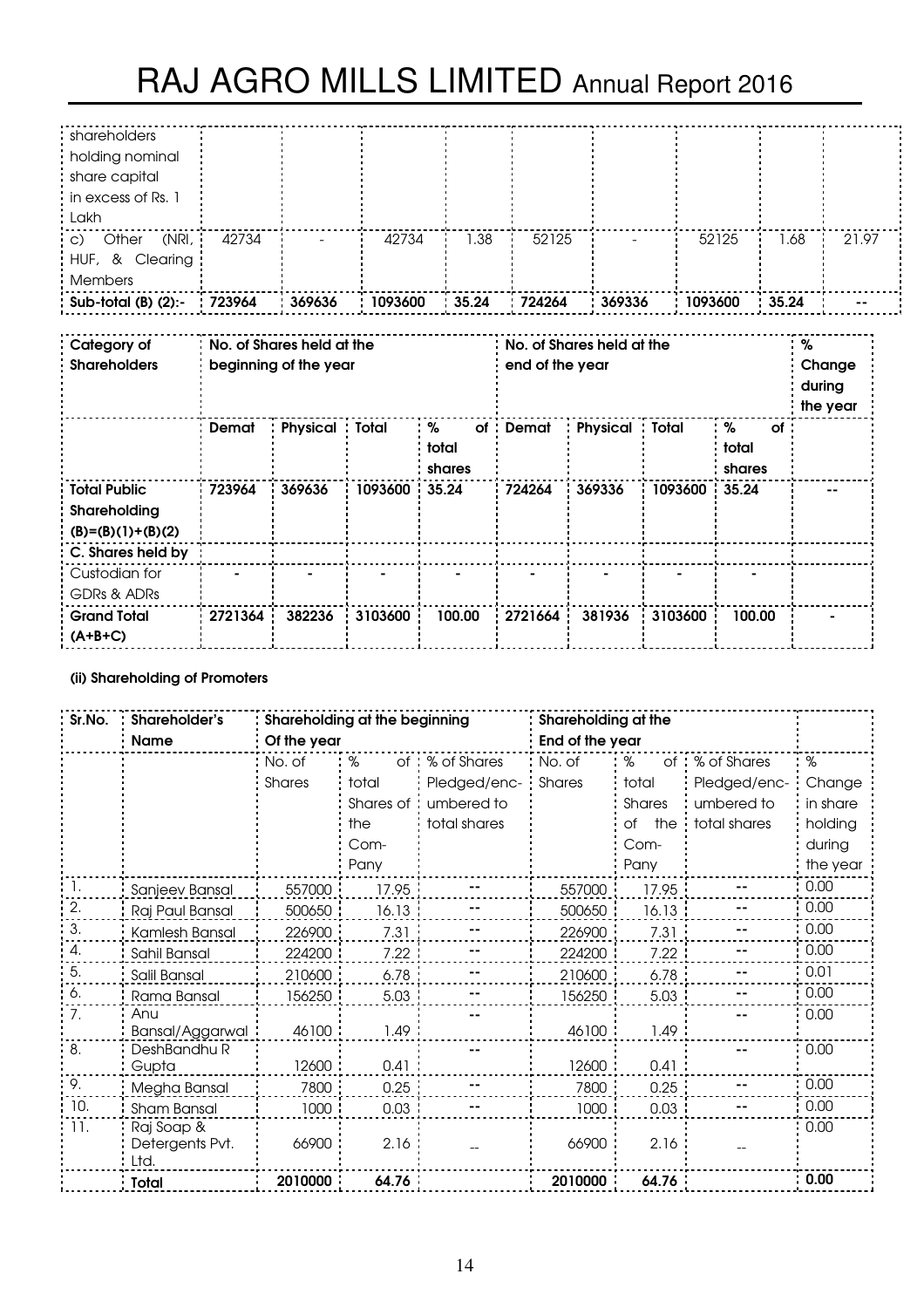|         | (iii) Change in Promoter's Shareholding |                              |                       |                                |                       |
|---------|-----------------------------------------|------------------------------|-----------------------|--------------------------------|-----------------------|
| Sr. No. |                                         | Shareholding at the          |                       | <b>Cumulative Shareholding</b> |                       |
|         |                                         | <b>Beginning of the year</b> |                       | during the year                |                       |
|         |                                         | No. of                       | % of the total shares | No. of                         | % of the total shares |
|         |                                         | <b>Shares</b>                | Of the Company        | Shares                         | of the                |
|         |                                         |                              |                       |                                | Company               |
| 1.      | <b>Sanjeev Bansal</b>                   |                              |                       |                                |                       |
|         | At the beginning of the                 | 557000                       | 17.95                 | 557000                         | 17.95                 |
|         | year                                    |                              |                       |                                |                       |
|         | Bought during the year                  |                              |                       | 557000                         | 17.95                 |
|         |                                         |                              |                       |                                |                       |
|         | Sold during the year                    |                              |                       | 557000                         | 17.95                 |
|         |                                         |                              |                       |                                |                       |
|         | At the end of the year                  | 557000                       | 17.95                 | 557000                         | 17.95                 |
| 2.      | <b>Raj Paul Bansal</b>                  |                              |                       |                                |                       |
|         | At the beginning of the                 |                              |                       |                                |                       |
|         | year                                    | 500650                       | 16.13                 | 500650                         | 16.13                 |
|         | Bought during the year                  |                              |                       | 500650                         | 16.13                 |
|         | Sold during the year                    |                              |                       |                                |                       |
|         |                                         |                              |                       | 500650                         | 16.13                 |
|         | At the end of the year                  | 500650                       | 16.13                 | 500650                         | 16.13                 |
| 3.      | <b>Kamlesh Bansal</b>                   |                              |                       |                                |                       |
|         | At the beginning of                     |                              |                       |                                |                       |
|         | the year                                | 226900                       | 7.31                  | 226900                         | 7.31                  |
|         | Bought during the year                  |                              |                       | 226900                         | 7.31                  |
|         | Sold during the year                    |                              |                       |                                |                       |
|         |                                         |                              |                       | 226900                         | 7.31                  |
|         | At the end of the year                  |                              |                       |                                |                       |
| 4.      | <b>Sahil Bansal</b>                     | 226900                       | 7.31                  | 226900                         | 7.31                  |
|         |                                         |                              |                       |                                |                       |
|         | At the beginning of                     |                              |                       |                                |                       |
|         | the year                                | 224200                       | 7.22                  | 224200                         | 7.22                  |
|         | Bought during the year                  |                              |                       | 224200                         | 7.22                  |
|         | Sold during the year                    |                              |                       |                                |                       |
|         |                                         |                              |                       | 224200                         | 7.22                  |
|         | At the end of the year                  | 224200                       | 7.22                  | 224200                         | 7.22                  |
| 5.      | <b>Salil Bansal</b>                     |                              |                       |                                |                       |
|         | At the beginning of                     |                              |                       |                                |                       |
|         | the year                                | 210600                       | 6.78                  | 210600                         | 6.78                  |
|         | Bought during the year                  |                              |                       | 210600                         | 6.78                  |
|         | Sold during the year                    |                              |                       |                                |                       |
|         |                                         |                              |                       | 210600                         | 6.78                  |
|         | At the end of the year                  | 210600                       | 6.78                  | 210600                         | 6.78                  |
| 6.      | <b>Rama Bansal</b>                      |                              |                       |                                |                       |
|         | At the beginning of                     |                              |                       |                                |                       |
|         | the year                                | 156250                       | 5.03                  | 156250                         | 5.03                  |
|         | Bought during the year                  |                              |                       | 156250                         | 5.03                  |
|         | Sold during the year                    |                              |                       |                                |                       |
|         |                                         |                              |                       | 156250                         | 5.03                  |
|         | At the end of the year                  | 156250                       | 5.03                  | 156250                         | 5.03                  |
| 7.      | Anu Bansal/Aggarwal                     |                              |                       |                                |                       |
|         | At the beginning of                     |                              |                       |                                |                       |
|         | the year                                | 46100                        | 1.49                  | 46100                          | 1.49                  |
|         |                                         |                              |                       |                                |                       |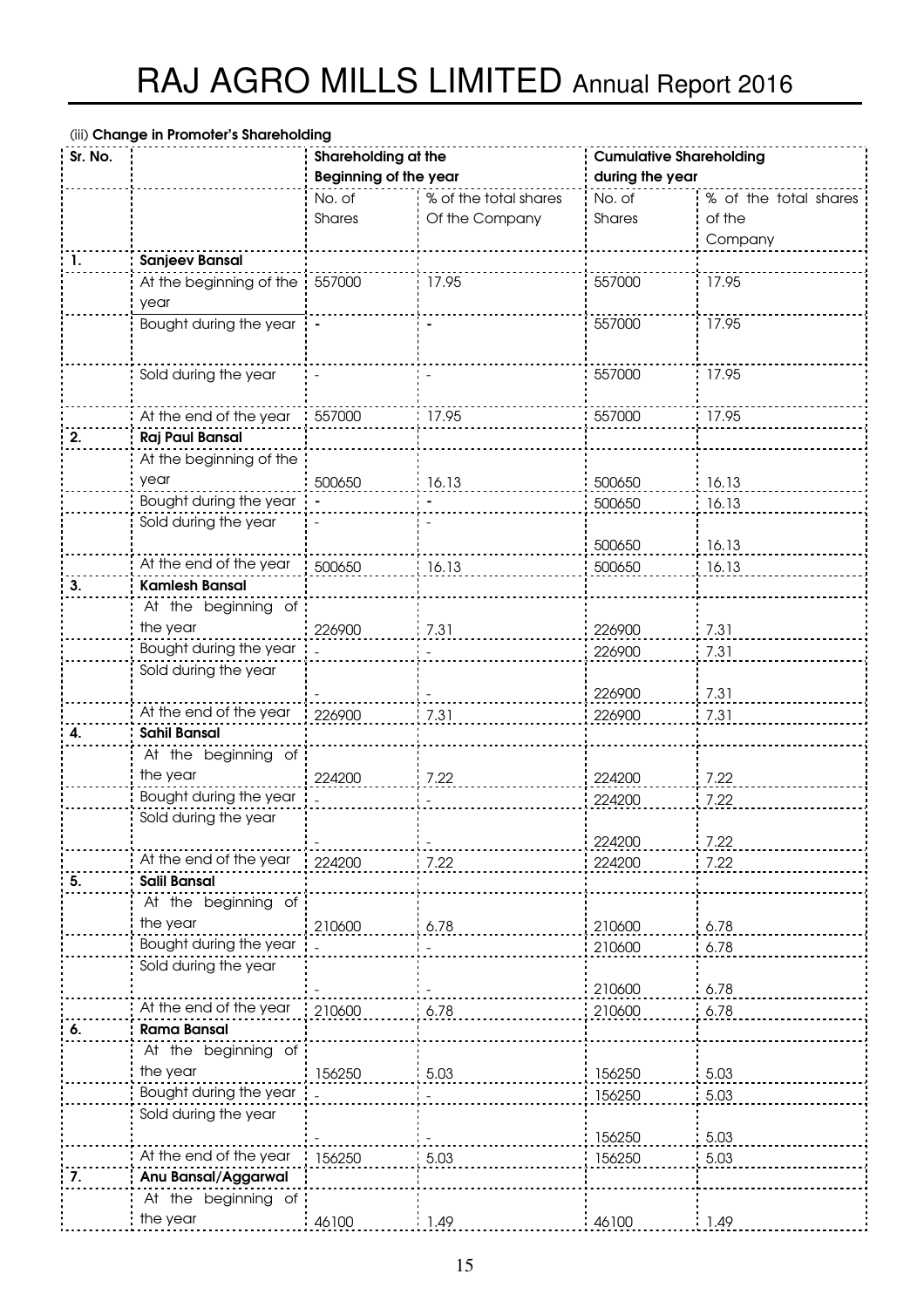|     | Bought during the year |       |      | 46100 | 1.49 |
|-----|------------------------|-------|------|-------|------|
|     | Sold during the year   |       |      |       |      |
|     |                        |       |      | 46100 | 1.49 |
|     | At the end of the year | 46100 | 1.49 | 46100 | 1.49 |
| 8.  | DeshBandhu R Gupta     |       |      |       |      |
|     | At the beginning of    |       |      |       |      |
|     | the year               | 12600 | 0.41 | 12600 | 0.41 |
|     | Bought during the year |       |      | 12600 | 0.41 |
|     | Sold during the year   |       |      |       |      |
|     |                        |       |      | 12600 | 0.41 |
|     | At the end of the year | 12600 | 0.41 | 12600 | 0.41 |
| 9.  | <b>Megha Bansal</b>    |       |      |       |      |
|     | At the beginning of    |       |      |       |      |
|     | the year               | 7800  | 0.25 | 7800  | 0.25 |
|     | Bought during the year |       |      | 7800  | 0.25 |
|     | Sold during the year   |       |      |       |      |
|     |                        |       |      | 7800  | 0.25 |
|     | At the end of the year | 7800  | 0.25 | 7800  | 0.25 |
| 10. | <b>Sham Bansal</b>     |       |      |       |      |
|     | At the beginning of    |       |      |       |      |
|     | the year               | 1000  | 0.03 | 1000  | 0.03 |
|     | Bought during the year |       |      | 1000  | 0.03 |
|     | Sold during the year   |       |      |       |      |
|     |                        |       |      | 1000  | 0.03 |
|     | At the end of the year | 1000  | 0.03 | 1000  | 0.03 |
| 11. | Raj Soap & Detergents  |       |      |       |      |
|     | Pvt. Ltd.              |       |      |       |      |
|     | At the beginning of    |       |      |       |      |
|     | the year               | 66900 | 2.16 | 66900 | 2.16 |
|     | Bought during the year |       |      | 66900 | 2.16 |
|     | Sold during the year   |       |      |       |      |
|     |                        |       |      | 66900 | 2.16 |
|     | At the end of the year | 66900 | 2.16 | 66900 | 2.16 |

#### (iv) Shareholding Pattern of top ten Shareholders (other than Directors, Promoters and Holders of GDRs and ADRs):

| Sr.No            |                                               | Shareholding<br>at<br>beginning<br>Of the year |                                      | the Cumulative Shareholding<br>during the year |                                         |
|------------------|-----------------------------------------------|------------------------------------------------|--------------------------------------|------------------------------------------------|-----------------------------------------|
|                  | For Each of the Top<br><b>10 Shareholders</b> | No. of<br><b>Shares</b>                        | %<br>total<br><b>of</b><br>shares of | No. of<br><b>Shares</b>                        | % of the total shares<br>of the Company |
|                  |                                               |                                                | the Company                          |                                                |                                         |
|                  | <b>HITESH RAMJI JAVERI</b>                    |                                                |                                      |                                                |                                         |
|                  | At the beginning of the<br>year               | 87515                                          | 2.82                                 | 87515                                          | 2.82                                    |
|                  | Bought during the year                        |                                                |                                      | 87515                                          | 2.82                                    |
|                  | Sold during the year                          |                                                |                                      | 87515                                          | 2.82                                    |
|                  | At the end of the year                        | 87515                                          | 2.82                                 | 87515                                          | $-2.82$                                 |
| $\overline{2}$ . | <b>SANGEETHA S</b>                            |                                                |                                      |                                                |                                         |
|                  | At the beginning of the 74590<br>year         |                                                | 2.40                                 | 74590                                          | 2.40                                    |
|                  | Bought during the year                        |                                                |                                      | 74590                                          | 2.40                                    |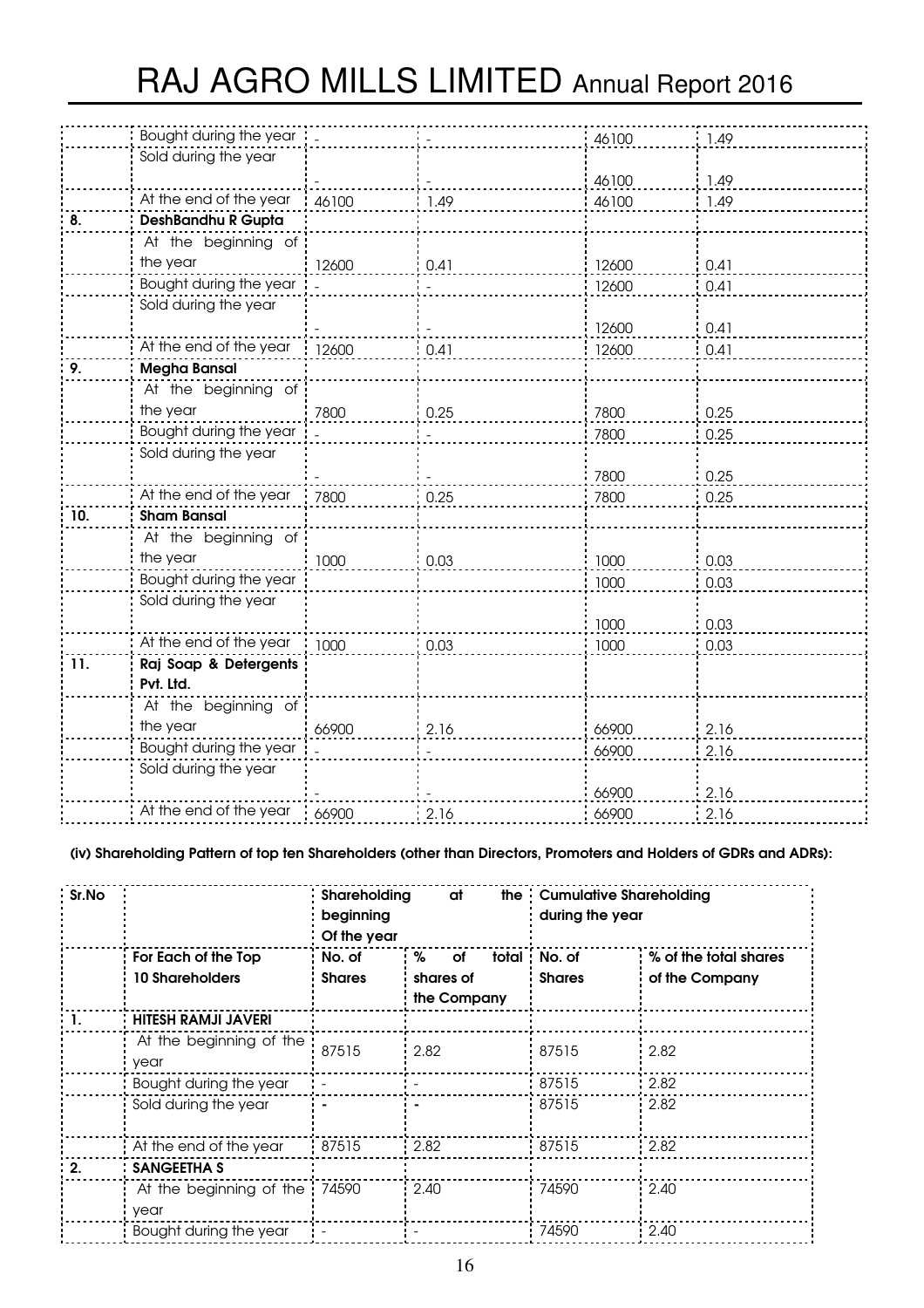|    | Sold during the year        |       |      | 74590 | 2.40 |
|----|-----------------------------|-------|------|-------|------|
|    |                             |       |      |       |      |
|    | At the end of the year      | 74590 | 2.40 | 74590 | 2.40 |
| 3. | <b>SAVITHA S</b>            |       |      |       |      |
|    | At the beginning of the     |       |      |       |      |
|    | year                        | 40490 | 1.30 | 40490 | 1.30 |
|    | Bought during the year      |       |      | 40490 | 1.30 |
|    | Sold during the year        |       |      |       |      |
|    |                             |       |      |       |      |
|    |                             |       |      | 40490 | 1.30 |
|    | At the end of the year      | 40490 | 1.30 | 40490 | 1.30 |
| 4. | <b>VARINDER KUMAR</b>       |       |      |       |      |
|    | <b>SHARMA</b>               |       |      |       |      |
|    | At the beginning of the     |       |      |       |      |
|    | year                        | 34698 | 1.12 | 34698 | 1.12 |
|    | Bought during the year      |       |      | 34698 | 1.12 |
|    | Sold during the year        |       |      | 34698 |      |
|    |                             |       |      |       | 1.12 |
|    | At the end of the year      | 34698 | 1.12 | 34698 | 1.12 |
| 5. | <b>JAPRO ENGINEERING</b>    |       |      |       |      |
|    | PVT. LTD.                   |       |      |       |      |
|    | At the beginning of the     |       |      |       |      |
|    | year                        | 33400 | 1.08 | 33400 | 1.08 |
|    | Bought during the year      |       |      | 33400 | 1.08 |
|    | Sold during the year        |       |      | 33400 |      |
|    |                             |       |      |       | 1.08 |
|    | At the end of the year      | 33400 | 1.12 | 33400 | 1.08 |
| 6. | <b>MITA DIPAK SHAH</b>      |       |      |       |      |
|    | At the beginning of the     |       |      |       |      |
|    | year                        | 29943 | 0.96 | 29943 | 0.96 |
|    | Bought during the year      | 57    |      | 30000 | 0.96 |
|    | Sold during the year        |       |      |       |      |
|    |                             |       |      | 30000 | 0.96 |
|    | At the end of the year      | 30000 | 0.96 | 30000 | 0.96 |
| 7. | <b>ASHA SIROHI</b>          |       |      |       |      |
|    | At the beginning of the     |       |      |       |      |
|    | year                        | 28000 | 0.90 | 28000 | 0.90 |
|    | Bought during the year      |       |      | 28000 | 0.90 |
|    | Sold during the year        |       |      |       |      |
|    |                             |       |      | 28000 | 0.90 |
|    | At the end of the year      | 28000 | 0.90 | 28000 | 0.90 |
| 8. | <b>NEELMA JAIN</b>          |       |      |       |      |
|    | At the beginning of the     |       |      |       |      |
|    | year                        | 25000 | 0.81 | 25000 | 0.81 |
|    | Bought during the year      |       |      |       |      |
|    | Sold during the year        |       |      | 25000 | 0.81 |
|    |                             |       |      |       |      |
|    | At the end of the year      |       |      | 25000 | 0.81 |
| 9. | <b>HARSHA HITESH JAVERI</b> | 25000 | 0.81 | 25000 | 0.81 |
|    | At the beginning of the     |       |      |       |      |
|    | year                        | 20000 | 0.64 | 20000 | 0.64 |
|    | Bought during the year      |       |      | 20000 |      |
|    | Sold during the year        |       |      |       | 0.64 |
|    |                             |       |      | 20000 | 0.64 |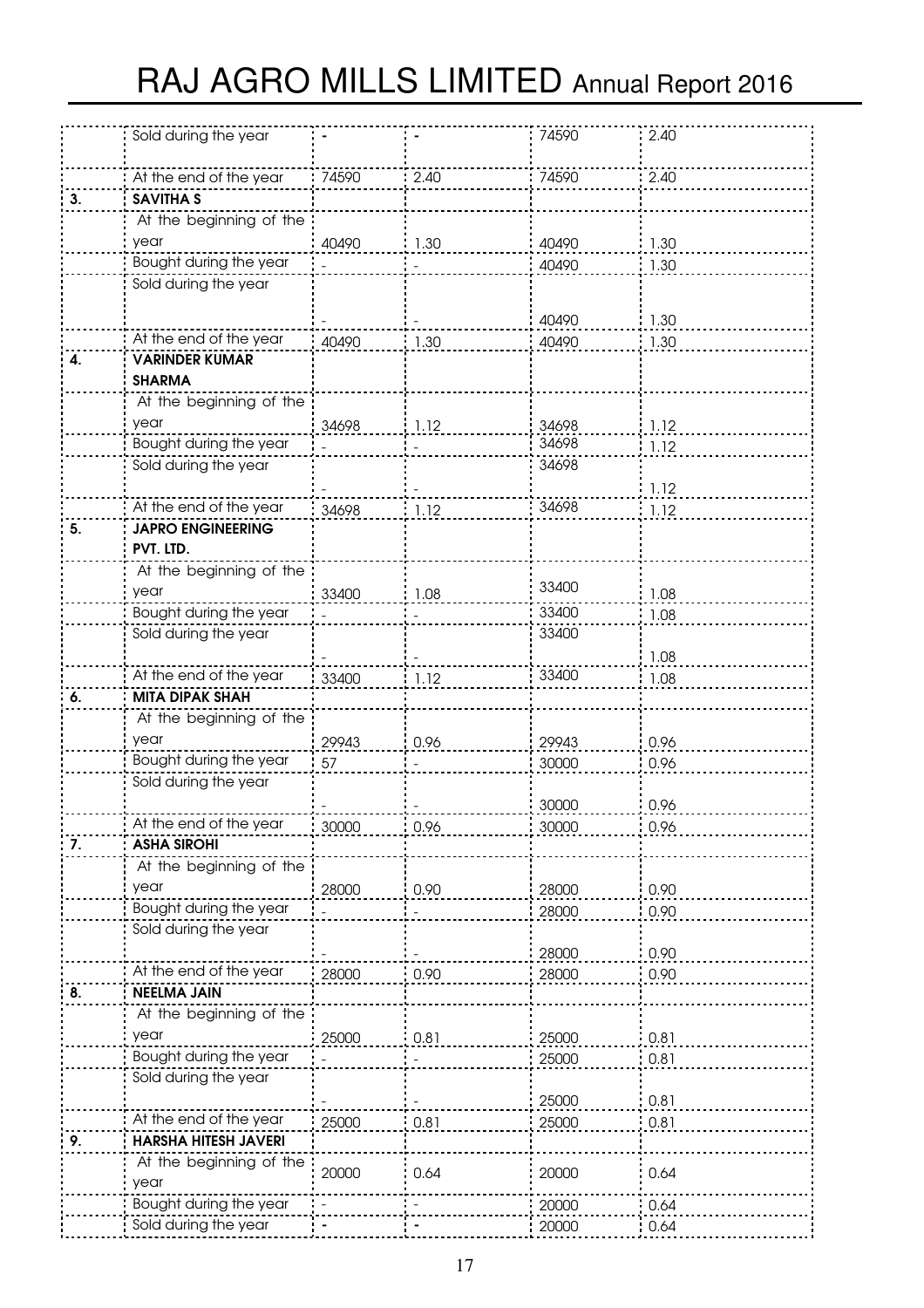|     | At the end of the year        | 20000 | 0.64 | 20000 | 0.64   |
|-----|-------------------------------|-------|------|-------|--------|
| 10. | <b>COMPETENT FINMAN PVT.</b>  |       |      |       |        |
|     | LTD.                          |       |      |       |        |
|     | At the beginning of the 16700 |       | 0.54 | 16700 | 0.54   |
|     | year                          |       |      |       |        |
|     | Bought during the year        |       |      | 16700 | 0.54   |
|     | Sold during the year          |       |      | 16700 | 0.54   |
|     |                               |       |      |       |        |
|     | At the end of the year        | 16700 | 0.54 | 16700 | 0.54   |
| 11. | SATYA INDUSTRIES PVT.         |       |      |       |        |
|     | LTD.                          |       |      |       |        |
|     | At the beginning of the       | 16700 | 0.54 | 16700 | 0.54   |
|     | year                          |       |      |       |        |
|     | Bought during the year        |       |      | 16700 | 0.54   |
|     | Sold during the year          |       |      | 16700 | .0.54  |
|     |                               |       |      |       |        |
|     | At the end of the year        | 16700 | 0.54 | 16700 | : 0.54 |

#### (v) Shareholding of Directors and Key Managerial Personnel:

|                                 | Shareholding at the beginning                                                                |                                                                                                                               | <b>Cumulative Shareholding</b>      |                                            |
|---------------------------------|----------------------------------------------------------------------------------------------|-------------------------------------------------------------------------------------------------------------------------------|-------------------------------------|--------------------------------------------|
|                                 |                                                                                              |                                                                                                                               |                                     |                                            |
|                                 |                                                                                              |                                                                                                                               |                                     | % of total shares                          |
|                                 |                                                                                              |                                                                                                                               |                                     | Of the Company                             |
|                                 |                                                                                              |                                                                                                                               |                                     |                                            |
|                                 |                                                                                              |                                                                                                                               |                                     |                                            |
| Bought<br>during<br>the<br>year |                                                                                              |                                                                                                                               | $\blacksquare$                      |                                            |
| Sold during the year            |                                                                                              |                                                                                                                               | $\blacksquare$                      |                                            |
| At the end of the year          |                                                                                              |                                                                                                                               |                                     |                                            |
| <b>Varinder Kumar</b>           |                                                                                              |                                                                                                                               |                                     |                                            |
| At the beginning of<br>the year | 100                                                                                          | 0.00                                                                                                                          | 100                                 | 0.00                                       |
| Bought during<br>the<br>year    | $\overline{\phantom{a}}$                                                                     | $\overline{\phantom{a}}$                                                                                                      | 100                                 | 0.00                                       |
| Sold during the year            |                                                                                              |                                                                                                                               | 100                                 | 0.00                                       |
| At the end of the year          |                                                                                              | 0.00                                                                                                                          | 100                                 | 0.00                                       |
| <b>Sanjeev Bansal</b>           |                                                                                              |                                                                                                                               |                                     |                                            |
| the year                        |                                                                                              | 17.95                                                                                                                         | 557000                              | 17.95                                      |
| Bought<br>during<br>the<br>year |                                                                                              |                                                                                                                               | 557000                              | 17.95                                      |
| Sold during the year            |                                                                                              | $\overline{\phantom{a}}$                                                                                                      | 557000                              | 17.95                                      |
| At the end of the year          | 557000                                                                                       | 17.95                                                                                                                         | 557000                              | 17.95                                      |
| MeenuUppal                      |                                                                                              |                                                                                                                               |                                     |                                            |
|                                 |                                                                                              | L,                                                                                                                            | $\blacksquare$                      |                                            |
| Bought<br>during<br>the         |                                                                                              | $\blacksquare$                                                                                                                | $\overline{\phantom{a}}$            | $\blacksquare$                             |
|                                 | For Each of the<br><b>Directors and KMP</b><br><b>Jatinder Singh</b><br>the year<br>the year | Of the year<br>No. of<br><b>Shares</b><br>At the beginning of<br>100<br>At the beginning of 557000<br>At the beginning of   - | % of total shares<br>Of the Company | during the year<br>No. of<br><b>Shares</b> |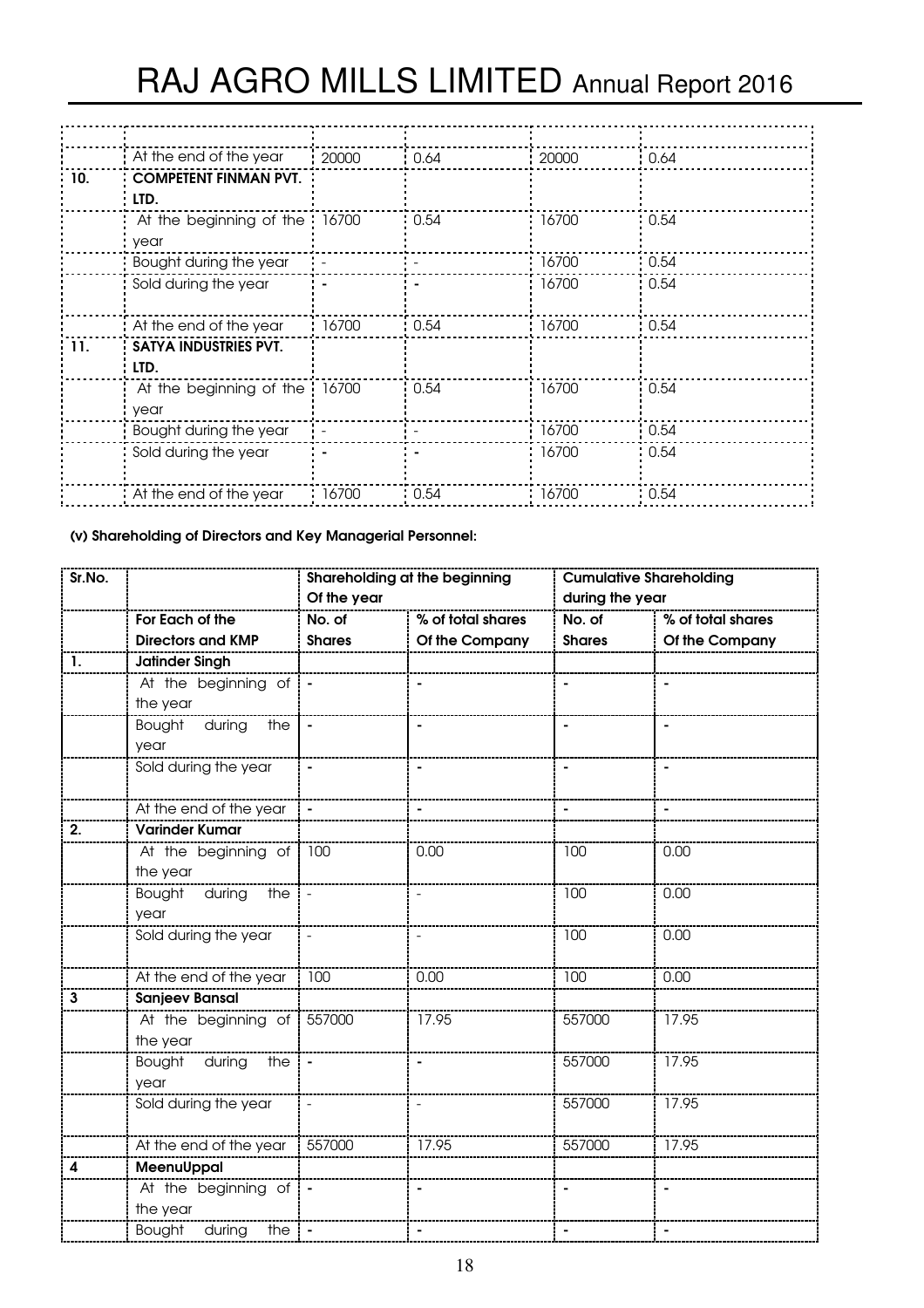|   | year                   |  |  |
|---|------------------------|--|--|
|   | Sold during the year   |  |  |
|   |                        |  |  |
|   |                        |  |  |
|   | At the end of the year |  |  |
| 5 | <b>Davinder Kumar</b>  |  |  |
|   | At the beginning of    |  |  |
|   | the year               |  |  |
|   | Bought during the      |  |  |
|   | year                   |  |  |
|   | Sold during the year   |  |  |
|   |                        |  |  |
|   | At the end of the year |  |  |
|   | <b>Rupinder Singh</b>  |  |  |
|   | At the beginning of -  |  |  |
|   | the year               |  |  |
|   | Bought during the      |  |  |
|   | year                   |  |  |
|   | Sold during the year   |  |  |
|   |                        |  |  |
|   | At the end of the year |  |  |

#### (V) INDEBTEDNESS

Indebtedness of the Company including interest/outstanding/accrued but not due for payment

(in Rs.)

|                                                                   | <b>Secured Loans</b><br><b>Excluding deposits</b> | <b>Unsecured Loans</b> | Deposit        | Total<br>Indebtedness                |
|-------------------------------------------------------------------|---------------------------------------------------|------------------------|----------------|--------------------------------------|
| Indebtedness at the<br>beginning<br>of<br>the<br>financial year   |                                                   |                        |                |                                      |
| (i) Principal Amount                                              | 5, 19, 03, 054.63                                 | 3,98,58,626            | <b>NIL</b>     | 9,17,61,680.63                       |
| (ii) Interest due but -<br>not paid                               |                                                   | $\blacksquare$         | $\blacksquare$ |                                      |
| (iii) Interest accrued<br>but not due                             |                                                   |                        |                |                                      |
| Total (i+ii+iii)                                                  | 5, 19, 03, 054.63                                 | 3,98,58,626            | <b>NIL</b>     | 9,17,61,680.63                       |
| <b>Changes</b><br>in<br>Indebtedness during<br>the Financial year |                                                   |                        |                |                                      |
| Addition<br>Reduction                                             | 2,85,92,615.37*<br>$-8,04,95,670.00$              | 8,08,15,060.00         | <b>NIL</b>     | 10,94,07,657.37<br>$-8,04,95,670.00$ |
| <b>Net Change</b>                                                 | $-5, 19, 03, 054.63$                              | 8,08,15,060.00         |                | 2,89,12,005.37                       |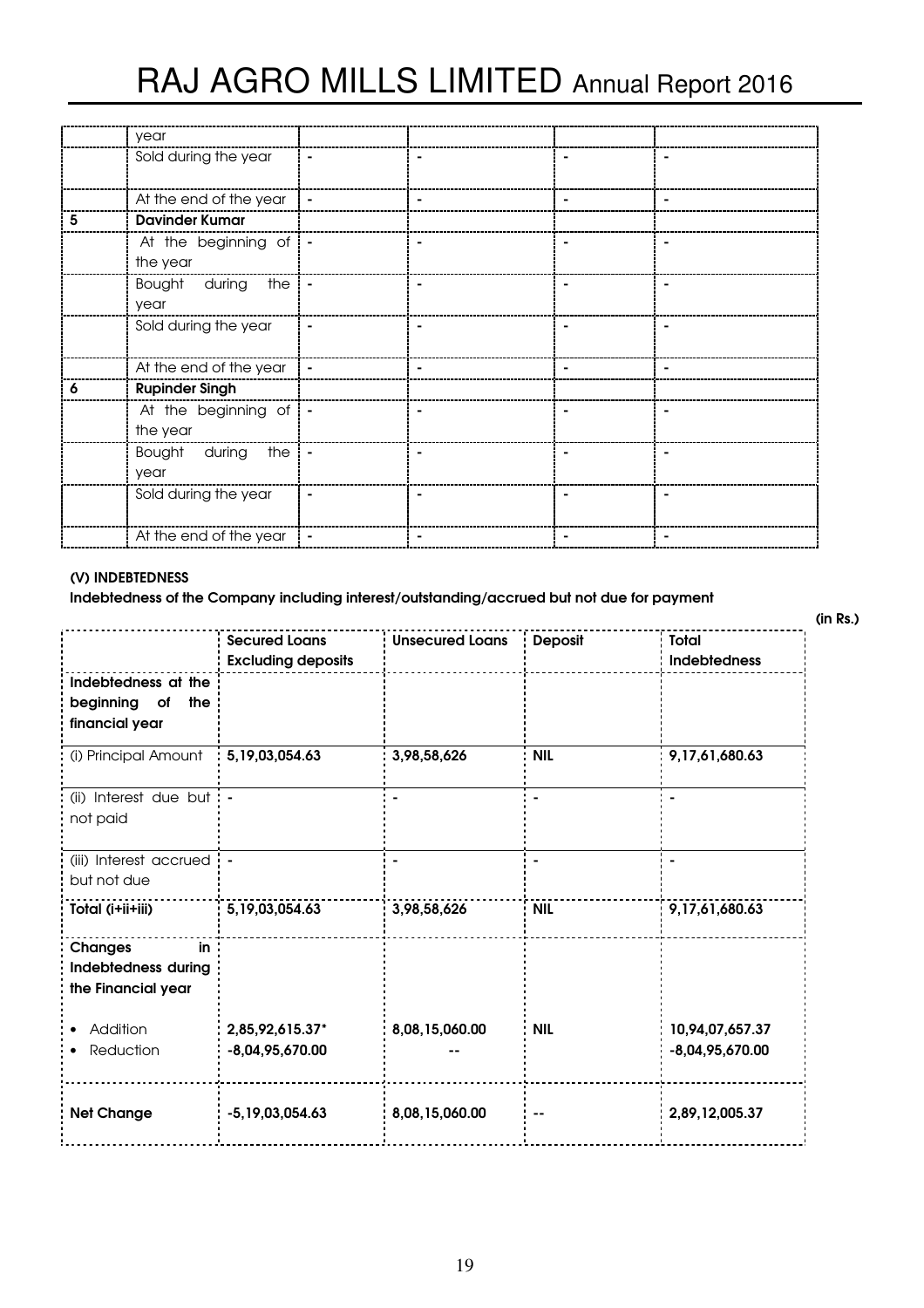| Indebtness at the<br>end of the financial<br>year |                 |            |                 |
|---------------------------------------------------|-----------------|------------|-----------------|
| Principal Amount<br>(i)                           | 12,06,73,686.00 | <b>NIL</b> | 12,06,73,686.00 |
| (ii) Interest due but<br>not paid                 |                 |            |                 |
| (iii)<br>Interest accured<br>but not due          |                 |            |                 |
| Total (i+ii+iii)                                  | 12,06,73,686.00 | <b>NIL</b> | 12,06,73,686.00 |

\*The company has paid the interest amount of Rs.2,85,92,615/- to the bank during the year as per terms and conditions of the OTS scheme. As the bank account was classified as NPA on 30.09.2010 and the company was in the process of settlement of accounts with the bank hence the bank interest from the date of account becoming NPA till the payment of said amount of interest of Rs.2,85,92,615/- has not been booked on due basis in books of account but accounted for on payment basis during the year under review.

### VI. REMUNERATION OF DIRECTORS AND KEY MANAGERIAL PERSONNEL

A. Remuneration to Managing Director, Whole-time Directors and/or Manager:

| Sr.No.           | <b>Particulars of Remuneration</b>                                                                                                                                                                                                                        |                 | Name of MD/WTD/Manager | <b>Total Amount</b> |      |
|------------------|-----------------------------------------------------------------------------------------------------------------------------------------------------------------------------------------------------------------------------------------------------------|-----------------|------------------------|---------------------|------|
|                  |                                                                                                                                                                                                                                                           | Sanjeev         |                        |                     |      |
|                  |                                                                                                                                                                                                                                                           | <b>Bansal</b>   |                        |                     |      |
|                  |                                                                                                                                                                                                                                                           | Managing        |                        |                     |      |
|                  |                                                                                                                                                                                                                                                           | <b>Director</b> |                        |                     |      |
| $\mathbf{1}$ .   | <b>Gross Salary</b>                                                                                                                                                                                                                                       |                 | --                     | --                  | --   |
|                  | Salary<br>provisions<br>$\alpha s$<br>per<br>(a)<br>contained in section 17(1) of the<br>Income-tax Act, 1961<br>(b) Value of perquisites u/s 17(2)<br>Income-tax Act, 1961<br>Profits in lieu of salary under<br>©<br>section 17(3) Income-tax Act, 1961 |                 |                        |                     |      |
| $\overline{2}$ . | <b>Stock Option</b>                                                                                                                                                                                                                                       | --              | --                     | --                  | $ -$ |
| 3.               | Sweat Equity                                                                                                                                                                                                                                              | --              | --                     | --                  | --   |
| 4.               | Commission                                                                                                                                                                                                                                                | --              | $-$                    | $ -$                | --   |
|                  | -as % of profit                                                                                                                                                                                                                                           |                 |                        |                     |      |
|                  | -others, specify                                                                                                                                                                                                                                          |                 |                        |                     |      |
| 5.               | Others, please specify                                                                                                                                                                                                                                    | --              | $-$                    | --                  | $ -$ |
|                  | Total (A)                                                                                                                                                                                                                                                 |                 | --                     | --                  | --   |
|                  | Ceiling as per the Act                                                                                                                                                                                                                                    |                 |                        |                     | --   |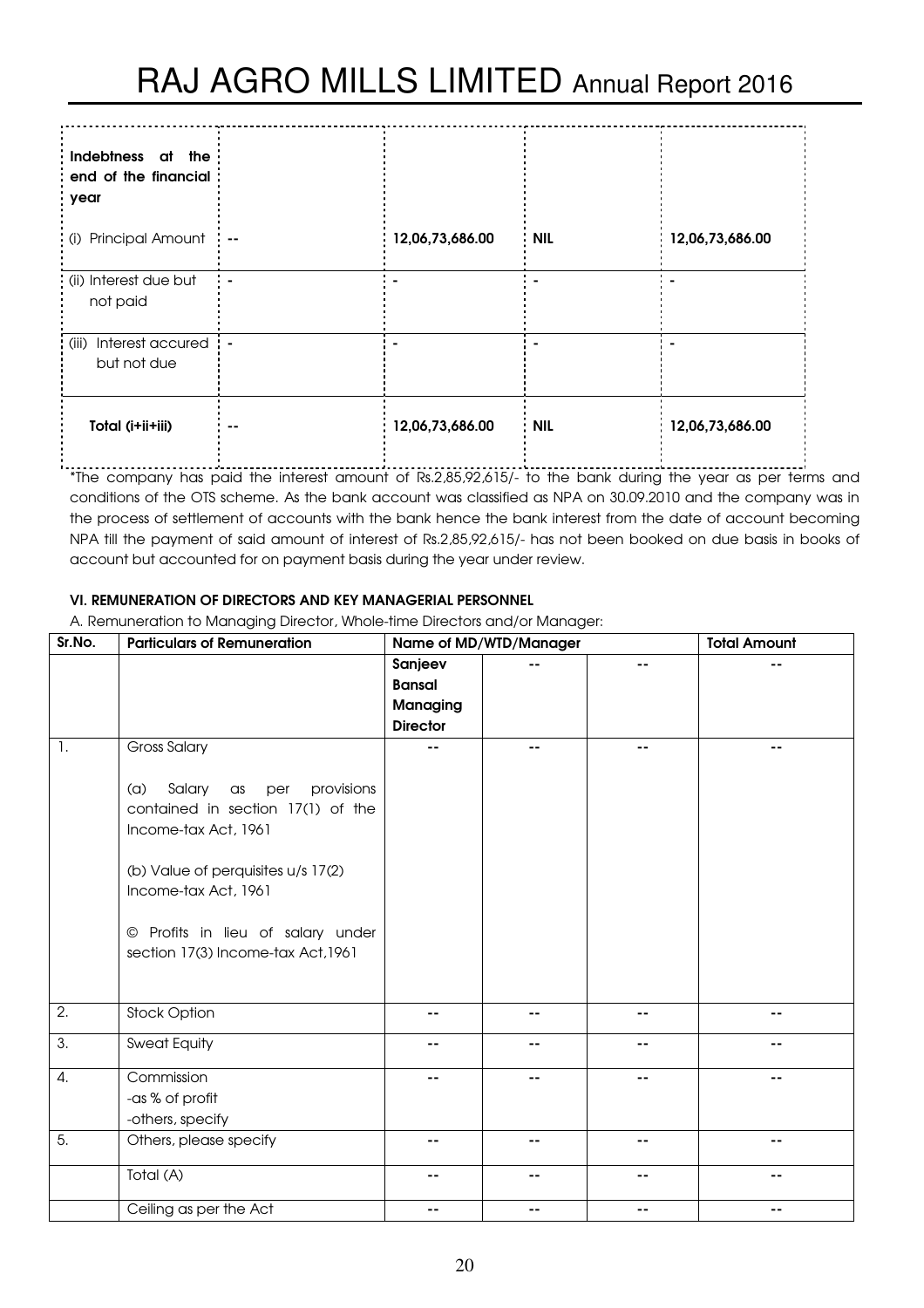### B. REMUNERATION TO OTHER DIRECTORS.

| Sr.No. | <b>Particulars of Remuneration</b>                          | <b>Name of Directors</b> |                   | <b>Total Amount</b> |       |
|--------|-------------------------------------------------------------|--------------------------|-------------------|---------------------|-------|
|        |                                                             | <b>Jatinder</b><br>Singh | Varinder<br>Kumar | MeenuUppal          |       |
| 1.     | Independent Directors                                       |                          |                   |                     |       |
|        | Fee for attending board/<br>$\bullet$<br>Committee meetings | 10000                    |                   | 10000               | 20000 |
|        | Commission                                                  |                          |                   |                     |       |
|        | Others, Please specify<br>$\bullet$                         |                          |                   |                     |       |
|        | Total (1)                                                   | 10000                    | --                | 10000               | 20000 |
|        | <b>Other Non Executive Directors</b>                        |                          |                   |                     |       |
|        | Fee for attending board/<br>$\bullet$<br>Committee meetings |                          | 10000             |                     | 10000 |
|        | Commission<br>$\bullet$                                     |                          |                   |                     |       |
|        | Others, Please specify<br>$\bullet$                         |                          |                   |                     |       |
|        | Total (2)                                                   | --                       | 10000             | --                  | 10000 |
|        | Total $(B)+(1)+(2)$                                         | 10000                    | 10000             | 10000               | 30000 |
|        | <b>Total Managerial Remuneration</b>                        | $-1$                     | --                | --                  | --    |
|        | Overall Ceiling as per the Act                              |                          | --                | --                  | --    |

### C. REMUNERATION TO KEY MANAGERIAL PERSONNEL OTHER THAN MD/MANAGER/WTD

| Sr.              | <b>Particulars of Remuneration</b> | <b>Key Managerial Personnel</b> |            |          |
|------------------|------------------------------------|---------------------------------|------------|----------|
| No.              |                                    |                                 |            |          |
|                  |                                    | Company                         | <b>CFO</b> | Total    |
|                  |                                    | <b>Secretary</b>                |            |          |
| 1.               | Gross Salary                       |                                 |            |          |
|                  | (a) Salary as per provisions       | 6,70,000                        | 1,53,200   | 8,23,200 |
|                  | contained in section 17(1) of      |                                 |            |          |
|                  | the Income-tax Act, 1961           |                                 |            |          |
|                  | (b) Value of perquisites u/s       |                                 |            |          |
|                  | 17(2)                              |                                 |            |          |
|                  | Income-tax Act, 1961               |                                 |            |          |
|                  | © Profits in lieu of salary under  |                                 |            |          |
|                  | 17(3)<br>section<br>Income-tax     |                                 |            |          |
|                  | Act, 1961                          |                                 |            |          |
| 2.               | <b>Stock Option</b>                |                                 |            |          |
| 3.               | <b>Sweat Equity</b>                |                                 |            |          |
| $\overline{4}$ . | Commission                         |                                 | -          |          |
|                  | -as % of profit                    |                                 |            |          |
|                  | - others, specify                  |                                 |            |          |
| 5.               | Others, please specify             |                                 | ۰          |          |
|                  | Total                              | 6,70,000                        | 1,53,200   | 8,23,200 |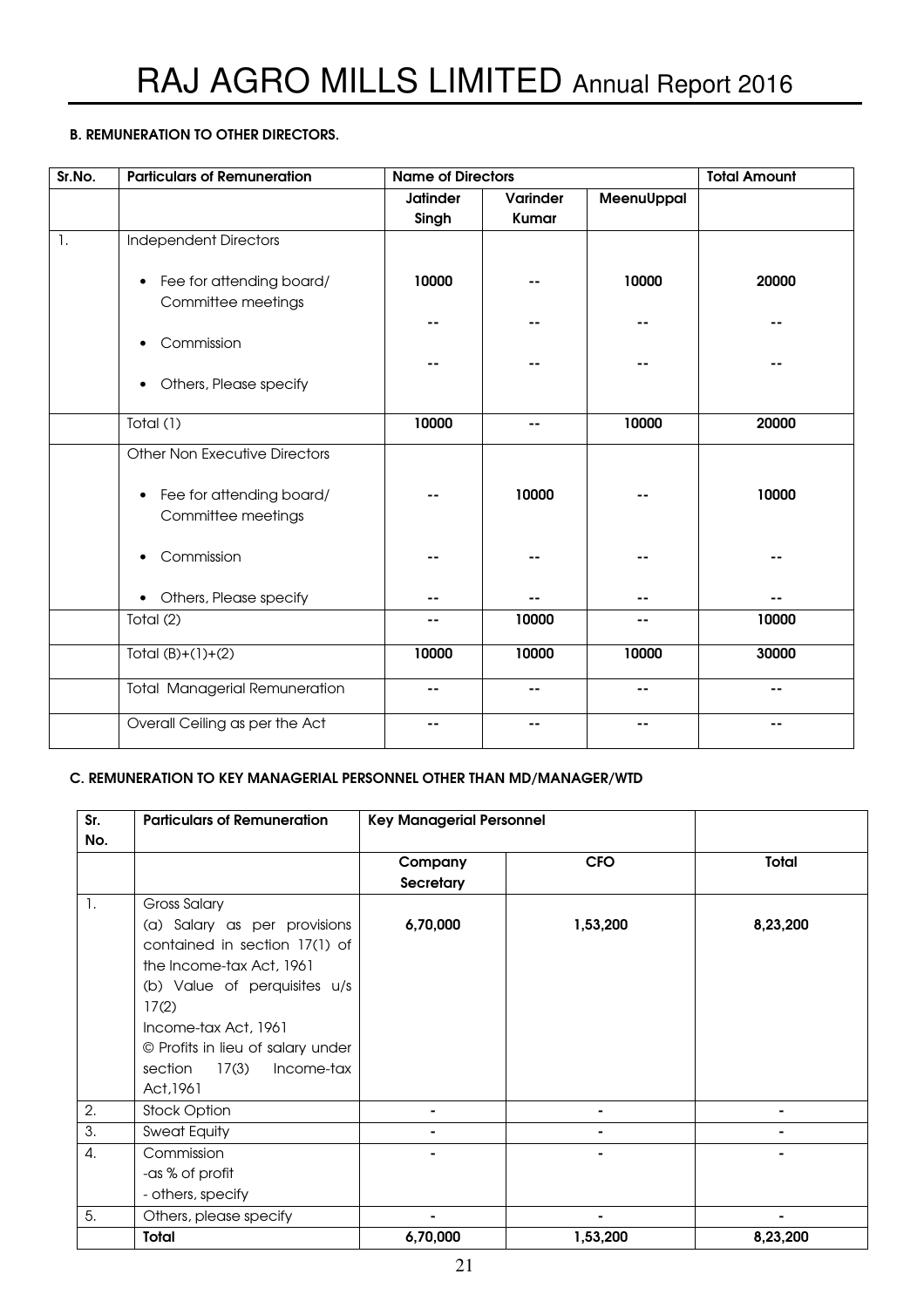#### VII. PENALITIES/PUNISHMENT/COMPOUNDING OF OFFENCES:-

| <b>Type</b>         | Section of                          | <b>Brief Description</b> | <b>Details of</b> | <b>Authority</b> | <b>Appeal</b> |
|---------------------|-------------------------------------|--------------------------|-------------------|------------------|---------------|
|                     | the<br><b>Companies</b>             |                          | Penalty/          | (RD/NCLT         | Made, if      |
|                     |                                     |                          | Punishment        |                  |               |
|                     | Act                                 |                          |                   | /COURT)          | Any (give     |
|                     |                                     |                          | /Compounding      |                  | Details)      |
|                     |                                     |                          | Fee imposed       |                  |               |
| A. COMPANY          |                                     |                          |                   |                  |               |
| Penalty             | <b>Nil</b>                          | <b>Nil</b>               | <b>Nil</b>        | Nil              | <b>Nil</b>    |
| Punishment          | <b>Nil</b>                          | <b>Nil</b>               | <b>Nil</b>        | Nil              | <b>Nil</b>    |
| Compounding         | <b>Nil</b>                          | <b>Nil</b>               | <b>Nil</b>        | <b>Nil</b>       | <b>Nil</b>    |
| <b>B. DIRECTORS</b> |                                     |                          |                   |                  |               |
| Penalty             | <b>Nil</b>                          | <b>Nil</b>               | <b>Nil</b>        | <b>Nil</b>       | <b>Nil</b>    |
| Punishment          | <b>Nil</b>                          | <b>Nil</b>               | <b>Nil</b>        | <b>Nil</b>       | <b>Nil</b>    |
| Compounding         | <b>Nil</b>                          | <b>Nil</b>               | <b>Nil</b>        | <b>Nil</b>       | <b>Nil</b>    |
|                     | <b>C. OTHER OFFICERS IN DEFAULT</b> |                          |                   |                  |               |
| Penalty             | Nil                                 | <b>Nil</b>               | <b>Nil</b>        | <b>Nil</b>       | Nil           |
| Punishment          | Nil                                 | <b>Nil</b>               | Nil               | <b>Nil</b>       | Nil           |
| Compounding         | Nil                                 | <b>Nil</b>               | <b>Nil</b>        | <b>Nil</b>       | <b>Nil</b>    |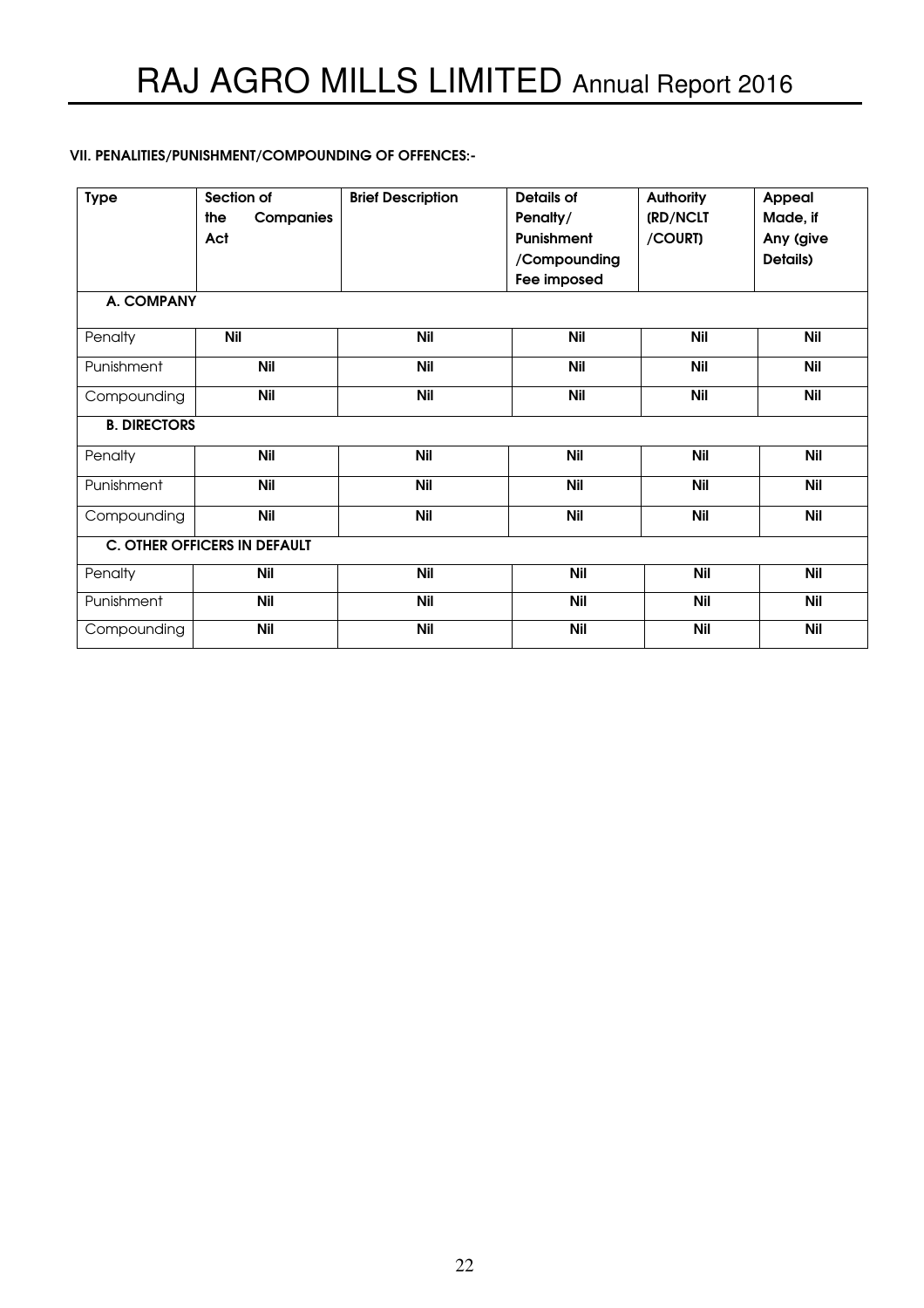#### Annexure-III

#### NOMINATION AND REMUNERATIONPOLICY RAJ AGRO MILLS LIMITED

#### (U/s 178 of the Companies Act, 2013 and Regulation 19 of the SEBI (Listing Obligations and Disclosure Requirements) Regulations, 2015

#### PREFACE:

In pursuance of the RAJ AGRO MILLS LIMITED policy to consider human resources as its invaluable assets, to pay appropriate remuneration to all Directors, Key Managerial Personnel and employees of the Company, to harmonize the aspirations of human resources consistent with the goals of the Company and interms of the provisions of Section178 of the Companies Act,2013 and Regulation 19 of the SEBI (Listing Obligations and Disclosure Requirements) Regulations, 2015, this policy on Nomination and Remuneration of Directors, Key Managerial Personnel and Senior Management has been re-constituted by the Board of Directors in their meeting held on 2nd February, 2016.

In order to align with the provisions of

#### 1. OBJECTIVES:

a) To lay down criteria and terms and conditions with regard to identifying persons who are qualified to become Directors (Executive and Non-Executive) and persons who may be appointed in Senior Management and Key Managerial positions and to determine their remuneration.

b) To determine remuneration based on the Company's size and financial position and trends and practices on remuneration prevailing in peer companies of the relevant industry.

c) To carry out evaluation of the performance of Directors, as well as Key Managerial and Senior Management Personnel.

d) To provide them reward linked directly to their effort, performance, dedication and achievement relating to the Company's operations.

e) To retain, motivate and promote talent and to ensure long term sustainability of talented managerial persons and create competitive advantage

#### 2. DEFINITIONS:

(a) Key Managerial Personnel:

- (i) Managing Director;
- (ii) Company Secretary;
- (iii) Chief Financial Officer; and
- (iv) Such other officer as may be prescribed.
- (b) Senior Management: Senior Management means personnel of the company who are members of its core management team excluding the Board of Directors. This would also include all members of management one level below the Executive Directors including all functional heads.

#### 3. APPLICABILITY:

The Policy is applicable to:

- Directors (Executive and Non-Executive)
- $\triangleright$  Key Managerial Personnel
- Senior Management Personnel

#### 4. ROLE OF COMMITTEE:

The role of the Committee, inter alia, will be the following:

- a) to formulate a criteria for determining qualifications, positive attributes and independence of a **Director**
- b) to recommend to the Board the appointment and removal of Senior Management
- c) to carry out evaluation of Director's performance and recommend to the Board appointment / removal based on his / her performance.
- d) to recommend to the Board on policy relating to remuneration for Directors, Key Managerial Personnel and Senior Management.
- e) to make recommendations to the Board concerning any matters relating to the continuation in office of any Director at any time including the suspension or termination of service of an Executive Director as an employee of the Company subject to the provision of the law and their service contract;
- f) ensure that level and composition of remuneration is reasonable and sufficient, relationship of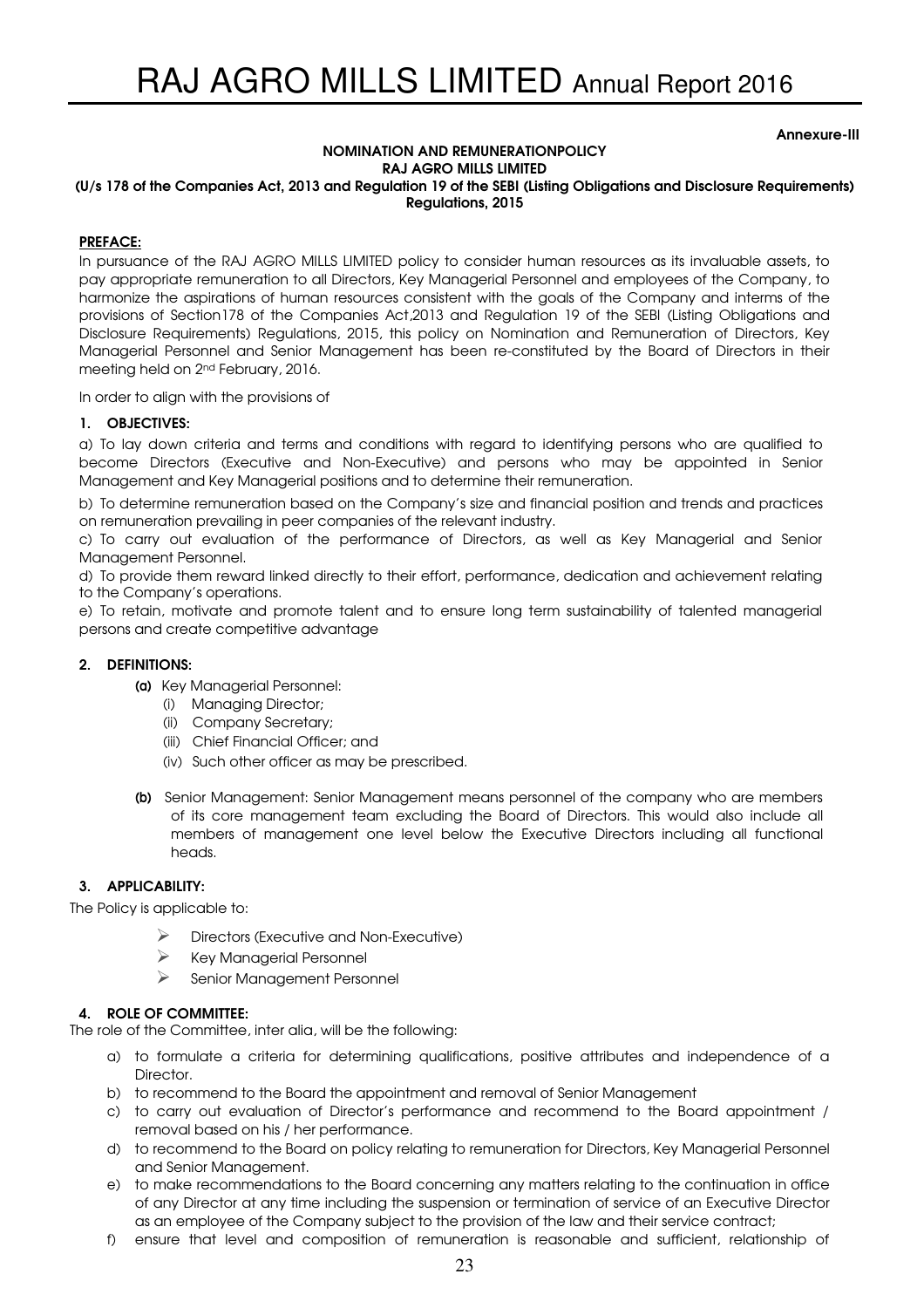remuneration to performance is clear and meets appropriate performance benchmarks,

- g) to devise a policy on Board diversity;
- h) to develop a succession plan for the Board and to regularly review the plan

#### 5. MEMBERSHIP:

- a) The Committee shall consist of a minimum 3 non-executive directors, out of which half shall be independent.
- b) Minimum two (2) members shall constitute a quorum for the Committee meeting.
- c) Membership of the Committee shall be disclosed in the Annual Report.
- d) Term of the Committee shall be continued unless terminated by the Board of Directors.

#### 6. CHAIRMAN:

- a) Chairman of the Committee shall be an Independent Director.
- b) Chairman of the Company may be appointed as a member of the Committee but shall not be a Chairman of the Committee.
- c) In the absence of the Chairman, the members of the Committee present at the meeting shall choose one amongst them to act as Chairman.
- d) Chairman of the Nomination and Remuneration Committee meeting could be present at the Annual General Meeting or may nominate some other member to answer the shareholders' queries.

#### 7. FREQUENCY OF MEETINGS:

The meeting of the Committee shall be held at such regular intervals as may be required.

#### 8. COMMITTEE MEMBERS' INTERESTS:

- a) A member of the Committee is not entitled to be present when his or her own remuneration is discussed at a meeting or when his or her performance is being evaluated.
- b) The Committee may invite such executives, as it considers appropriate, to be present at the meetings of the Committee.

#### 9. SECRETARY:

The Company Secretary of the Company shall act as Secretary of the Committee.

#### 10. VOTING:

- a) Matters arising for determination at Committee meetings shall be decided by a majority of votes of Members present and voting and any such decision shall for all purposes be deemed a decision of the Committee.
- b) In the case of equality of votes, the Chairman of the meeting will have a casting vote

#### 11. NOMINATION DUTIES:

The duties of the Committee in relation to nomination matters include:

- a) Ensuring that there is an appropriate induction & training programme in place for new Directors and members of Senior Management and reviewing its effectiveness;
- b) Ensuring that on appointment to the Board, Non-Executive Directors receive a formal letter of appointment in accordance with the provisions provided under the Companies Act, 2013;
- c) Determining the appropriate size, diversity and composition of the Board; Setting a formal and transparent procedure for selecting new Directors for appointment to the Board;
- d) Developing a succession plan for the Board and Senior Management and regularly reviewing the plan;
- e) Evaluating the performance of the Board members and Senior Management in the context of the Company's performance from business and compliance perspective;
- f) Making recommendations to the Board concerning any matters relating to the continuation in office of any Director at any time including the suspension or termination of service of an Executive Director as an employee of the Company subject to the provision of the law and their service contract.
- g) Due to reasons for any disqualification mentioned in the Companies Act, 2013 read with rules made there under, recommending, to the Board with reasons recorded in writing, removal of a Director, KMP or Senior Management Personnel.
- h) Delegating any of its powers to one or more of its members of the Committee;
- i) Recommend any necessary changes in this policy to the Board.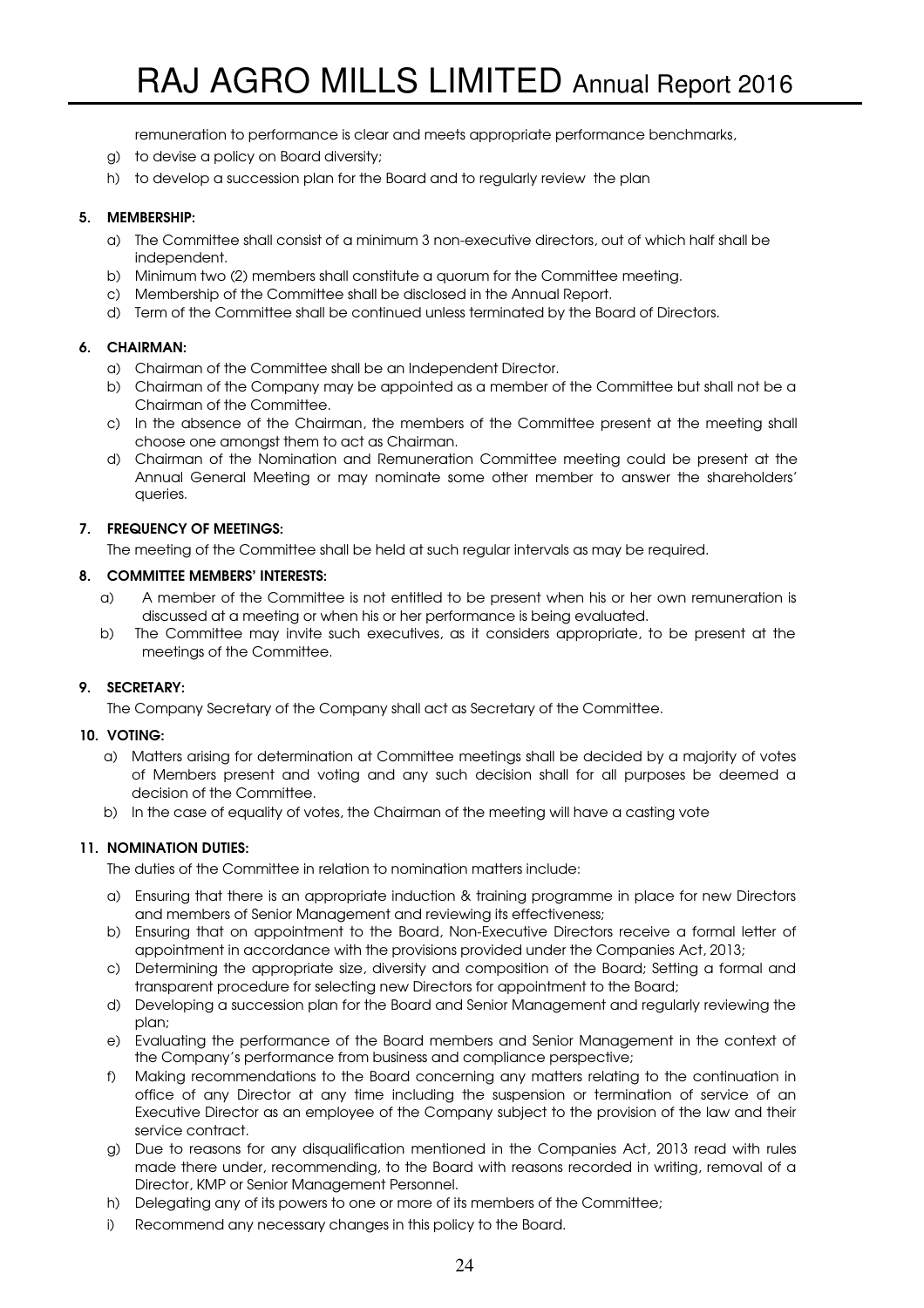j) Considering any other matters as may be required by the Board.

#### 12. REMUNERATION DUTIES:

The duties of the Committee in relation to remuneration matters include:

- a) to consider and determine the remuneration based on the performance and also bearing in mind that the remuneration is reasonable and sufficient to attract, retain and motivate members of the Board and such other factors as the Committee shall deem appropriate.
- b) to approve the remuneration of the Senior Management including key managerial personnel of the Company.
- c) to delegate any of its powers to one or more of its members of the Committee.
- d) to consider any other matters as may be required by the Board;

#### 13. MINUTES OF COMMITTEE MEETING:

The minutes of all the proceedings of all meetings must be signed by the Chairman of the Committee at the subsequent meeting. Minutes of the Committee meetings will be tabled at the subsequent Board meetings.

#### 14. EEFECTIVE DATE & AMENDMENTS:

This policy will be effective from 2<sup>nd</sup> February, 2016 and may be amended subject to the approval of Board of Directors.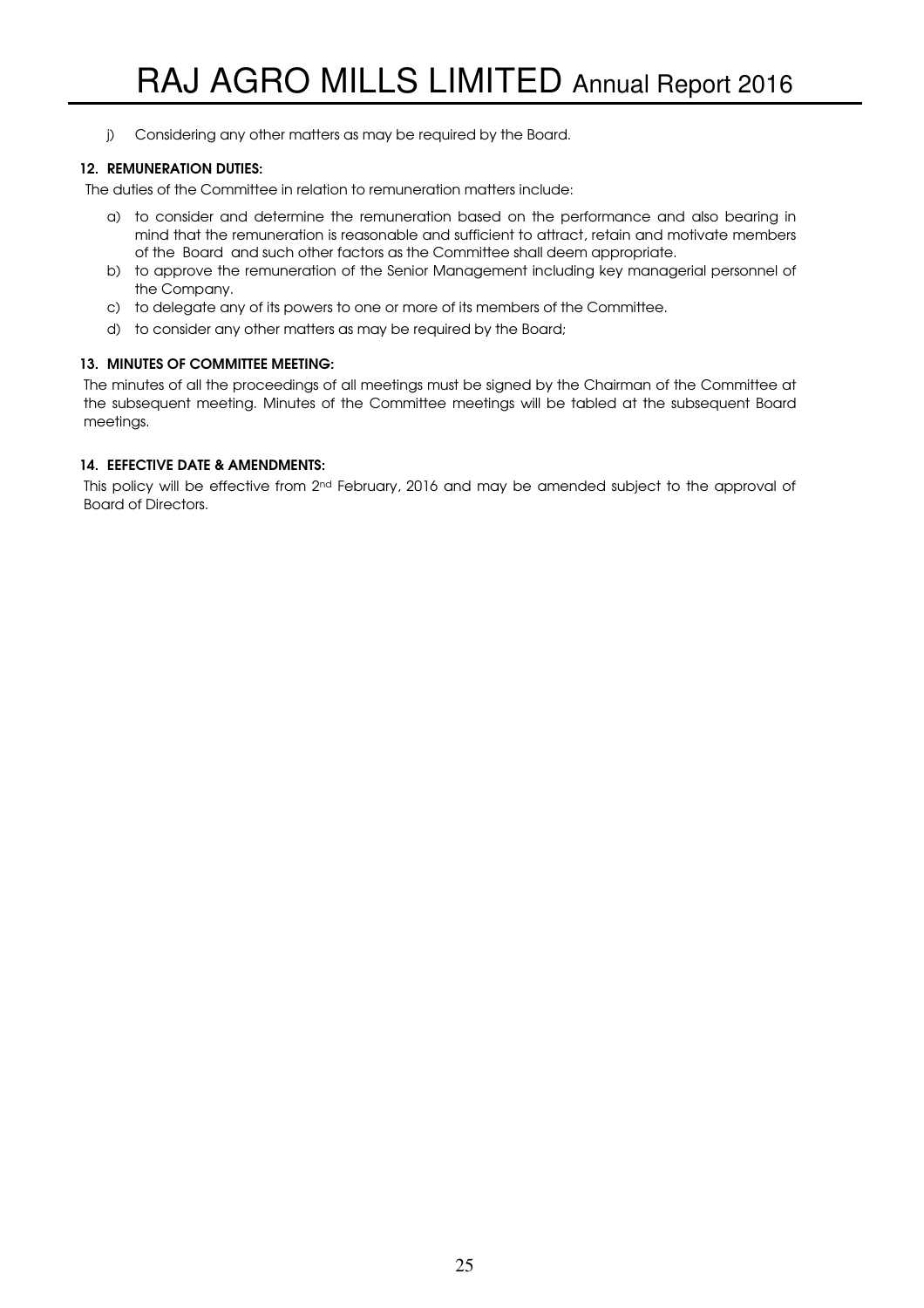#### Annexure-IV

#### SECRETARIAL AUDIT REPORT FOR THE FINANCIAL YEAR ENDED 31ST MARCH, 2015

[Pursuant to section 204(1) of the Companies Act, 2013 and ruleNo.9 of the Companies (Appointment and Remuneration Personnel)Rules, 2014]

To The Members, Raj Agro Mills Limited C-8/149, Sector 8, Near MadhubanChowk, Rohini, New Delhi, Delhi-110085

We have conducted the secretarial audit of the compliance of applicable statutory provisions and the adherence to good corporate practices by Raj Agro Mills Limited (hereinafter called the company). Secretarial Audit was conducted in a manner that provided to us a reasonable basis for evaluating the corporate conducts/statutory compliances and expressing our opinion thereon.

Based on our verification of the Company's books, papers, minute books, forms and returns filed and other records maintained by the company and also the information provided by the Company, its officers, agents and authorized representatives during the conduct of secretarial audit, We hereby report that in our opinion, the company has, during the audit period covering the financial year ended on 31<sup>St</sup> March, 2016 complied with the statutory provisions listed hereunder and also that the company has proper Board-processes and compliance-mechanism in place to the extent, in the manner and subject to the reporting made hereinafter.

We have examined the books, papers, minute books, forms and returns filed and other records maintained by Company for the financial year ended on 31st March, 2016 according to the provisions of:-

- (i) The Companies Act, 2013 (the Act) and the rules made there-under;
- (ii) The Securities Contracts (Regulation) Act, 1956 ('SCRA') and the rules made there-under;
- (iii) The Depositories Act, 1996 and the Regulations and Bye-laws framed there-under;
- (iv) Foreign Exchange Management Act, 1999 and the rules and regulations made there-under to the extent of Foreign Direct Investment, Oversea Direct Investment and External Commercial Borrowings - Not Applicable during the audit period;
- (v) The following Regulations and Guidelines prescribed under the Securities and Exchange Board of India Act, 1992 ('SEBI Act'):-
	- (a) The Securities and Exchange Board of India (Substantial Acquisition of Shares and Takeovers) Regulations, 2011;
	- (b) The Securities and Exchange Board of India (Prohibition of Insider Trading) Regulations, 1992 and The Securities and Exchange Board of India (Prohibition of Insider Trading) Regulations, 2015;
	- (c) The Securities and Exchange Board of India (Issue of Capital and Disclosure Requirements) Regulations, 2009 - Not Applicable during the audit period;
	- (d) The Securities and Exchange Board of India (Employee Stock Option Scheme and Employee Stock Purchase Scheme) Guidelines, 1999 - Not Applicable during the audit period;
	- (e) The Securities and Exchange Board of India (Issue and Listing of Debt Securities) Regulations, 2008 Not Applicable during the audit period-;
	- (f) The Securities and Exchange Board of India (Registrars to an Issue and Share Transfer Agents) Regulations, 1993 regarding the Companies Act and dealing with client;
	- (g) The Securities and Exchange Board of India (Delisting of Equity Shares) Regulations, 2009 Not Applicable during the audit period; and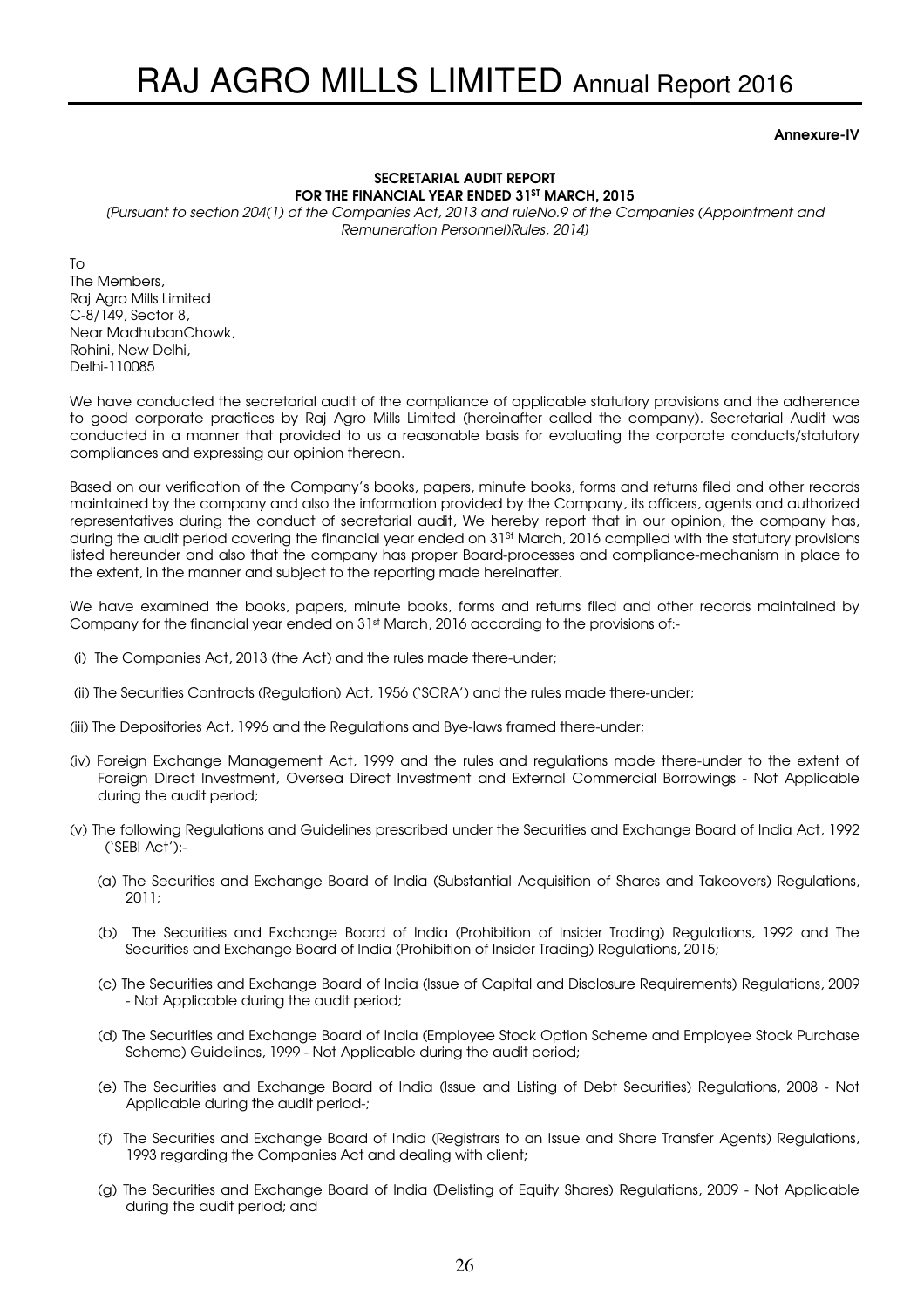- (h) The Securities and Exchange Board of India (Buyback of Securities) Regulations, 1998- Not Applicable during the audit period.
- (vi) We have relied on the representation made by the Company & its Officers that Company has already shut down its business operations for past more than six years and not maintaining going concern status, thus no Labour Laws and Environmental Laws are applicable on the Company during the audit period.

We have also examined compliance with the applicable clauses of the following:

- (i) Secretarial Standards (SS-1 and SS-2) issued by The Institute of Company Secretaries of India
- (ii) The Listing Agreements entered into by the Company with Bombay Stock Exchange;

During the period under review the Company has generally complied with the provisions of the Act, Rules, Regulations, Guidelines, Standards, etc. mentioned above.

#### We further report that

The Board of Directors of the Company is duly constituted with proper balance of Executive Directors, Non-Executive Directors and Independent Directors. There is no change in the composition of the Board of Directors during the period under review.

Adequate notice is given to all directors to schedule the Board Meetings, agenda and detailed notes on agenda were sent at least seven days in advance, and a system exists for seeking and obtaining further information and clarifications on the agenda items before the meeting and for meaningful participation at the meeting.

We further report that there are adequate systems and processes in the company commensurate with the size and operations of the company to monitor and ensure compliance with applicable laws, rules, regulations and guidelines.

We further report that during the audit period, according to information and explanation given by company representatives, company is not doing any business for the past more than six years and company has sold a substantial part of its fixed assets to discharge its liabilities of its banker in terms of One Time Settlement with bank. At present there is no business operation therefore, there is no production, sale or purchase of any goods during the period under review. In the absence of any business operations the company has not appointed internal auditors for the Financial Year 2015-16. No Environmental Law is applicable to the Company as it has already informed various Pollution Control Authorities about its business conditions. As company had already shut down of its plant, so there is no person employed by the company during the year under review except two permanent employees of the company.

> For B.K. Gupta & Associates Company Secretaries Sd/- (Bhupesh Gupta) Prop. FCS No.:4590 C P No.:5708

Place: Ludhiana Date: 25.05.2016

 $\cdot\cdot\cdot$  Note: This report is to be read with our letter of even date which is annexed as Annexure A and forms an integral part of this report.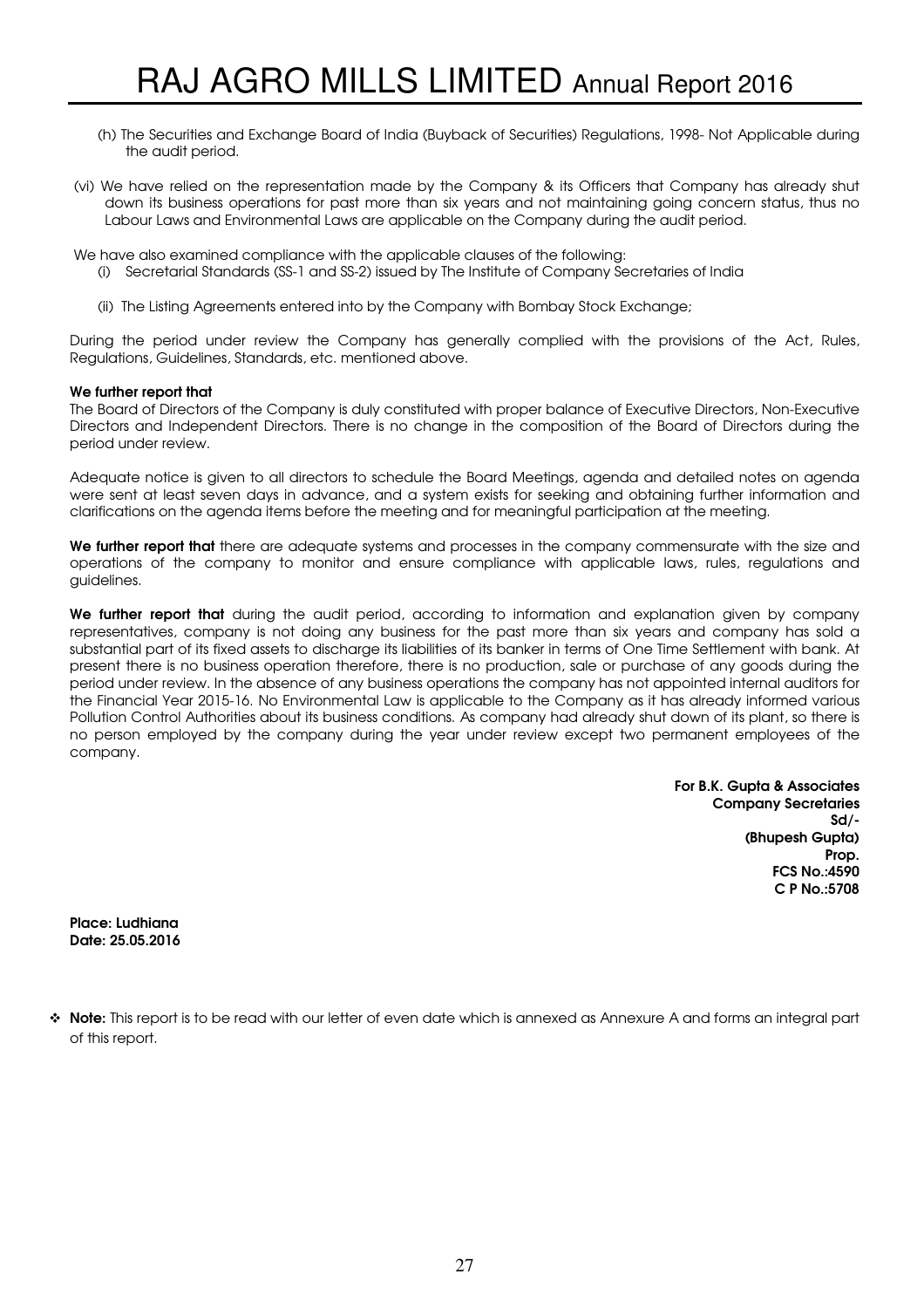Annexure:-A

To The Members, Raj Agro Mills Limited C-8/149, Sector 8, Near MadhubanChowk, Rohini, New Delhi, Delhi-110085

1. Maintenance of secretarial record is the responsibility of the management of the Company. Our responsibility is to express an opinion on these secretarial records based on our audit.

2. We have followed the audit practices and processes as were appropriate to obtain reasonable assurance about the correctness of the contents of the secretarial records. The verification was done on the random test basis to ensure that correct facts are reflected in secretarial records. We believe that the processes and practices, we followed provide a reasonable basis for our opinion.

3. We have not verified the correctness and appropriateness of financial records and Books of Accounts of the Company.

4. Where ever required, we have obtained the Management representation about the compliance of laws, rules and regulations and happening of events etc.

5. The compliance of the provisions of Corporate and other applicable laws, rules, regulations, standards is the responsibility of management. Our examination was limited to the verification of procedures on random test basis.

6. The Secretarial Audit report is neither an assurance as to the future viability of the company nor of the efficacy or effectiveness with which the management has conducted the affairs of the Company.

> For B.K. Gupta & Associates Company Secretaries Sd/- (Bhupesh Gupta) Prop. FCS No.:4590 C P No.:5708

Place: Ludhiana Date: 25.05.2016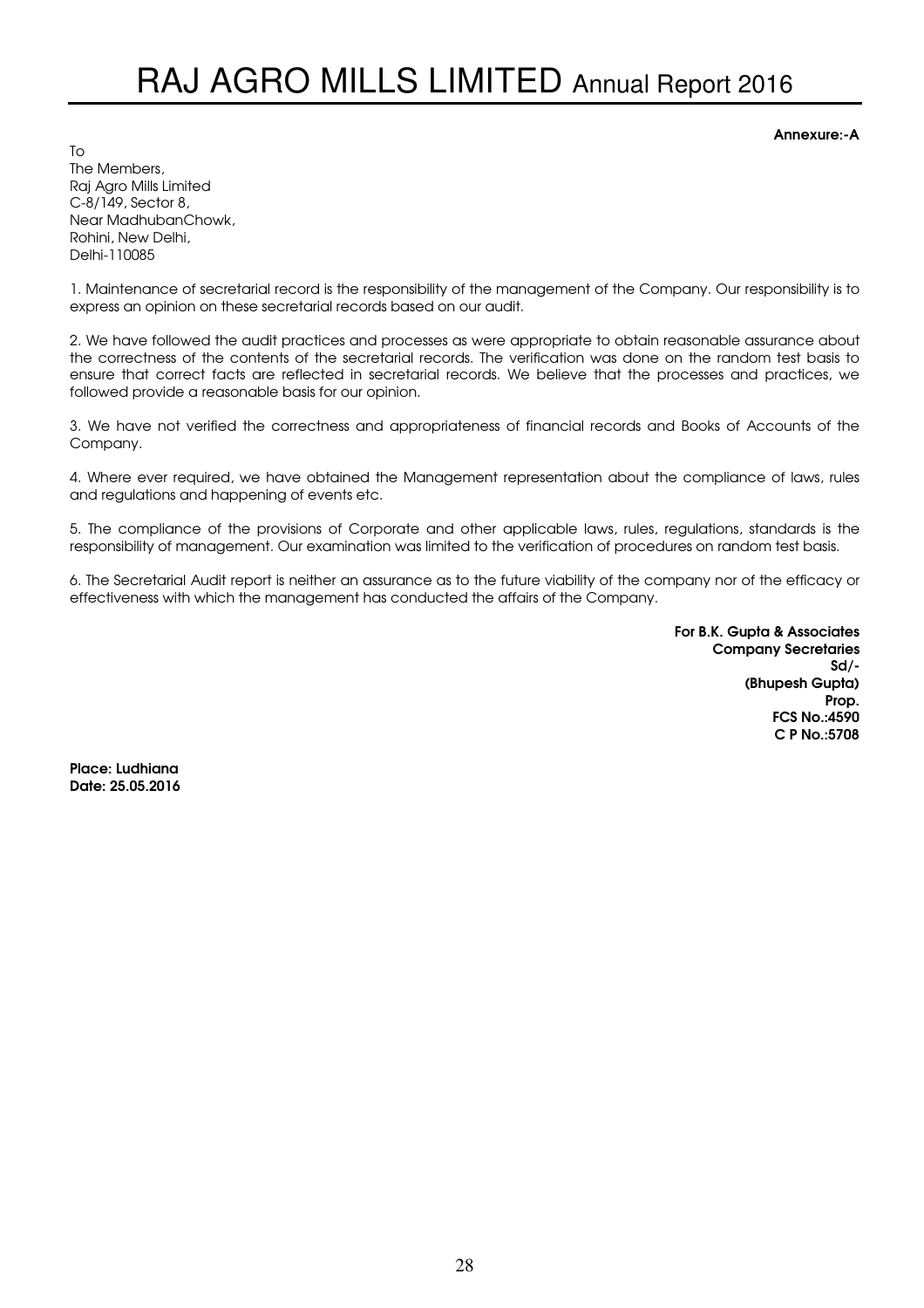#### Annexure-V

#### MANAGEMENT DISCUSSION AND ANALYSIS

While it has been the practice of the Company to regularly share with Members the developments/information on the Company and the Industry Front. However, this section and format is being offered as part of the Annual Report.

#### **OVERVIEW**

Financial Statements of the Company have been prepared in compliance with the requirements of the Companies Act, 2013 and generally accepted accounting principles in India. There are no material departures from the prescribed accounting standards in the adoption of accounting standards. The management of the Company accepts responsibility for the integrity and objectivity of these financial statements, as well as various estimates and judgments used therein. The estimates and judgments relating to financial statements have been made on a prudent and reasonable basis so that financial statements reflect in a true and fair manner, the form and substance of transactions and reasonably present the company's state of affairs and profit/loss for the year. The predictions and future estimates in any statements given in this report are based on current environment. However, many unforeseen and uncontrollable external factors may alter these predictions.

#### INTERNAL CONTROL SYSTEMS AND THEIR ADEQUACY

The Company has proper and adequate internal control systems to ensure that all financial transactions are authorized and recorded correctly. There are no operation(s)/ transaction(s) during the year. This system ensures that all assets of the Company are properly protected against loss and put to authorized use only. However to pay off bank liabilities and the company pursuant to approval of members haddisposed of its assets. The Audit Committee meets at regular intervals to review audit observations and implementation of corrective actions and submit reports of its observations to the Board of Directors.

#### RISK AND MANAGEMENT PERCEPTION

The Company was forced to dispose of its assets to pay off bank dues hence the management is nothing much to offer under this para.

#### HUMAN RESOURCES/INDUSTRIAL RELATIONS

The relations of Company remained very cordial with staff and other concerned during the year under review but it is very unfortunate that there is no workforce.

#### **OUTLOOK**

Presently the prime task isto pay off the dues of bank for which all most all the assets had been sold at distress value and the sale proceeds has been duly deposited with the bank and till date there is no default in payment of any installment falling due under the One Time Settlement proposal.

The sale of the assets had been made by the Board of Directors after careful consideration, negotiation and in the best interest of the company and its members. It is note-worthy that company had already obtained the approval of the shareholders under section 293(1)(a) of the Companies Act, 1956 for disposal by way of sale, transfer or otherwise of whole or substantially the whole of undertaking of the company at a time or at different times in one or more tranches pursuant to the Postal Ballot Notice dated 18.04.2011 sent under section 192A of the Companies Act, 1956 read with the Companies (Passing of the Resolution by Postal Ballot) Rules 2001.

#### MARKET POTENTIAL AND FUTURE OUTLOOK

The company has abandoned the line of manufacturing of vanaspati ghee and refining of oils hence the market potential for the said line of business has now no relevance and future outlook towards said business is totally pessimistic. The company may enter into new venture.

#### SWOT ANALYSIS

Keeping in view the present turmoil, the directors express their inability to comment upon the SWOT analysis. CAUTIONARY STATEMENT

Statement in the Management Discussion and Analysis describing Company objectives, expectations, projections, estimates may be "forward looking statements" within the meaning of applicable laws and regulations. Actual position and circumstances may differ. The Company assumes no responsibility to publicly amend, modify or revise any forward looking statements, on the basis of any subsequent developments, information or events.

| FOR AND ON BEHALF OF THE BOARD |
|--------------------------------|
| $Sd$ -                         |
| (Varinder Kumar)               |
| <b>Director</b>                |
| DIN:00057532                   |
| S - V, Moti Nagar, G.T Road,   |
| Ludhiana-141007. Puniab        |
|                                |

Place: Ludhiana Date : 25.05.2016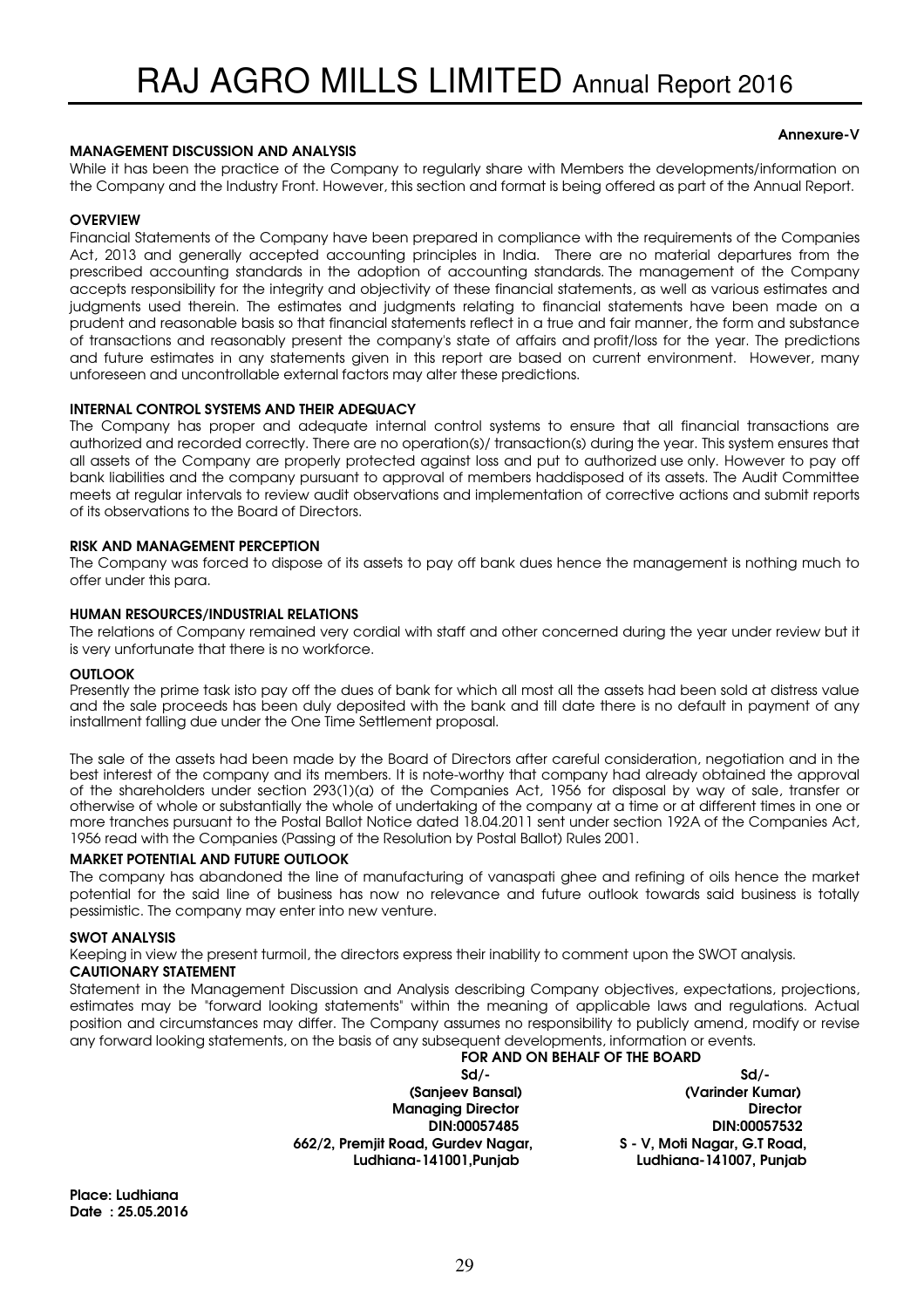#### Annexure-VI

#### CORPORATE GOVERNANCE REPORT

#### 1. COMPANY'S PHILOSOPHY ON CORPORATE GOVERANCE

The company had established a code of governance based on transparency and accountability. For Raj Agro Mills Limited, Good Corporate Governance means adoption of best practices to ensure that the Company operates not only within the regulatory framework, but is also guided by broader business ethics. The adoption of such corporate practices- based on the transparency and proper disclosures – ensures accountability of the persons in charge of the Company and brings benefits to investors, customers, creditors, employees and the society at large.

#### 2. BOARD OF DIRECTORSCOMPOSITION

The Company has a strong and broad-based Board consisting of four Directors with adequate blend of professionals, executive, non-executive and independent Directors. The Composition of the Board of Directors comprises of eminent and distinguished personalities, one of which is executive Director and three are nonexecutive Directors. Majority of Directors on the Board are independent.

#### BOARD MEETINGS

During the Financial Year 2015-16, Five Board Meetings were held on the following dates.

30.04.2015 13.08.2015 28.08.2015 09.11.2015 02.02.2016

The particulars of the directors, their category and attendance in the Board and Committee Meetings during the year 2015-2016 are given as under:

| Name of Director   | Category of Director     | No. of Board | No. of    | No. of         |
|--------------------|--------------------------|--------------|-----------|----------------|
|                    |                          | Meetings     | Committee | Committee's    |
|                    |                          | Attended     | Meetings  | Chairman as on |
|                    |                          |              | Attended  | 31.03.2016     |
| Sh. Sanjeev Bansal | Mg. Director (Executive) |              |           |                |
| Sh. Varinder Kumar | Director (Non-Executive) |              |           |                |
| Sh. Jatinder Singh | Director(Non-Executive)  |              |           |                |
| Mrs. MeenuUppal    | Director(Non-Executive)  |              |           |                |

#### 3. COMMITTEE(S) OF THE BOARD

The Board of Directors has the following committees with adequate delegation of powers to discharge the affairs of the Company.

#### (i) Audit Committee

The terms of reference of Audit Committee includes the matters specified in section 177 of the Companies Act, 2013 as well as Clause 49 of the listing agreement with stock exchanges.

It consists of only non-executive directors and the Chairman and one member of committee are independent directors. Sh. Jatinder Singh, Chartered Accountant is the Chairman of the said Committee. The committee is reviewing the accounting, internal control system, approving financial results, the financial reporting, monitoring the compliance with accounting standards, principles, practices etc.

During the Financial Year 2015-16, the Audit Committee Members met on five times on 30.04.2015, 13.08.2015, 28.08.2015, 09.11.2015 and 02.02.2016.

#### (ii) Nomination and Remuneration Committee

Although the company pays nothing to its whole time directors but the committee had its meeting as and when required as to propose appoint/re-appoint of whole time directors and Key Managerial Personnel and remuneration of KMPs.

#### (iii) Stakeholders Relationship cum Investor Grievance Re-dressal Committee

As a measure of good Corporate Governance and to focus on the Shareholder's grievances towards strengthening investor relations, Stakeholders Relationship cum Investor Grievance Re-dressal Committee, as a Sub-Committee of the Board is there for specifically look into the following matters

- a. Transfer, Transmission of Shares.
- b. Dematerialization/Re-materialization of shares
- c. Replacement of lost/stolen/mutilated share certificate(s) etc.
- d. Investor Grievances.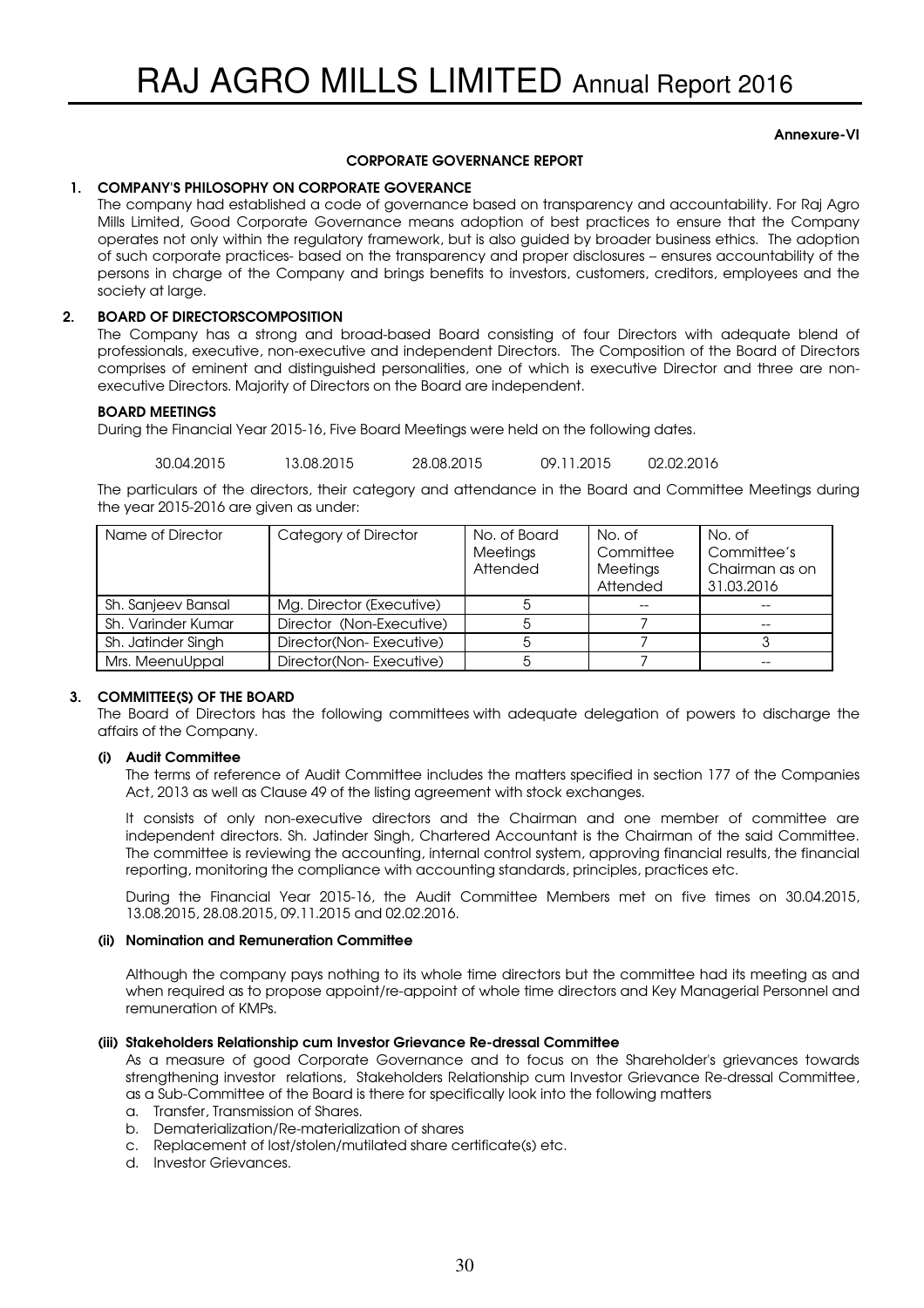| <b>Name of Compliance Officer:</b> | Sh. Sanjeev Bansal, Mg. Director and ShDavinder Kumar. Company |
|------------------------------------|----------------------------------------------------------------|
|                                    | Secretary arethe Compliance Officers of Company.               |

#### 4. GENERAL BODY MEETINGS

The detail of last four Annual General Meetings is given as follows;

| <b>MEETING</b> | DAY, DATE, TIME &<br><b>VENUE OF THE MEETING</b>                                                                                          | NO. OF SPECIAL<br><b>RESOLUTION</b> |
|----------------|-------------------------------------------------------------------------------------------------------------------------------------------|-------------------------------------|
| 22nd AGM       | Saturday, the 29th September, 2012 at 10.00 a.m. at<br>Building No.A-103, Mangolpuri Industrial Area, Phase II,<br>New Delhi- 110 052     | Nil                                 |
| 23rd AGM       | Monday, the 30 <sup>th</sup> September, 2013 at 10.00 a.m. at C-<br>8/419, Sector 8, Near MadhubanChowk, Rohini, New<br>Delhi- 110 085    | Nil                                 |
| 24th AGM       | Tuesday, the 30 <sup>th</sup> September, 2014 at 10.00 a.m. at C-<br>8/419, Sector 8, Near MadhubanChowk, Rohini, New<br>Delhi-110085     | Nil                                 |
| 25th AGM       | Wednesday, the 30 <sup>th</sup> September, 2015 at 10.00 a.m. at C-<br>8/419, Sector 8, Near MadhubanChowk, Rohini, New<br>Delhi- 110 085 | Nil                                 |

#### 5. DISCLOSURES

Related Party Transactions are reported by the Auditors in Notes to Accounts attached with the Financial Statements for the every financial year. During the year 2015-16, there are no instances of any noncompliance of any provision of law by Company nor any penalty/strictures has been imposed on the Company by Stock Exchange(s), SEBI or any other Statutory Authority on any matter relating to the Capital Market.

#### 6. MEANS OF COMMUNICATION

The Company communicates with the Shareholders at large through its Annual Reports, Publication of Financial Results and by filing of various reports and returns with the Statutory Bodies like Stock Exchanges and the Registrar of Companies. The Quarterly/Half-Yearly/Annual Un-Audited/Audited Results of the Company are being published regularly in prominent daily newspapers.

#### 7. GENERAL SHAREHOLDERS INFORMATION

- (a) As stated in the Notice, the 26th Annual General Meeting of Members of RAJ AGRO MILLS LIMITED will be held on Friday, the 30<sup>th</sup> day of September, 2016 at 10.00 A.M. at C-8/419 Sector 8, Near Madhuban Chowk, Rohini, New Delhi-110 085.
- (b) Financial Calendar :1st April to 31st March.
- (c) Tentative calendar of events for the Financial Year 2016-17 (April-March) is given below. First Un-audited Quarterly Results : July-August, 2016 Second Un-audited Quarterly Results: October-November, 2016 Third Un-audited Quarterly Results : January-February, 2017 Fourth Un-audited Quarterly Results :April-May, 2017
- (d) Book-Closure: Saturday, the 24.09.16 to Friday, the 30.09.2016 (both days inclusive).
- (e) Listing Details: The Securities of the Company are presently listed on the following Stock Exchanges.
- 1. The Bombay Stock Exchange, Mumbai Phiroze Jeejeebhoy Towers, Dalal Street, Mumbai - 400 001

#### (f)STOCK MARKET DATA

The reported high and low closing prices during the year ended March 31, 2016 on The Bombay Stock Exchange Limited, Mumbai, where the Company's shares are traded, is given below: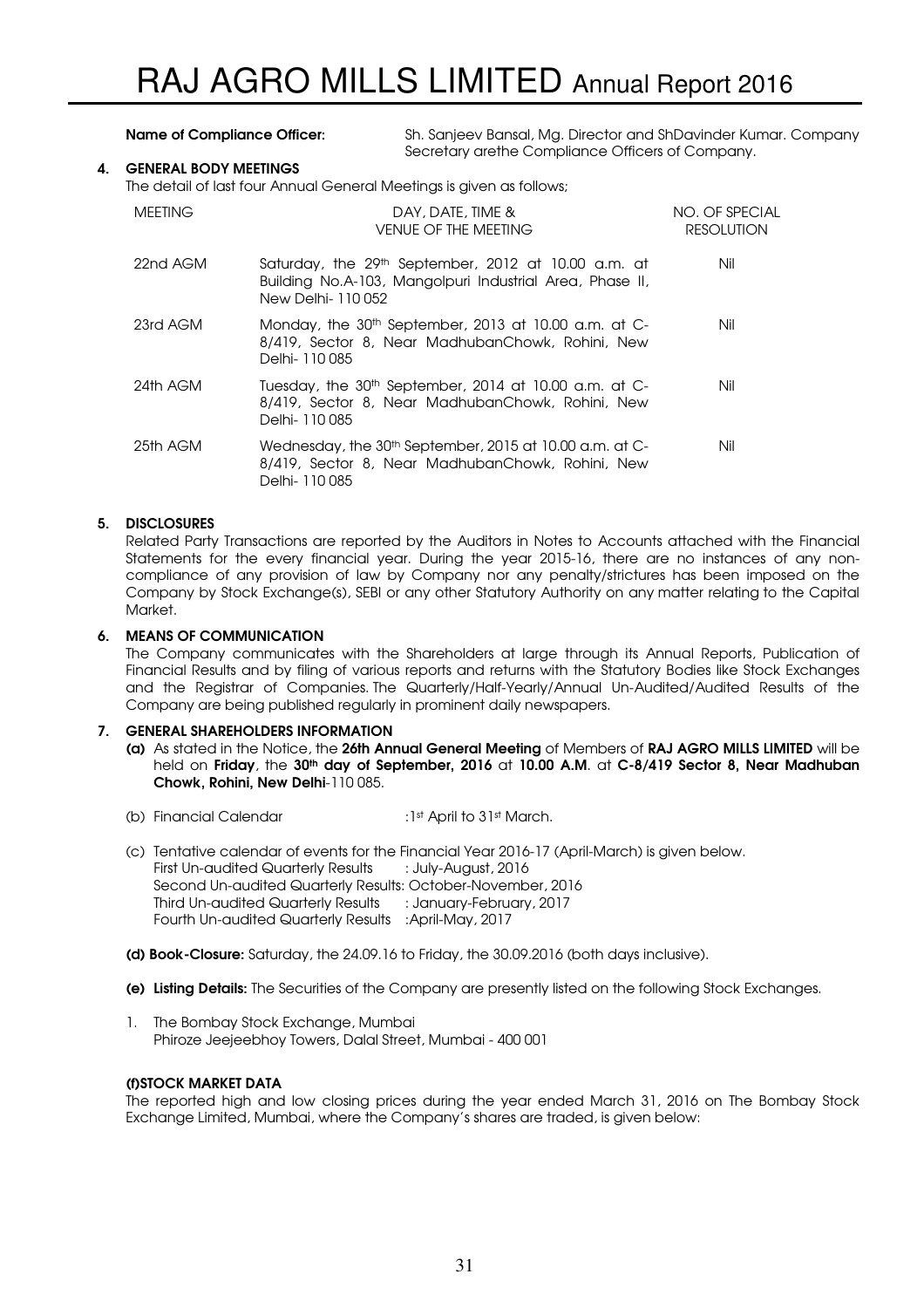| <b>Month</b>  | Open  | High                                  | Low   | Close                   | No of             | No of         | Total           |                   | Spread*  |
|---------------|-------|---------------------------------------|-------|-------------------------|-------------------|---------------|-----------------|-------------------|----------|
|               | Price | Price                                 | Price | Price                   | <b>Shares</b>     | <b>Trades</b> | <b>Turnover</b> | $H-L$             | $C-O$    |
| Apr- $15$     | 3.49  | 3.66                                  | 3.01  | 3.1                     | 1322              | 21            | 4533            | 0.65              | $-0.39$  |
| $May-15$      | 2.95  | 3.24                                  | 2.66  | 2.66                    | 3071              | 13            | 9413            | 0.58              | $-0.29$  |
| $Jun-15$      | 2.53  | 2.53                                  | 1.8   | 1.8                     | 3136              | 14            | 6494            | 0.73              | $-0.73$  |
| July-15       | 1.89  | 3.3                                   | 1.8   | 3.15                    | 1135              | 45            | 2589            | 1.5               | 1.26     |
| Aug-15        | 3.3   | 3.46                                  | 3.29  | 3.45                    | 2057              | 8             | 6852            | 0.17              | 0.15     |
| $Sep-15$      | 3.62  | 5.29                                  | 3.62  | 5.29                    | 1422              | 12            | 6033            | 1.67              | 1.67     |
| $Oct-15$      | 5.55  | 5.82                                  | 5.55  | 5.82                    | $12 \overline{ }$ | 3             | 68              | 0.27              | 0.27     |
| <b>Nov-15</b> | 5.82  | 5.82                                  | 5.53  | 5.53                    | 172               | 6             | 992             | 0.29              | $-0.29$  |
| $Dec-15$      | 5.53  | 5.53                                  | 5.53  | 5.53                    | $\overline{2}$    |               | 11              | $\Omega$          | $\Omega$ |
| Jan-16        | 5.26  | 5.26                                  | 5.26  | 5.26                    |                   |               | 5               | 0                 | 0        |
| Feb-16        | 5.52  | 5.52                                  | 5.52  | 5.52                    | 36                |               | 198             | 0                 | $\Omega$ |
| Mar-16        | --    | $\hspace{0.05cm}$ – $\hspace{0.05cm}$ | --    |                         | $-$               | $- -$         | --              | $\qquad \qquad -$ | --       |
| *Spread       |       |                                       |       | Source www.bseindia.com |                   |               |                 |                   |          |

Scrip Code:530291 Company: RAJ AGRO MILLS LTD. For the Period: April 2015 to March 2016. All prices in Rs.

H-L->High-LowC - 0 -> Close – Open

#### (g) Depository for Equity Shares

National Securities Depository Limited (NSDL)

Central Depository Services Limited (CDSL)

International Securities Identification Number (ISIN) with NSDL and CDSL for the Company's Equity Shares: INE791C01012.

As on 31st March, 2016, 87.68% of the equity share capital of the company stands dematerialized.

#### (h) Registrar and Share Transfer Agent

M/s Link Intime India Private Limited formerly known as Intime Spectrum Registry Limited 44- Community Centre, 2 nd Floor, Naraina Industrial Area, Phase-I, PVR Naraina, New Delhi - 110 028 is the Registrar & Share Transfer Agent of the Company handling the Share Transfer Work both in physical and electronic form. All correspondence relating to share transfer, transmission, dematerialization, re-materialization etc. can be made at the following address of the Registrar or to the Company at the Registered Office/Corporate Office of the Company.

M/s Link Intime India Private Limited (Formerly Intime Spectrum Registry Limited) 44- Community Centre, 2<sup>nd</sup> Floor, Naraina Industrial Area Phase-I, PVR, Naraina, New Delhi – 110 028, Ph. 011-41410592-594 Fax: 91-11-41410591, e-mail: delhi@linkintime.co.in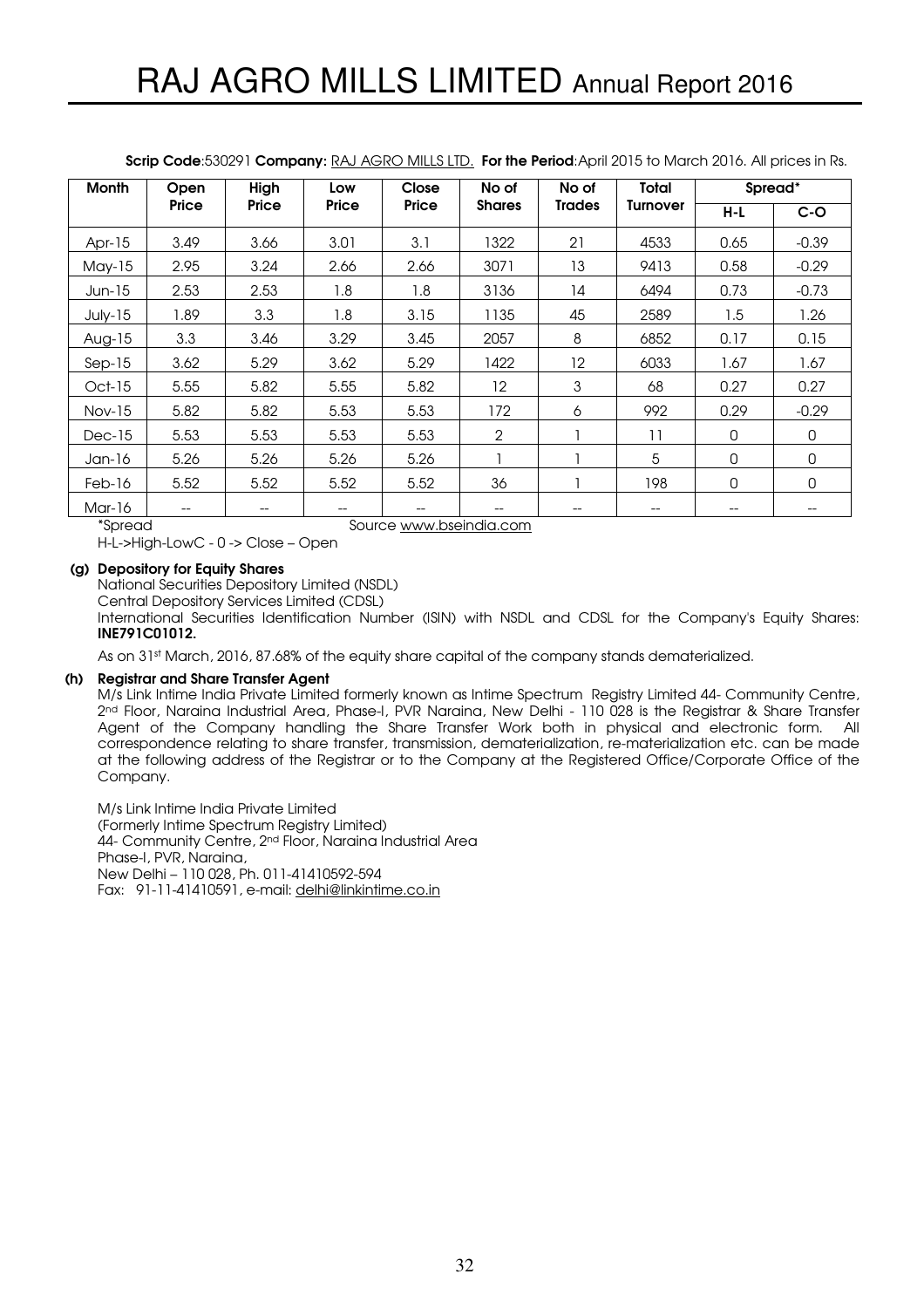#### (i) Distribution Schedule of Company as on 31.03.2016

| Shareholding of<br>nominal value |              |              | <b>Shareholders</b> |                 | <b>SHARES</b>               |                               |                               |              |                 |
|----------------------------------|--------------|--------------|---------------------|-----------------|-----------------------------|-------------------------------|-------------------------------|--------------|-----------------|
| Rs.                              |              | Rs.          | <b>Number</b>       | $%$ to<br>Total | <b>PHYSICAL (in</b><br>Rs.) | <b>NSDL DEMAT</b><br>(in Rs.) | <b>CDSL</b><br>(in<br>$Rs.$ ) | Total In Rs. | $%$ to<br>Total |
|                                  | (1)          |              | (2)                 | (3)             | (4)                         | (5)                           | (6)                           | (7)          | (8)             |
| Upto                             | ---          | 5,000        | 1565                | 85.008          | 101536                      | 77138                         | 40298                         | 218972       | 7.055           |
| 5,001                            | $---$        | 10,000       | 114                 | 6.192           | 29100                       | 42906                         | 19037                         | 91043        | 2.933           |
| 10,001                           | $---$        | 20,000       | 94                  | 5.106           | 55100                       | 51698                         | 40305                         | 147103       | 4.740           |
| 20,001                           | $---$        | 30,000       | 15                  | 0.815           | 14200                       | 8500                          | 18749                         | 41449        | 1.336           |
| 30,001                           | $---$        | 40,000       | 12                  | 0.652           | 14500                       | 17313                         | 10400                         | 42213        | 1.360           |
| 40,001                           | ---          | 50,000       | 9                   | 0.489           | 13500                       | 22385                         | 4764                          | 40649        | 1.310           |
| 50,001                           | $---$        | 000,000      | 9                   | 0.489           | 25800                       | 22009                         | 25698                         | 73507        | 2.368           |
| 1,00,001                         | <b>AND</b>   | <b>ABOVE</b> | 23                  | 1.249           | 128200                      | 592664                        | 1727800                       | 2448664      | 78.898          |
|                                  | <b>TOTAL</b> |              | 1841                | 100.00          | 381936                      | 834613                        | 1887051                       | 3103600      | 100.00          |

(j) The Company has not issued any GDR's/ADR's and there are no warrants or convertible instruments.

| (k) | Corporate office                                       |           | Raj Agro Mills Limited<br>Village Pawa, G.T. Road<br>Near Civil Airport<br>Ludhiana-141 120.  |
|-----|--------------------------------------------------------|-----------|-----------------------------------------------------------------------------------------------|
| (1) | Address for correspondence<br><b>Registered Office</b> | $\cdot$ : | Raj Agro Mills Limited<br>C-8/419 Sector 8, Near MadhubanChowk, Rohini<br>New Delhi - 110 085 |

- (m) The Company is at present not adopting non-mandatory requirements.
- (n) No remuneration has been paid to whole time director(s) during the year 2015-16.
- (o) Non-Executive/Independent Directors have not been paid any remuneration during the year under review except the meeting sitting fees.

#### FOR AND ON BEHALF OF THE BOARD

 Sd/- Sd/- **Managing Director<br>DIN:00057485** 662/2, Premjit Road, Gurdev Nagar, S - V, Moti Nagar, G.T Road, Ludhiana-141001,Punjab Ludhiana-141007, Punjab

 (Sanjeev Bansal) (Varinder Kumar) DIN:00057532

Place: Ludhiana Date : 25.05.2016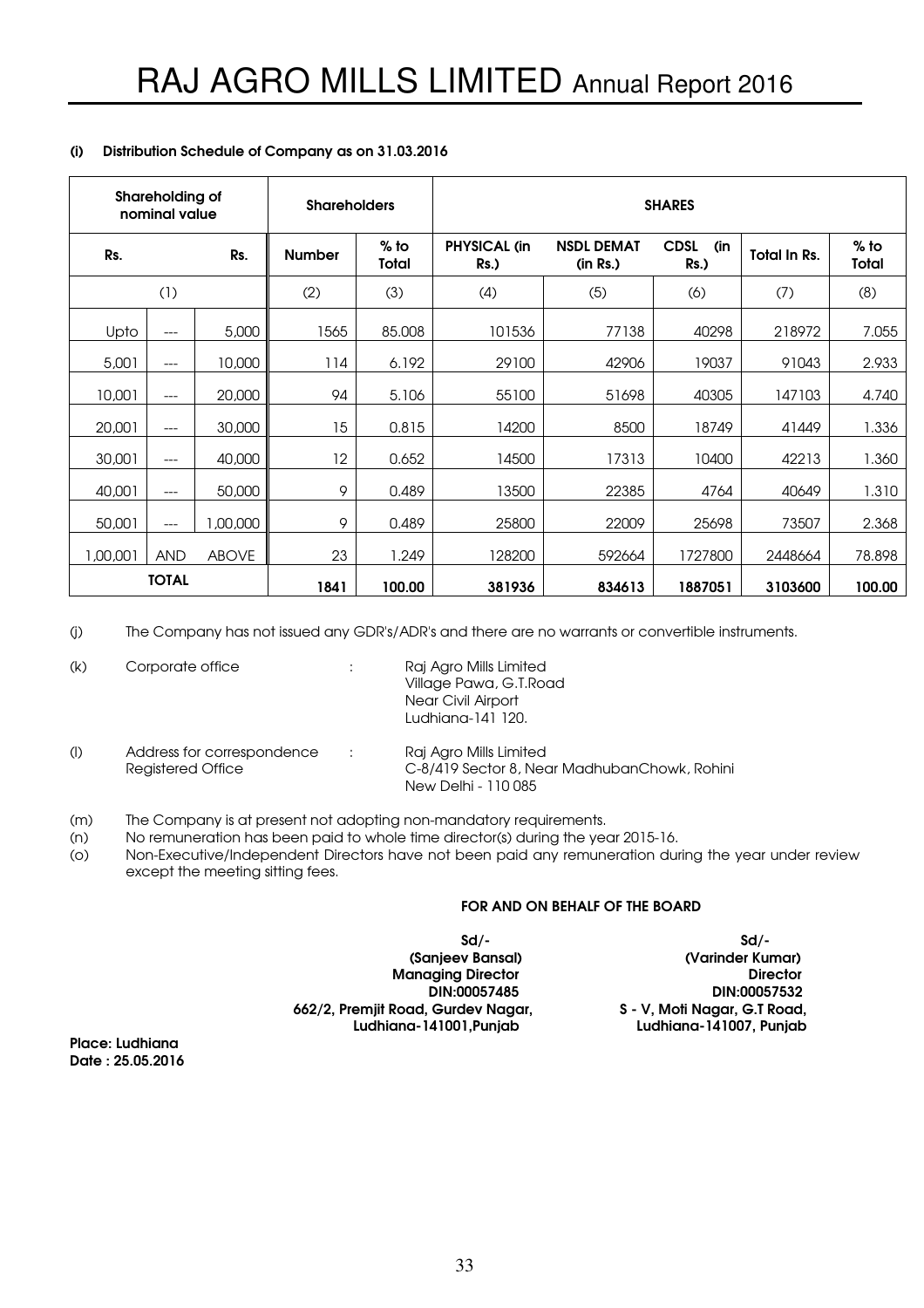#### STATUTORY AUDITOR'S CERTIFICATE ON COMPLIANCE OF CORPORATE GOVERNANCE

#### To the Members RAJ AGRO MILLS LIMITED

We have examined the compliance of the conditions of the Corporate Governance by Raj Agro Mills Limited for the year ended 31<sup>st</sup> March 2016, as stipulated in Clause 49 of the Listing Agreement ('Listing Agreement') of the Company with the Stock Exchanges for the period April 01, 2015 to November 30, 2015 and as per the relevant provisions of SEBI (Listing Obligations and Disclosure Requirements) Regulations, 2015 ('Listing Regulations') as referred to in Regulation 15(2) of the Listing Regulations for the period December 1, 2015 to March 31, 2016.

In our opinion and to the best of our information and according to the explanations given to us and based on the representations made by the Directors and Management, we certify that:

(i.) The Paid-up Equity Share Capital of the Company as on March 31, 2016 is Rs.,7,60,36,000/-

(ii.) The Net Worth of the Company as on March 31, 2016 is Rs. -11,64,10,335/-

Accordingly, as per Regulation 15(2) of the SEBI (Listing Obligations and Disclosure Requirements) Regulations, 2015 compliance of conditions of Corporate Governance is not applicable on the Company. However, the Company has voluntarily complied with the conditions of the Corporate Governance as stipulated in the above-mentioned SEBI (Listing Obligations and Disclosure Requirements) Regulations, 2015.

The compliance of conditions of Corporate Governance is the responsibility of the Management. Our examination was limited to review of the procedures and implementation thereof, adopted by the Company for ensuring the compliance of the conditions of Corporate Governance. It is neither an audit nor an expression of an opinion on the Financial Statements of the Company.

We state that no investor grievance is pending for a period of exceeding one month against the Company as per the records maintained by the Stakeholders Relationship Committee.

We further state that such compliance is neither an assurance as to the future viability of the Company nor the efficiency or effectiveness with which the Management has conducted the affairs of the Company.

FOR P.C. GOYAL & CO. Chartered Accountants Sd/- CA P.C. Goyal PLACE: LUDHIANA PARTNER

DATE: 25.05.2016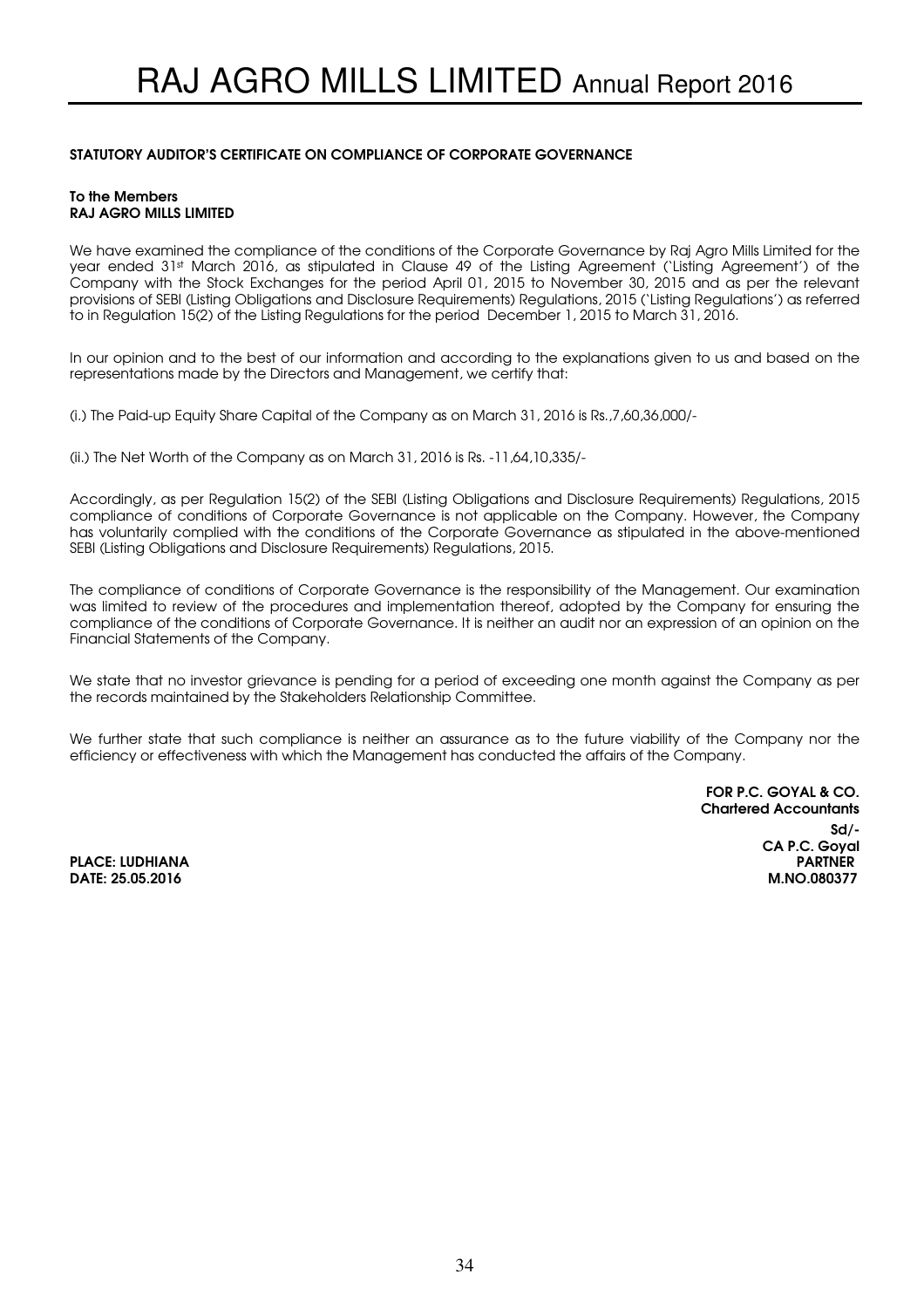#### CERTIFICATION BY CHIEF EXECUTIVE OFFICER (CEO) AND CHIEF FINANCIAL OFFICER (CFO) (Pursuant to Regulation 17(8) of SEBI (Listing Obligations and Disclosure Requirements) Regulations, 2015)

To, The Board of Directors Raj Agro Mills Limited,

We, Sanjeev Bansal, Managing Director and Rupinder Singh, Chief Financial Officer of the Company hereby certify that :-

- a. We have reviewed Financial Statements and the Cash Flow Statement for the year ended 31st March, 2016 and to the best of our knowledge and belief;
	- i. These statements do not contain any materially untrue statement or omit any material fact or contain statement that might be misleading;
	- ii. These statements together present a true and fair view of the Company's affair and are in compliance with existing accounting standards, applicable laws and regulations;

**b.**There are, to the best of our knowledge and belief, no transactions entered into by the Company during the year which are fraudulent, illegal or in violation of the Company's code of conduct;

c.We accept responsibility for establishing and maintaining internal controls for financialreporting and that we have evaluated the effectiveness of internal control systems of the company pertaining to financial reporting and we have not found any significant deficiencies in the design or operation of such internal controls;

d.We have indicated to the Auditors and the Audit Committee that there are:

- i. No significant changes in internal control over financial reporting during the year;
- ii. No significant changes in accounting policies during the year; and
- iii. No instances of significant fraud have come to our notice, which involve the management or an employee of the Company having significant role in the Company's internal control system.

#### FOR RAJ AGRO MILLS LIMITED

PLACE: LUDHIANA

DATE: 25.05.2016 Sd/- Sd/- (RUPINDER SINGH) (SANJEEV BANSAL) (CFO) (MD)

#### Declaration by Chief Executive Officer under Regulation 26 of SEBI (Listing Obligations and Disclosure Requirements) Regulations, 2015)

 I Sanjeev Bansal, Managing Director of the Company hereby certify that all the Members of Board of Directors and Senior Management Personnel have affirmed compliance with the Code of Conduct of Board of Directors and Senior Management.

#### FOR RAJ AGRO MILLS LIMITED Sd/- (SANJEEV BANSAL) Managing Director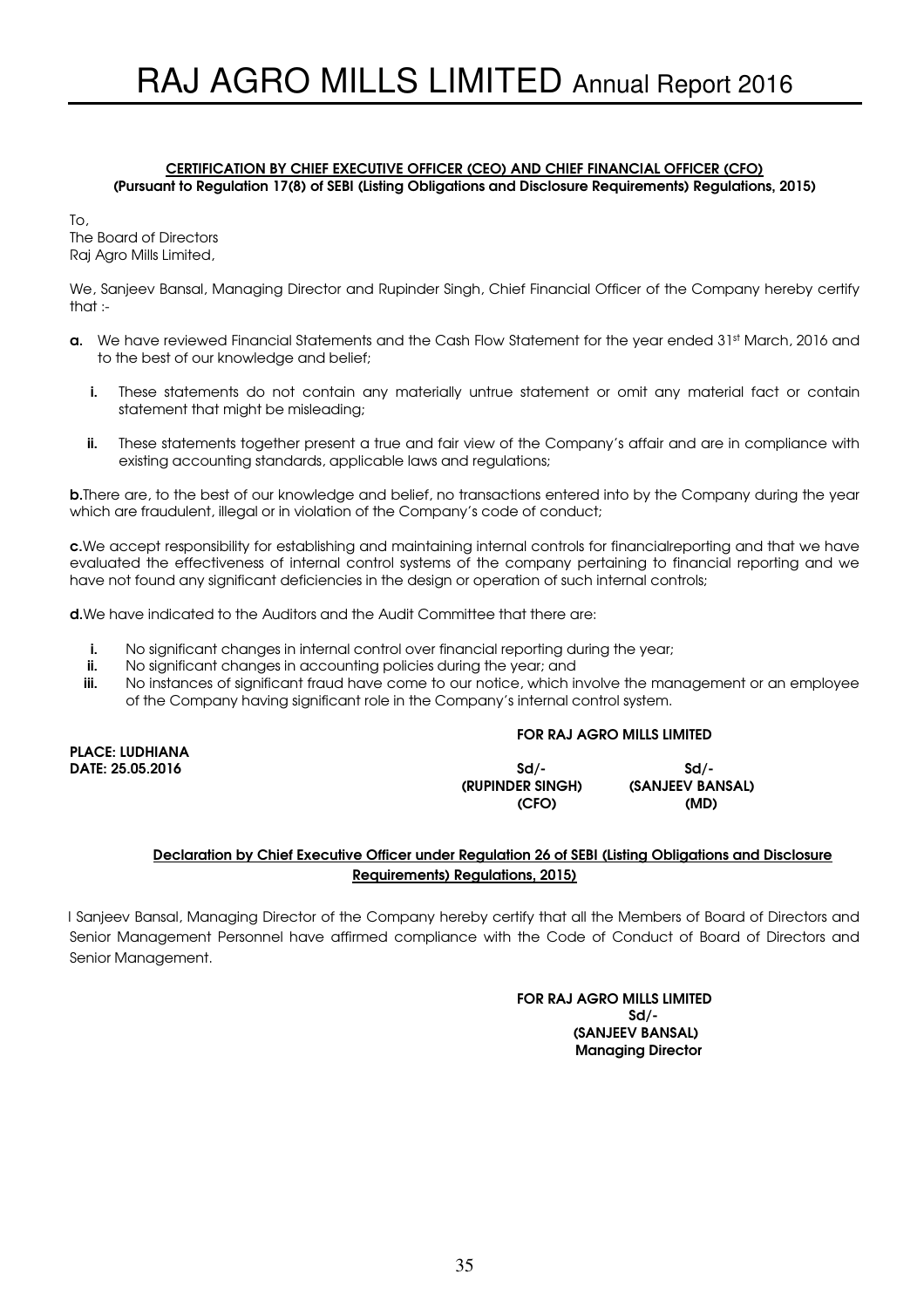P.C. Goyal & Co., **62-New Lajpat Nagar,** 62-New Lajpat Nagar, 62-New Lajpat Nagar, 62-New Lajpat Nagar, 62-New Lajpat Nagar, 62-New Lajpat Nagar, 62-New Lajpat Nagar, 62-New Lajpat Nagar, 62-New Lajpat Nagar, 62-New Lajpat **CHARTERED ACCOUNTANTS CHARTERED ACCOUNTANTS** 

LUDHIANA – 141001. Off:+ 91161-2406716 Fax:+ 91161-2403546 Resi.:+91161-2406342 Email: capcgoyal@gmail.com

Independent Auditor's Report

#### To The Members of Raj Agro Mills Limited

#### Report on the Financial Statements

We have audited the accompanying financial statements of Raj Agro Mills Limited ("the Company") which comprise the Balance Sheet as at 31st March 2016, and the statement of Profit and Loss and the Cash Flow Statement for the year ended on that date and a summary of significant accounting policies and other explanatory information.

~~~~~~~~~~~~~~~~~~~~~~~~~~~~~~~~~~~~~~~~~~~~~~~~~~~~~~~~~~~~~~~~~~~~~~~~~~~~~~~~~~~~~~~~~~~~~~

#### Management's Responsibility for the Financial Statements

The Company's management is responsible for the matters stated in section 134(5) of the Companies Act, 2013 ("the Act") with respect to the preparation of these financial statements that give a true and fair view of the financial position, financial performance and cash flows of the Company in accordance with the accounting principles generally accepted in India, including the Accounting Standards specified under section 133 of the Act read with Rule 7 of the Companies (Accounts) Rules, 2014. This responsibility also includes maintenance of adequate records in accordance with the provisions of the Act for safeguarding the assets of the company and for preventing and detecting frauds and other irregularities; selection and application of appropriate accounting policies; making judgments and estimates that are reasonable and prudent; and design, implementation and maintenance of adequate internal financial controls, that were operating effectively for ensuring the accuracy and completeness of the accounting records, relevant to the preparation and presentation of the financial statements that give true and fair view and are free from material misstatement, whether due to fraud or error.

#### Auditors' Responsibility

Our responsibility is to express an opinion on these financial statements based on our audit.

We have taken into accounts the provisions of the Act, the accounting and auditing standards and matters which are required to be included in the audit report under the provisions of the Act and Rules made there-under.

We conducted our audit in accordance with the Standards on Auditing specified under section 143 (10) of the Act. Those Standards require that we comply with ethical requirements and plan and perform the audit to obtain reasonable assurance about whether the financial statements are free from material misstatement.

An audit involves performing procedures to obtain audit evidence about the amounts and disclosures in the financial statements. The procedures selected depend on the auditor's judgment, including the assessment of risks of material misstatement of the financial statements, whether due to fraud or error. In making those risk assessments, the auditors consider internal control relevant to the Company's preparation and fair presentation of the financial statements that give true and fair view in order to design audit procedures that are appropriate in the circumstances. An audit also includes evaluating the appropriateness of accounting policies and principles used and the reasonableness of the accounting estimates made by management, as well as evaluating the overall presentation of the financial statement. We believe that the audit evidence we have obtained is sufficient and appropriate to provide a basis for our audit opinion.

#### Opinion

In our opinion and to the best of our information and according to the explanations given to us, the aforesaid financial statements give the information required by the Act in the manner so required and give a true and fair view in conformity with the accounting principles generally accepted in India, of the state of affairs of the Company as at 31st March, 2016, its losses and its cash flows for the year ended on that date.

#### Report on Other Legal and Regulatory Requirements

As required by the Companies (Auditor's Report) Order, 2016 ("the Order") issued by the Central Government of India in terms of sub-section (11) of section 143 of the Act, we give in the Annexure "A" a statement on the matters specified in paragraphs 3 and 4 of the said Order.

As required under the provisions of section 143(3) of the Act, we report that;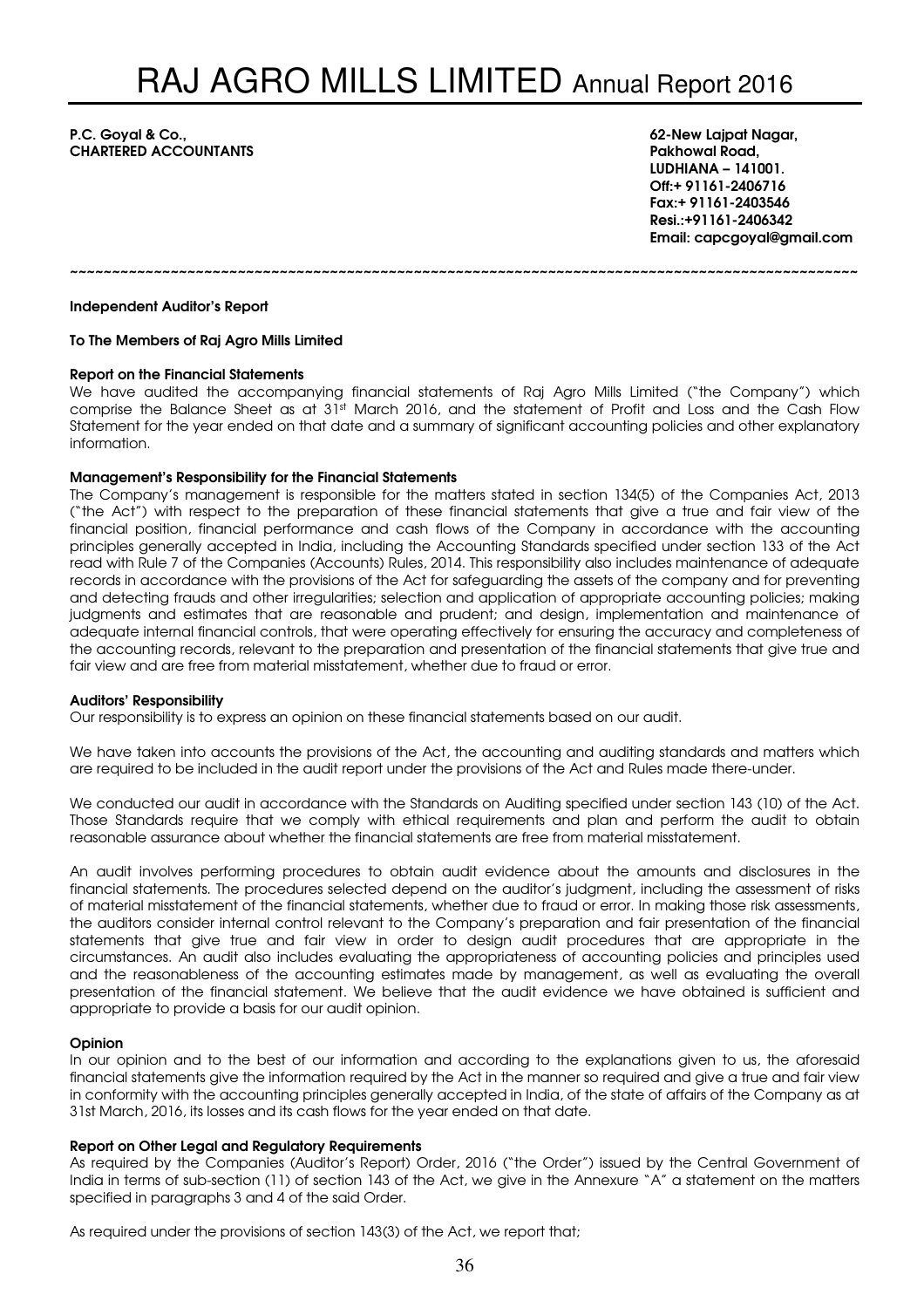We have obtained all the information and explanations, which to the best of our knowledge and belief were necessary for the purposes of our audit;

In our opinion, proper books of account as required by law have been kept by the company so far as it appears from our examination of those books;

The Balance sheet, the Statement of Profit and Loss and the Cash Flow Statement dealt with by this report are in agreement with the books of account;

In our opinion, the aforesaid financial statements comply with the Accounting Standards specified under section 133 of the Companies Act, 2013 read with Rule 7 of the Companies (Accounts) Rules, 2014;

On the basis of written representations received from the directors as on 31st March 2016 and taken on record by the Board of Directors, none of the directors is disqualified as on 31st March 2016 from being appointed as a director in terms of section 164(2) of the Act;

With reference to adequacy of internal financial control over financial reporting of company and operating effectiveness of such controls refer to our separate report in Annexure "B'; and.

With respect to the other matters to be included in the Auditor's Report in accordance with Rule 11 of the Companies (Audit and Auditors) Rules, 2014, in our opinion and to the best of our information and according to the explanations given to us:

- i The Company does not have any pending litigations which would impact its financial position.
- ii The Company did not have any long-term contracts including derivative contracts for which there were any material foreseeable losses.
- iii There is no such amount which is required to be transferred to the Investor Education and Protection Fund by the Company.

For & on behalf of P. C. Goyal & Co., Chartered Accountants Sd/- Place: Ludhiana CA. P.C. Goyal Date: 25.05.2016 (Partner) M. No. 080377 FRN:002368N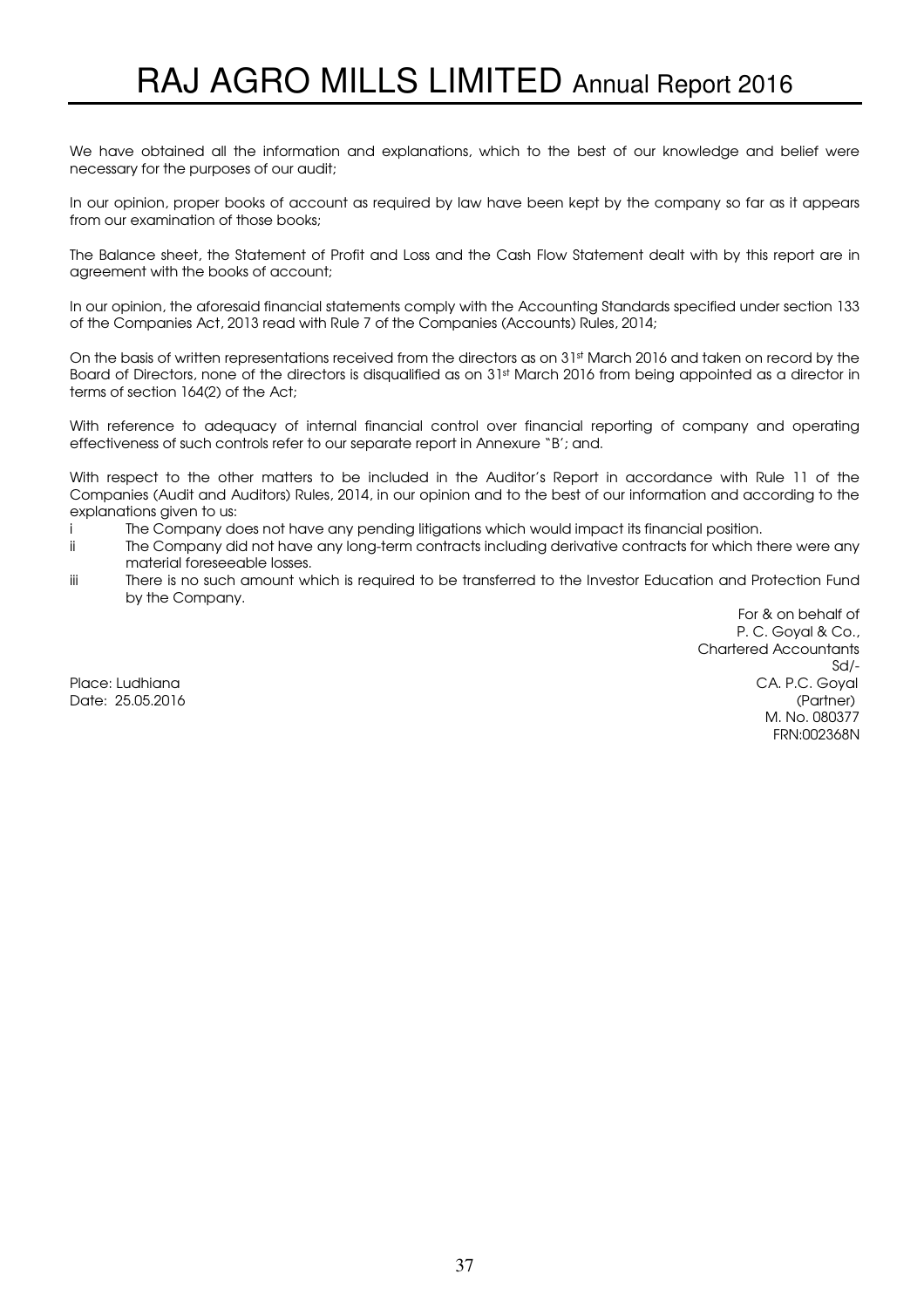#### Annexure- A to the Audit Report

- Referred to in paragraph 1 of our Report on Other Legal and Regulatory
- (i) (a) The company has maintained proper records showing full particulars, including quantitative details and situation of fixed assets.

(b) All the assets have been physically verified by the management in a phased periodical manner which in our opinion is reasonable having regard to the size of the company and the nature of its assets. No material discrepancies were noticed on such verification.

(c In order to discharge its liabilities of its banker in terms of One Time Settlement reached with the bank, the company had sold a substantial part of its Fixed Assets including land & building during the past years. According to information and explanation given to us, the company has so far not made any plan to replace such parts of fixed assets that has been sold. In view of said sale of substantial part of fixed assets in order to discharge banker's liabilities, the company has no plans to maintain going concern status in near future till the liabilities of the company are fully paid off.

(d) The company does not own any immovable property however the fixed assets are held in the name of company.

- (ii) There is no business operation in the company as such it is not having any stock inventory, in view of which nothing requires to be given under this para.
- (iii) The Company has not granted any loan secured or unsecured to the companies, firms, Limited Liability Partnerships or other parties covered in the register maintained under section 189 of the Companies Act, 2013.
- (iv) In our opinion and according to the information and explanations given to us, the companies has not provided any loans, investments, guarantees, and security stated in section 185 and 186 of the Companies Act, 2013.
- (v) In our opinion and according to the information and explanations given to us, the company has not accepted any deposit from the public, therefore, the provisions of clause (v) of paragraph 3 of the Order is not applicable to the company.
- (vi) In our opinion, and according to information and explanations given to us the Companies (Cost Records and Audit) Rules, 2014 are not applicable to the Company. Hence, the maintenance of cost accounts and records are not required.
- (vii) (a)According to the information and explanations given to us and on the basis of our examination of the books of accounts, the company has been regular in depositing with appropriate authorities undisputed statutory dues including Provident fund, Employee's state insurance, Income tax, Vat/CST, Service Tax, Custom Duty, Excise duty, Cess and other material statutory dues applicable to it.

According to the information and explanations given to us, no undisputed amounts payable in respect of the aforesaid dues were in arrears, as at 31.03.2016 for a period of more than six months from the date of becoming payable.

(b) According to the information and explanation given to us and as per records of the company, as at  $31<sup>st</sup>$ March, 2016, the following are the particulars of dues on account of sales tax penalty matters that have not been deposited on account of any dispute:

| Name of the<br>statute         | Nature of<br>the dues   | Amount<br>(in Rs.) | Period to which<br>the amount<br>relates | Forum where dispute pending                                                                          |
|--------------------------------|-------------------------|--------------------|------------------------------------------|------------------------------------------------------------------------------------------------------|
| The Punjab<br>VAT ACT.<br>2005 | Penalty u/s<br>51(7)(b) | $35.500/-$         | <b>Fin Year 2006-</b><br>2007            | Appeal before Deputy Excise & Taxation<br>Commissioner Cum Joint Director<br>(Enforcement), Bathinda |

However according to information and explanation given to us, a sum of Rs.8,875/- was deposited on 22.07.2006 against the above demand.

- (viii) The Company does not have any loans or borrowings from any financial institution, banks, government or debenture-holders during the year. Accordingly, paragraph 3(viii) of the Order is not applicable.
- ix) The company did not raise any money by way of initial public offer or further public offer (including debt instruments) and term loans during the year. Accordingly, paragraph 3(ix) of the Order is not applicable.
- (x) According to information and explanation given to us, no material fraud by the company or on the company by its officers or employees has been noticed or reported during the year.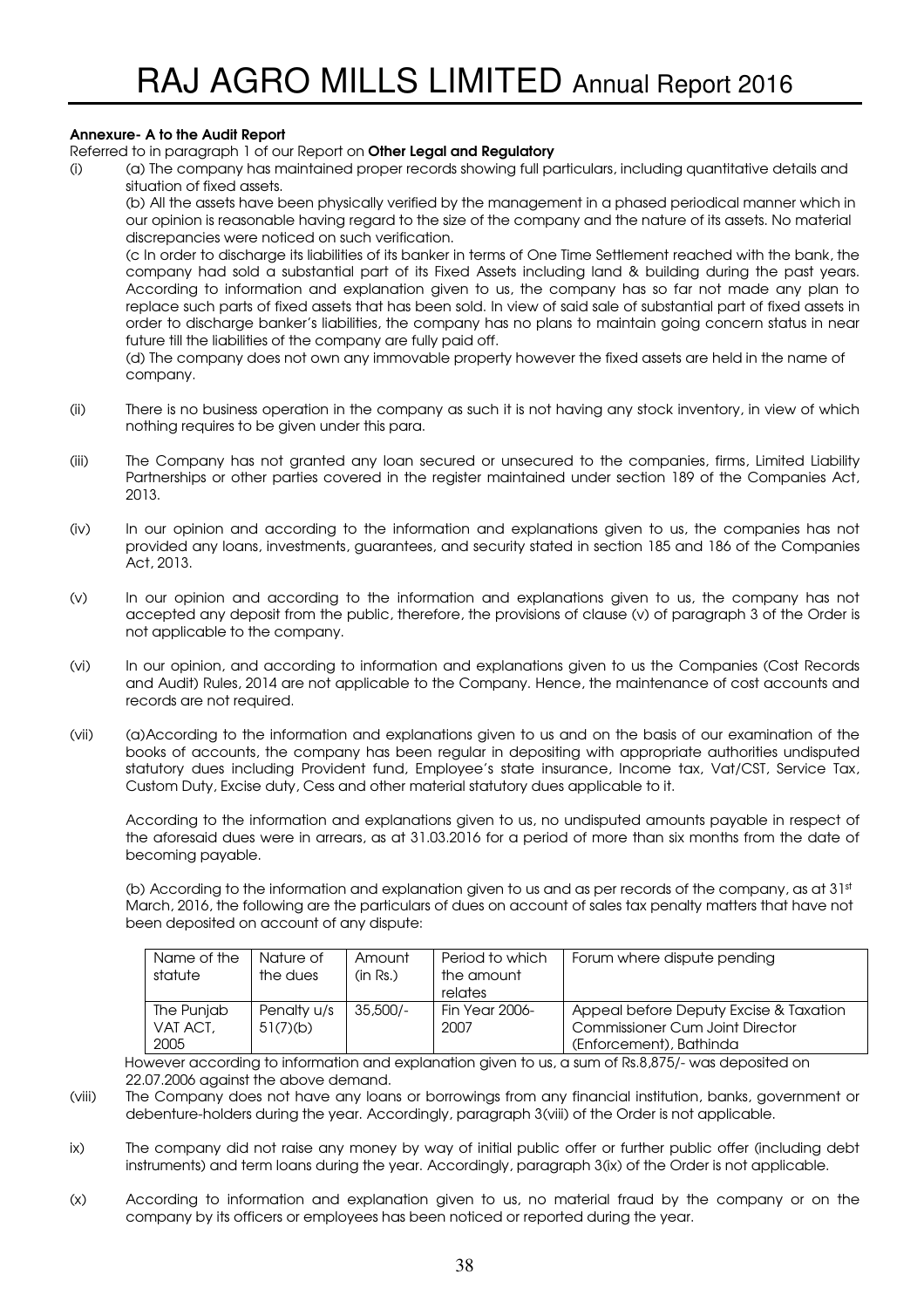- (xi) According to information and explanation given to us and based on our examination of records of the company, the company has not paid or provided any managerial remuneration during the year. Accordingly, paragraph 3(xi) of the Order is not applicable.
- (xii) In our opinion, the company is not a chit fund or a nidhi company. Accordingly, paragraph 3(xii) of the Order is not applicable.
- (xiii) According to information and explanation given to us and based on our examination of records of the company, during the year under review the company has not entered into any transactions with the related parties in terms of section 177 and 188 of the Act. Accordingly, the provisions of clause (xiii) of paragraph 3 of the Order, are not applicable to the company.
- (xiv) The company has not made any preferential allotment or private placement of shares or fully or partly convertible debentures during the year.
- (xv) According to information and explanation given to us and based on our examination of records of the company, during the year under review the company has not entered into non-cash transactions with directors or persons connected with him.
- (xvi) The company is not required to be registered under section 45-IA of the Reserve Bank of India Act,1934.

For & on behalf of P. C. Goyal & Co., Chartered Accountants Sd/- Place: Ludhiana CA. P.C. Goyal Date: 25.05.2016 (Partner) M. No. 080377 FRN:002368N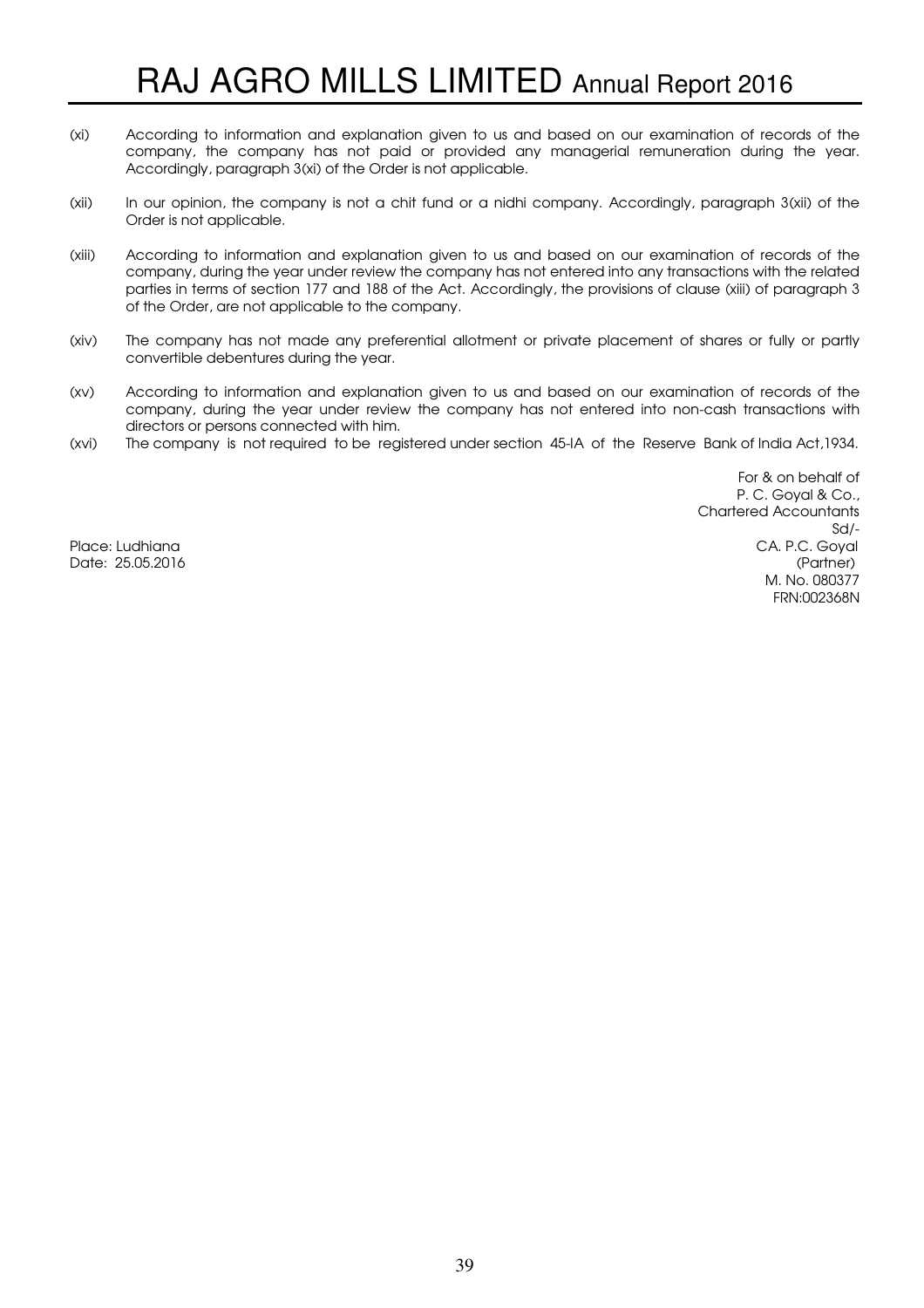#### Annexure- B to the Audit Report

Report on the Internal Financial Controls under Clause (i) of sub-section 3 of Section 143 of the companies Act, 2013 ('the Act')

We have audited the internal financial control over the financial reporting of "Raj Agro Mills Limited" ('the company') as of 31st March, 2016 in conjunction with our audit of the standalone financial statements of the company for the year ended on that date:

#### Management Responsibility for Internal Financial Controls

The company's management is responsible for establishing and maintaining internal financial controls based on the internal control over financial reporting criteria established by the company considering the essential components of internal control stated in the Guidance Note on Audit of Internal Financial Controls over Financial Reporting issued by the Institute of Chartered Accountants of India ('ICAI'). These responsibilities include the design, implementation and maintenance of adequate internal financial controls that were operating effectively for ensuring the orderly and efficient conduct of its business, including adherence to the Company's policies, the safeguarding of its assets, the prevention and detection of frauds and errors, the accuracy and completeness of the accounting records, and the timely preparation of reliable financial information, as required under the Companies Act, 2013.

#### Auditors' Responsibility

Our responsibility is to express an opinion on the company's internal financial controls over financial reporting based on our audit. We conducted our audit in accordance with the Guidance Note on Audit of Internal Financial Controls over Financial Reporting (the Guidance Note') and the Standards on Auditing, issued by the ICAI and deemed to be prescribed under section 143(10) of the companies act, 2013, to the extent applicable to an audit of internal financial controls, both applicable to an audit of Internal Financial Controls and, both issued by the Institute of Chartered Accountants of India. Those Standards and the Guidance Note require that we comply with ethical requirements and plan and perform the audit to obtain reasonable assurance about whether adequate internal financial controls over financial reporting were established and maintained and if such controls operated effectively in all material respects.

Our audit involves performing procedures to obtain audit evidence about the adequacy of the internal financial controls systems over financial reporting and their operating effectiveness. Out audit of internal financial controls over financial reporting included obtaining an understanding of internal financial controls over financial reporting, assessing the risk that a material weakness exists and testing and evaluating the design and operating effectiveness of internal control based on the assessed risk. The procedures selected depend on the auditors' judgment, including the assessment of the risks of material misstatement of the financial statements, whether due to fraud or error.

We believe that the audit evidence we have obtained is sufficient and appropriate to provide for our audit opinion on the company's internal financial controls system over financial reporting.

#### Meaning of Internal Financial control over Financial Reporting

A company's internal financial control over financial reporting is a process designed to provide reasonable assurance regarding the reliability of financial reporting and the preparation of financial statements for external purposes in accordance with generally accepted accounting principles. A company's internal financial control over financial reporting includes those policies and procedures that

- 1) Pertains to maintenance of records that, in reasonable detail accurately and fairly reflect the transactions and dispositions of the assets of the company;
- 2) Provide reasonable assurance that the transactions are recorded as necessary to permit preparation of financial statements in accordance with generally accepted accounting principles and that receipts and expenditures of the company are being made only in accordance with authorization of the management and directors of the Company; and
- 3) Provide reasonable assurance regarding prevention of timely detection of unauthorized acquisition, use, or disposition of the company's assets that could have a material effect on the financial statements.

#### Inherent Limitations of Internal Financial Controls over Financial Reporting

Because of inherent limitations of internal financial controls over financial reporting, including the possibility of collusion or improper management override of controls, material misstatements due to error or fraud may occur and not be detected. Also, projections of any evaluation of the internal financial controls over financial reporting to future periods are subject to the risk that the internal financial control over financial reporting may become inadequate because of changes in conditions, or that the degree of compliance with the policies or procedure may deteriorate.

#### Opinion

In our opinion and based on present financial structure, the company has, in all material aspects, and adequate internal financial controls systems over financial reporting and such internal controls over financial reporting were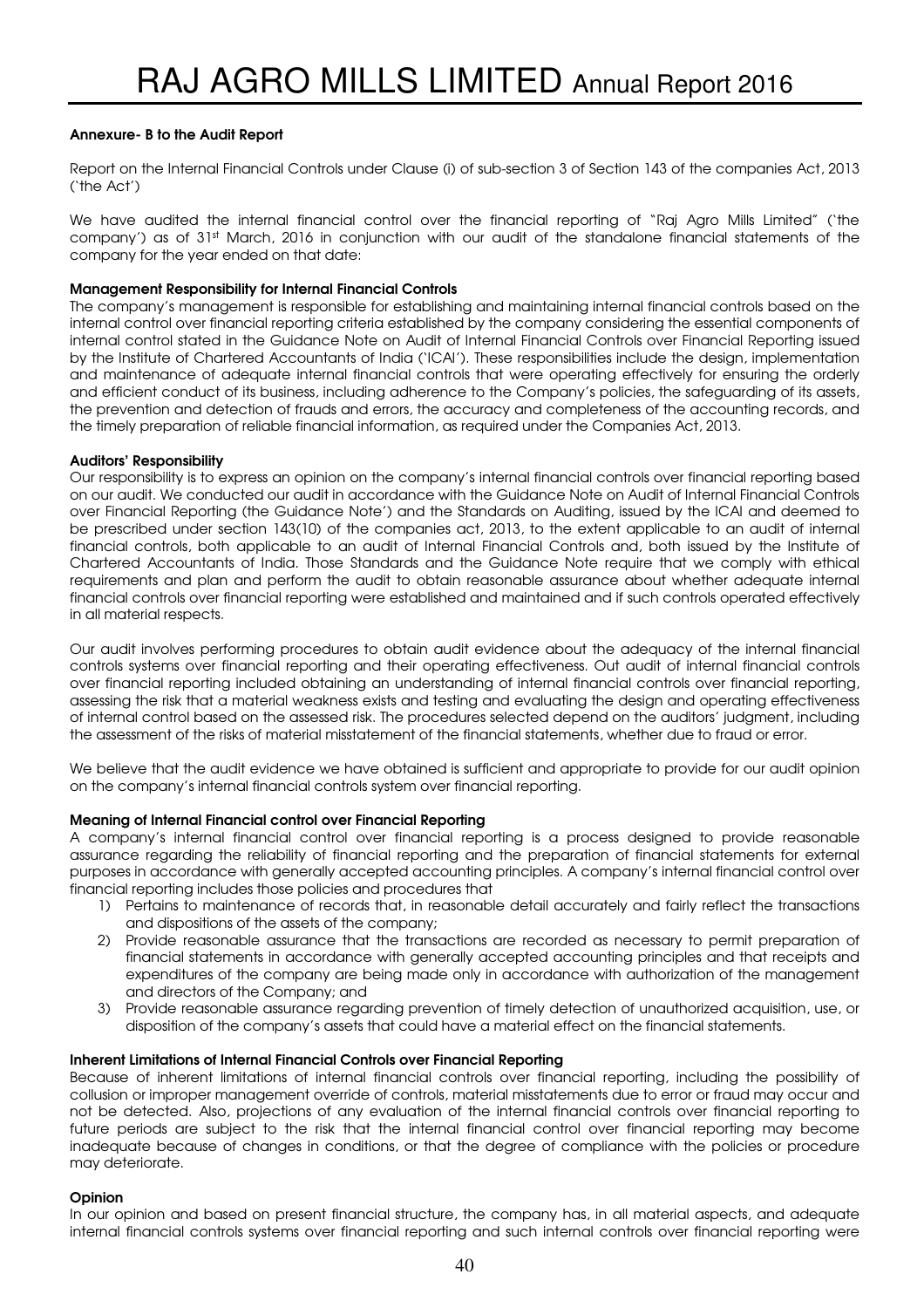operating effectively as at 31st March, 2016, based on the internal controls over financial reporting criteria established by the Company considering the essential components of internal control stated in the Guidance Note on Audit of Internal Financial Controls over Financial Reporting issued by the Institute of Chartered Accountants of India.

For & on behalf of P. C. Goyal & Co., Chartered Accountants Sd/- Place: Ludhiana CA. P.C. Goyal Date: 25.05.2016 (Partner) M. No. 080377 FRN:002368N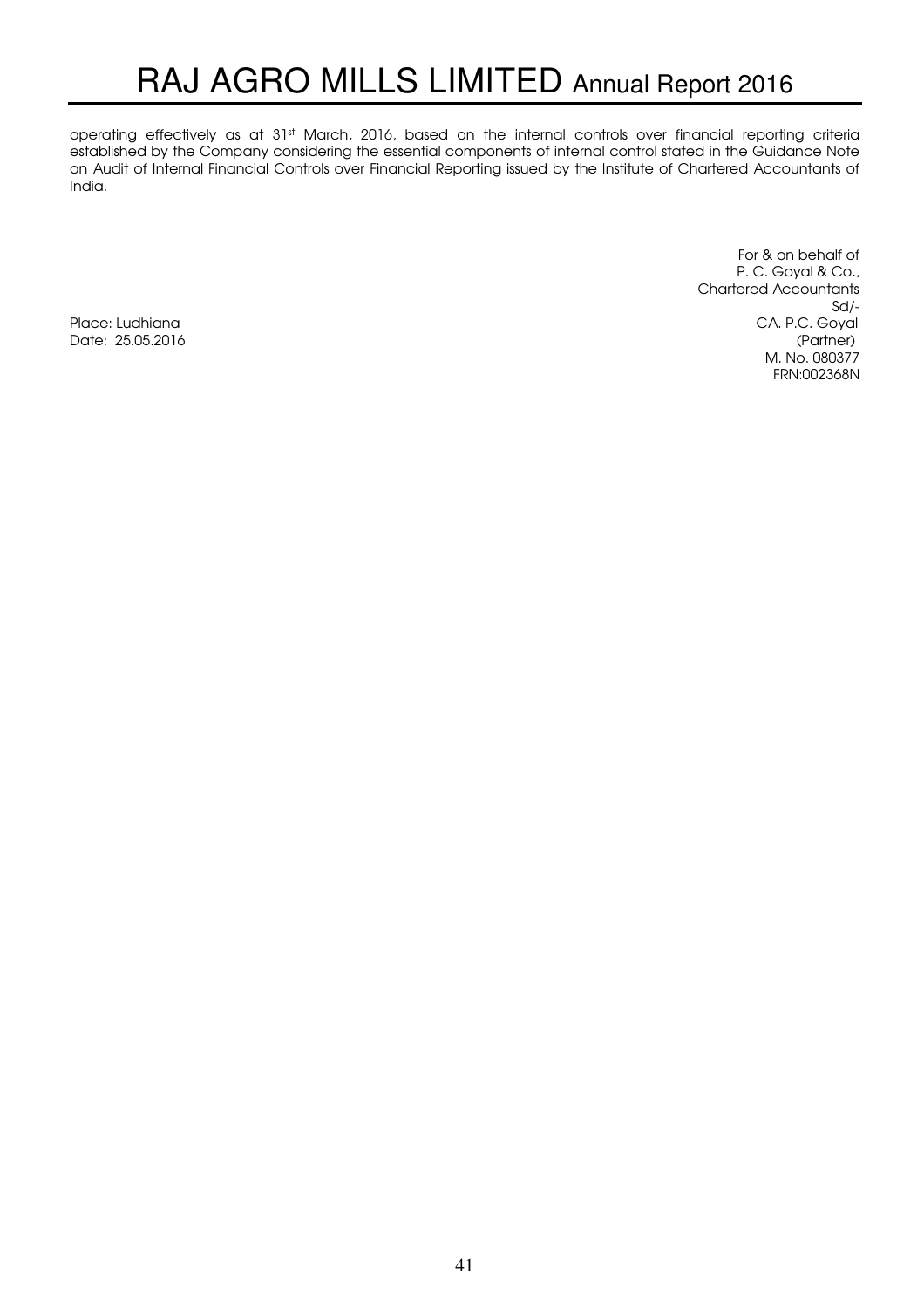| <b>RAJ AGRO MILLS LIMITED</b> |                                                              |                                             |                |                 |                  |  |  |
|-------------------------------|--------------------------------------------------------------|---------------------------------------------|----------------|-----------------|------------------|--|--|
|                               | C-8/419, Sector 8, Near Madhuban Chowk, Rohini, New Delhi-85 |                                             |                |                 |                  |  |  |
|                               | CIN:L15149DL1990PLC040532                                    |                                             |                |                 |                  |  |  |
|                               | Balance Sheet as at 31.03.2016                               |                                             |                |                 |                  |  |  |
|                               | (in Rupees)                                                  |                                             |                |                 |                  |  |  |
|                               | Note No.<br><b>Particulars</b><br>31.03.2016<br>31.03.2015   |                                             |                |                 |                  |  |  |
|                               |                                                              | 1                                           | $\overline{2}$ | 3               | 4                |  |  |
| I.                            |                                                              | <b>EQUITY AND LIABILITIES</b>               |                |                 |                  |  |  |
|                               |                                                              | 1Shareholders' funds                        |                |                 |                  |  |  |
|                               |                                                              | (a) Share capital                           | 1              | 76,036,000.00   | 76,036,000.00    |  |  |
|                               |                                                              | (b) Reserves and surplus                    | $\mathbf{2}$   | -192,448,335.19 | -162,316,976.56  |  |  |
|                               | (c)                                                          | Money received against share warrants       |                |                 |                  |  |  |
|                               |                                                              | 2 Share application money pending allotment |                |                 |                  |  |  |
|                               |                                                              | 3 Non-current liabilities                   |                |                 |                  |  |  |
|                               |                                                              | (a) Long-term borrowings                    | 3              | 120,673,686.00  | 39,858,626.00    |  |  |
|                               |                                                              | (b) Deferred tax liabilities (Net)          |                |                 |                  |  |  |
|                               | (c)                                                          | Other Long term liabilities                 | 4              |                 |                  |  |  |
|                               | (d)                                                          | Long-term provisions                        | 5              |                 |                  |  |  |
| 4                             |                                                              | <b>Current liabilities</b>                  |                |                 |                  |  |  |
|                               | (a)                                                          | Short-term borrowings                       | 6              |                 |                  |  |  |
|                               | (b)                                                          | Trade payables                              |                |                 |                  |  |  |
|                               | (c)                                                          | Other current liabilities                   | 7              | 133,430.00      | 52, 150, 742. 37 |  |  |
|                               | (d)                                                          | Short-term provisions                       | 8              | 92,608.00       | 78,832.00        |  |  |
|                               |                                                              | <b>TOTAL</b>                                |                | 4,487,388.81    | 5,807,223.81     |  |  |
| II.                           | <b>ASSETS</b>                                                |                                             |                |                 |                  |  |  |
|                               |                                                              | <b>Non-current assets</b>                   |                |                 |                  |  |  |
|                               | 1(a)                                                         | <b>Fixed assets</b>                         |                |                 |                  |  |  |
|                               |                                                              | Tangible assets<br>(i)                      | 9              | 1,410,485.59    | 1,586,796.59     |  |  |
|                               |                                                              | (ii)<br>Intangible assets                   |                |                 |                  |  |  |
|                               |                                                              | Capital work-in-progress<br>(iii)           |                |                 |                  |  |  |
|                               |                                                              | (iv)<br>Intangible assets under development |                |                 |                  |  |  |
|                               | (b)                                                          | Non-current investments                     | 10             |                 |                  |  |  |
|                               | (c)                                                          | Deferred tax assets (net)                   |                |                 |                  |  |  |
|                               | (d)                                                          | Long-term loans and advances                | 11             | 1,346,239.82    | 1,348,877.82     |  |  |
|                               | (e)                                                          | Other non-current assets                    | 12             |                 |                  |  |  |
|                               |                                                              | 2 Current assets                            |                |                 |                  |  |  |
|                               | (a)                                                          | Current investments                         | 13             |                 |                  |  |  |
|                               | (b)                                                          | Inventories                                 | 14             |                 |                  |  |  |
|                               | (c)                                                          | Trade receivables                           | 15             |                 |                  |  |  |
|                               | (d)                                                          | Cash and cash equivalents                   | 16             | 615,458.40      | 751,289.40       |  |  |
|                               | (e)                                                          | Short-term loans and advances               | 17             | 15,205.00       | 1,020,260.00     |  |  |
|                               | (f)                                                          | Other current assets                        | 18             | 1,100,000.00    | 1,100,000.00     |  |  |
|                               |                                                              | <b>TOTAL</b>                                |                | 4,487,388.81    | 5,807,223.81     |  |  |
|                               |                                                              |                                             |                |                 |                  |  |  |

Signed in terms of our report of even date For P. C. Goyal & Co. **For B.** For & on behalf of the board Chartered Accountants Significant Accounting Policies and Notes on Accounts Note No. 25

(CA. P. C. Goyal) Managing Director Director Partner **DIN 00057532** DIN 00057485 DIN 00057532 M.NO. 080377

Sd/- Sd/- Sd/-<br>
Sanjeev Bansal Varinder Kumar

FRN: 002368N Sd/- Sd/- Place : Ludhiana **Place : Ludhiana** Davinder Kumar **Davinder Kumar Rupinder Singh**<br>
Date : 25.05.2016 **Date : 25.05.2016** Company Secretary CFO Company Secretary

- -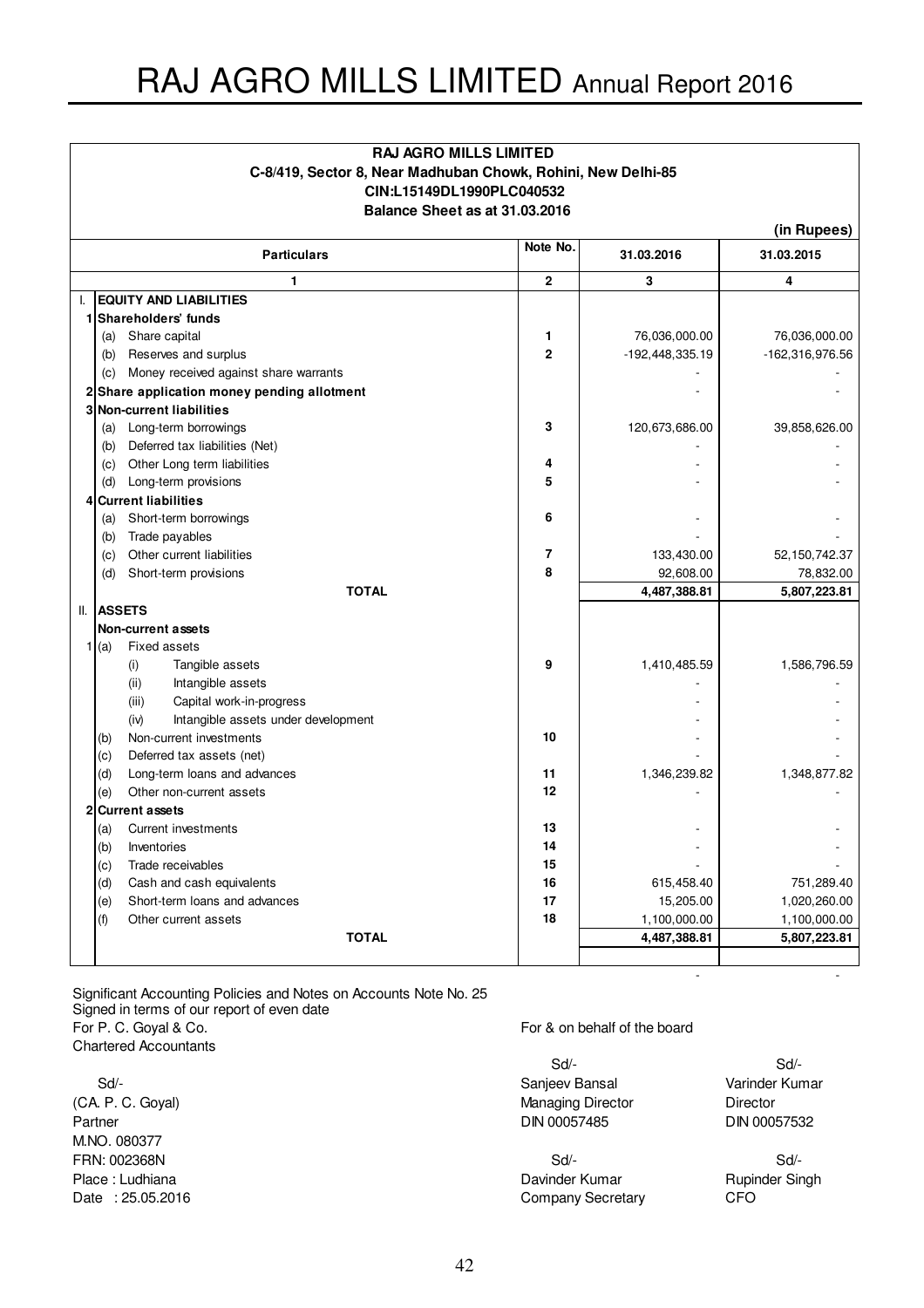|            | <b>RAJ AGRO MILLS LIMITED</b>                                           |                          |                          |                            |
|------------|-------------------------------------------------------------------------|--------------------------|--------------------------|----------------------------|
|            | C-8/419, Sector 8, Near Madhuban Chowk, Rohini, New Delhi-85            |                          |                          |                            |
|            | CIN:L15149DL1990PLC040532                                               |                          |                          |                            |
|            | Profit and Loss statement for the year ended 31.03.2016                 |                          |                          | ` in Rupees)               |
|            | <b>Particulars</b>                                                      | <b>Refer Note</b><br>No. | As at 31 Mar 2016        | As at 31 March 2015        |
| Ι.         | Revenue from operations                                                 | 20                       |                          |                            |
| III.       | Other income                                                            | 21                       | 367,024.39               | 165, 132.00                |
| III.       | Total Revenue (I + II)                                                  |                          | 367,024.39               | 165,132.00                 |
| IV.        | Expenses:                                                               |                          |                          |                            |
|            | Cost of materials consumed                                              |                          |                          |                            |
|            | Purchases of Stock-in-Trade                                             |                          |                          |                            |
|            | Changes in inventories of finished goods work-in-progress and Stock-in- |                          |                          |                            |
|            | Trade                                                                   |                          |                          |                            |
|            | Employee benefits expense<br>Finance costs                              | 22<br>23                 | 860,866.00               | 892,194.00                 |
|            |                                                                         | 9                        | 28,592,615.37            | 115.00                     |
|            | Depreciation and amortization expense<br>Other expenses                 | 24                       | 176,311.00<br>868,590.65 | 298,285.67<br>4,282,204.97 |
|            | <b>Total expenses</b>                                                   |                          | 30,498,383.02            | 5,472,799.64               |
|            |                                                                         |                          |                          |                            |
| V.         | Profit before exceptional and extraordinary items and tax (III-IV)      |                          | $-30, 131, 358.63$       | $-5,307,667.64$            |
| VI.        | <b>Exceptional items</b>                                                |                          |                          |                            |
| VII.       | Profit before extraordinary items and tax (V - VI)                      |                          | $-30,131,358.63$         | $-5,307,667.64$            |
| VIII.      | <b>Extraordinary Items</b>                                              |                          |                          |                            |
|            | <b>Prior Period Expenses</b>                                            |                          |                          |                            |
| IX.        | Profit before tax (VII- VIII)                                           |                          | $-30,131,358.63$         | $-5,307,667.64$            |
| X          | Tax expense:                                                            |                          |                          |                            |
|            | (1) Current tax                                                         |                          |                          |                            |
|            | (2) Deferred tax                                                        |                          |                          |                            |
| XI         | Profit (Loss) for the period from continuing operations (VII-VIII)      |                          | $-30,131,358.63$         | $-5,307,667.64$            |
| XII        | Profit/(loss) from discontinuing operations                             |                          |                          |                            |
| XIII       | Tax expense of discontinuing operations                                 |                          |                          |                            |
| XIV        | Profit/(loss) from Discontinuing operations (after tax) (XII-XIII)      |                          |                          |                            |
| XV         | Profit (Loss) for the period (XI + XIV)                                 |                          | -30,131,358.63           | -5,307,667.64              |
| <b>XVI</b> | Earnings per equity share:                                              |                          |                          |                            |
|            | <b>Before Exceptional Items</b>                                         |                          |                          |                            |
|            | (1) Basic                                                               |                          | $-9.71$                  | $-1.71$                    |
|            | (2) Diluted                                                             |                          | $-9.71$                  | $-1.71$                    |
|            | After Exceptional Items                                                 |                          |                          |                            |
|            | (1) Basic                                                               |                          | $-9.71$                  | $-1.71$                    |
|            | (2) Diluted                                                             |                          | $-9.71$                  | $-1.71$                    |
|            | Number of Shares Used in Computing Earning Per Share                    |                          |                          |                            |
|            | (1) Basic                                                               |                          | 3103600                  | 3103600                    |
|            | (2) Diluted                                                             |                          | 3103600                  | 3103600                    |

Signed in terms of our report of even date For & on behalf of the board

For P. C. Goyal & Co. Sd/- Sd/- Chartered Accountants **Sanjeev Bansal** Varinder Kumar

(CA. P. C. Goyal) Partnership Date : 25.05.2016

Managing Director **Director** Sd/- DIN 00057485 DIN 00057532

M.NO. 080377 Sd/- Sd/- FRN: 002368N Davinder Kumar Rupinder Singh Company Secretary CFO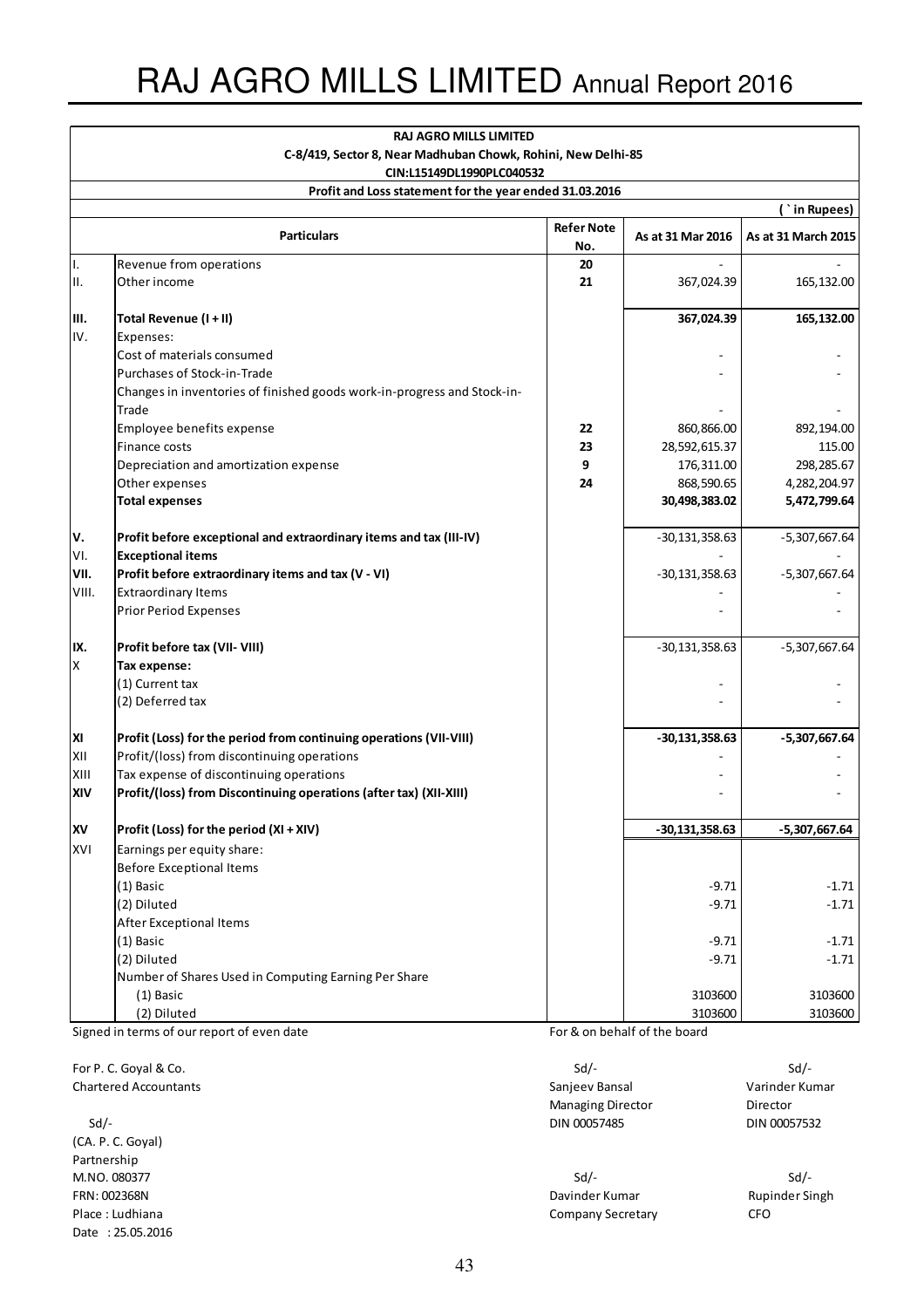| <b>RAJ AGRO MILLS LIMITED</b>                                                       |                     |                      |  |  |
|-------------------------------------------------------------------------------------|---------------------|----------------------|--|--|
| C-8/419, Sector 8, Near Madhuban Chowk, Rohini, New Delhi-85                        |                     |                      |  |  |
| CIN:L15149DL1990PLC040532<br>CASH FLOW STATEMENT FOR THE YEAR ENDED 31ST MARCH 2016 |                     |                      |  |  |
| <b>PARTICULARS</b>                                                                  | <b>CURRENT YEAR</b> | <b>PREVIOUS YEAR</b> |  |  |
|                                                                                     | (RS.)               | (RS.)                |  |  |
| A. CASH FLOW FROM OPERATING ACTIVITIES :                                            |                     |                      |  |  |
| Net Profit/(Loss) Before Tax And Extra ordinary Items                               | $-30, 131, 359$     | $-5,307,668$         |  |  |
| Adjustment for:                                                                     |                     |                      |  |  |
| Depreciation                                                                        | 176,311             | 298,286              |  |  |
| Interest Paid/(Earned)                                                              | 28,374,945          | $-165,017$           |  |  |
| Bad Debts/Sundary Bal w/off                                                         | 149,349             | 465,585              |  |  |
| Income Tax of earlier year w/off                                                    |                     | $-235,570$           |  |  |
| (Profit)/Loss on sale of Assets (Net)                                               |                     | 1,106,101            |  |  |
| <b>Operating Profit before Working Capital changes</b>                              | $-1,430,753$        | $-3,838,283$         |  |  |
| Decrease/(Increase) in Trade & other Receivable & other current assets              | 855,705             | 2,265,277            |  |  |
| Increase/(Decrease) in Trade Payables & Provisions                                  | $-52,003,536$       | 20,778,925           |  |  |
| <b>Cash Generated from operations</b>                                               | $-52,578,585$       | 19,205,919           |  |  |
| Net Cash from/(used) Operating Activities                                           | $-52,578,585$       | 19,205,919           |  |  |
| <b>B. CASH FLOW FROM INVESTING ACTIVITIES</b>                                       |                     |                      |  |  |
| <b>Purchase of Fixed Assets</b>                                                     |                     |                      |  |  |
| Proceeds from sale of assets                                                        |                     | 3,754,755            |  |  |
| Proceeds from loans & advances                                                      | 2,638               | 49,000               |  |  |
| Net Cash from/(used) in Investing Activities                                        | 2,638               | 3,803,755            |  |  |
| <b>C. CASH FLOW FROM FINANCING ACTIVITIES</b>                                       |                     |                      |  |  |
| Repayment of long term borowings/unsecured loans                                    | 80,815,060          | $-24,835,334$        |  |  |
| Interest Paid/Earned                                                                | $-28,374,945$       | 165,017              |  |  |
| Payment of cash credit limit/short term bank borrowing                              |                     |                      |  |  |
| Net Cash from/(used) in Financing Activities                                        | 52,440,115          | $-24,670,317$        |  |  |
| Net Increase/(Decrease) in cash and cash Equivalents                                | $-135,832$          | $-1,660,642$         |  |  |
| Cash and Cash equivalents (Opening Balance)                                         | 751,290             | 2,411,932            |  |  |
| Cash and Cash equivalents (Closing Balance)                                         | 615,458             | 751,290              |  |  |
| Cash and Cash Equivalents Comprises                                                 |                     |                      |  |  |
| Cash and Cheques in Hand                                                            | 497,892             | 693,188              |  |  |
| <b>Balance with Scheduled Banks</b>                                                 | 117,566             | 58,102               |  |  |
|                                                                                     | 615,458             | 751,290              |  |  |

Signed in terms of our report of even date For P. C. Goyal & Co. Chartered Accountants

(CA. P. C. Goyal) PARTNER M.NO. 080377 FRN: 002368N Sd/- Sd/- Date : 25.05.2016 Company Secretary CFO

For & on behalf of the board

Sanjeev Bansal Varinder Kumar Sd/-<br>
Managing Director<br>
DIN:00057485 DIN:00057485 DIN:00057532

Place : Ludhiana **Davider Kumar** Davinder Kumar **Rupinder Singh** 

Sd/- Sd/-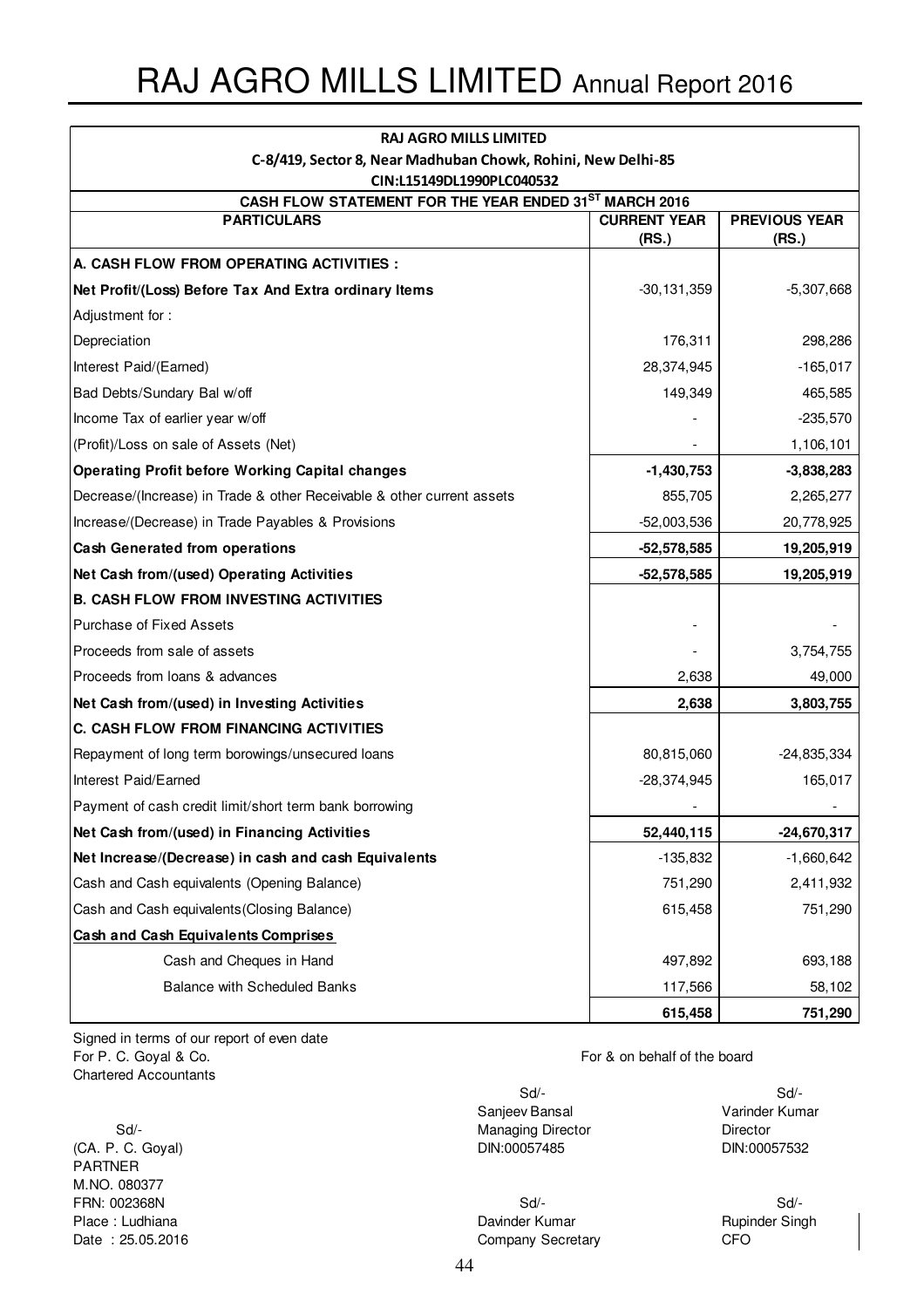**Disclosure pursuant to Part I of Schedule III to the Companies Act, 2013 pertaining to Share Capital**

| <b>Share Capital</b>                                                                                        | As at 31 Mar 2016 | As at 31 March 2015 |
|-------------------------------------------------------------------------------------------------------------|-------------------|---------------------|
|                                                                                                             | Amount            | Amount              |
|                                                                                                             |                   |                     |
| <b>Authorised</b>                                                                                           |                   |                     |
| 450000 10% Redeemable Non-cumulative Participative Preference Shares (Prv Yr 450000) of Rs.100/- par value) | 45.000.000.00     | 45.000.000.00       |
| 3250000 Equity Shares (Prv Yr 3250000) of Rs.10/- par value                                                 | 32.500.000.00     | 32,500,000.00       |
|                                                                                                             |                   |                     |
| Issued                                                                                                      |                   |                     |
| 450000 10% Redeemable Non-cumulative Participative Preference Shares (Prv Yr 450000) of Rs.100/- par value) | 45,000,000.00     | 45,000,000.00       |
| 3103600 Equity Shares (Prv Yr 3103600) of Rs.10/- par value                                                 | 31.036.000.00     | 31.036.000.00       |
|                                                                                                             |                   |                     |
| Subscribed & Paid up                                                                                        |                   |                     |
| 450000 10% Redeemable Non-cumulative Participative Preference Shares (Prv Yr 450000) of Rs.100/- par value) | 45.000.000.00     | 45.000.000.00       |
| 3103600 Equity Shares (Prv Yr 3103600) of Rs.10/- par value                                                 | 31,036,000.00     | 31,036,000.00       |
| Total                                                                                                       | 76.036.000.00     | 76.036.000.00       |

Terms of issue and redemption of preference shares:

150000 10% Redeemable Non-cumulative Participative Preference Shares of Rs.100/- each issued pursuant to Special Resolution dated 21.09.2001 on 30.10.2001.

300000 10% Redeemable Non-cumulative Participative Preference Shares of Rs.100/- each issued pursuant to Special Resolution dated 30.09.2008 i.e. 200000 on 13.03.2009 and 100000 on 20.03.2009.

- 
- 1. The said Preference Shares shall carry a right to fixed preferential dividend of 10% per annum in relation to the capital paid thereon.<br>2. The holders of the said shares shall have a right to attend their class meetings
- 4. In winding up the preference shares shall rank in priority to the equity shareholders for repayment of capital and payment of arrears of dividend and 3. The preference shares shall rank in priority to the equity share holders for payment of dividend or arrears of dividend.
- shall also have a right to participate in the surplus assets of the Company.
- 5. The preference shares shall be redeemable at the option of the Company but in any case not later than 20 years from the date of issue.
- 6. All the preference shares may be redeemed simultaneously or in parts issued to the preference share holders on prorate basis.

### **NOTE 1 A** For the year ending 31.03.2016

| <b>Equity Shares</b> |        | <b>Preference Shares</b> |               |  |
|----------------------|--------|--------------------------|---------------|--|
| Number               | Amount | <b>Number</b>            | Amount        |  |
| 3103600              |        | 450000                   | 45.000.000.00 |  |
|                      |        |                          |               |  |
|                      |        |                          |               |  |
| 3103600              |        | 450000                   | 45,000,000.00 |  |
|                      |        | 31.036.000.00            | 31.036.000.00 |  |

For the year ending 31.03.2015

| <b>Particulars</b>                              | <b>Equity Shares</b> |               | <b>Preference Shares</b> |               |  |
|-------------------------------------------------|----------------------|---------------|--------------------------|---------------|--|
|                                                 | Number               | Amount        | <b>Number</b>            | Amount        |  |
| Shares outstanding at the beginning of the year | 3103600              | 31.036.000.00 | 450000                   | 45,000,000.00 |  |
| Shares Issued during the year                   |                      |               |                          |               |  |
| Shares bought back during the year              |                      |               |                          |               |  |
| Shares outstanding at the end of the year       | 3103600              | 31.036.000.00 | 450000                   | 45,000,000.00 |  |

#### **NOTE I C**

**Disclosure pertaining to shares in the company held by each shareholder holding more than 5 per cent** 

#### **a) 10% Redeemable Non-cumulative Participative Preference Shares of `100/- each**

| <b>SRNO</b> | Name of Shareholder        |                    | As at 31 Mar 2016 | As at 31 March 2015 |              |
|-------------|----------------------------|--------------------|-------------------|---------------------|--------------|
|             |                            | No. of Shares held | % of Holdina      | No. of Shares held  | % of Holdina |
|             | <b>Sh. Rai Paul Bansal</b> | 30,000             | 6.67%             | 30,000              | 6.67%        |
|             | Smt. Kamlesh Bansal        | 30,000             | 6.67%             | 30,000              | 6.67%        |
|             | <b>Sh Sanieev Bansal</b>   | 175,000            | 38.88%            | 175,000             | 38.88%       |
|             | Sh Salil Bansal            | 135,000            | 30.00%            | 135,000             | 30.00%       |
|             | Sh Sahil Bansal            | 80,000             | 17.78%            | 80,000              | 17.78%       |
|             | Total                      | 450.000            | 100%              | 450.000             | 100%         |

**b) Equity Shares**

| <b>SRNO</b> | Name of Shareholder    |                    | As at 31 Mar 2016 | As at 31 March 2015 |              |
|-------------|------------------------|--------------------|-------------------|---------------------|--------------|
|             |                        | No. of Shares held | % of Holdina      | No. of Shares held  | % of Holdina |
|             | Sh Sanjeev Bansal      | 557,000            | 17.95%            | 557.000             | 17.95%       |
|             | Sh Rai Paul Bansal     | 500.650            | 16.13%            | 500.650             | 16.13%       |
|             | Smt. Kamlesh Bansal    | 226,900            | 7.31%             | 226,900             | 7.31%        |
|             | Sh Sahil Bansal        | 224.200            | 7.22%             | 224,200             | 7.22%        |
|             | Sh Salil Bansal        | 210,600            | 6.79%             | 210,600             | 6.79%        |
|             | <b>Smt Rama Bansal</b> | 156,250            | 5.03%             | 156.250             | 5.03%        |
|             | Total                  | 1,875,600          |                   | 1,875,600           |              |

**NOTE 1 D Disclosure pertaining to Shares issue for consideration other than cash, Bonus Shares & Shares bought back**

|                                                                              |            | (Aggregate No. of Shares) for the year ended |            |            |            |  |  |  |
|------------------------------------------------------------------------------|------------|----------------------------------------------|------------|------------|------------|--|--|--|
| <b>Particulars</b>                                                           | 2014-15    | 2013-14                                      | 2012-13    | 2011-12    | 2010-11    |  |  |  |
| <b>Equity Shares:</b>                                                        |            |                                              |            |            |            |  |  |  |
| Fully paid up pursuant to contract(s) without payment being received in cash | NIL.       | <b>NIL</b>                                   | NIL.       | NII.       | <b>NIL</b> |  |  |  |
| Fully paid up by way of bonus shares                                         | <b>NIL</b> | <b>NIL</b>                                   | <b>NIL</b> | <b>NIL</b> | <b>NIL</b> |  |  |  |
| Shares bought back                                                           | <b>NIL</b> | <b>NIL</b>                                   | <b>NIL</b> | <b>NIL</b> | <b>NIL</b> |  |  |  |
|                                                                              |            |                                              |            |            |            |  |  |  |
| <b>Preference Shares:</b>                                                    |            |                                              |            |            |            |  |  |  |
|                                                                              |            |                                              |            |            |            |  |  |  |
| Fully paid up pursuant to contract(s) without payment being received in cash | <b>NIL</b> | NIL.                                         | <b>NIL</b> | <b>NIL</b> | <b>NIL</b> |  |  |  |
| Fully paid up by way of bonus shares                                         | <b>NIL</b> | <b>NIL</b>                                   | NIL.       | <b>NIL</b> | <b>NIL</b> |  |  |  |
| Shares bought back                                                           | <b>NII</b> | <b>NIL</b>                                   | <b>NII</b> | <b>NIL</b> | <b>NII</b> |  |  |  |

#### **NOTE 1 E**

| <b>Unpaid Calls</b> |            |
|---------------------|------------|
| By<br>Directors     | <b>NIL</b> |
| By                  | <b>NIL</b> |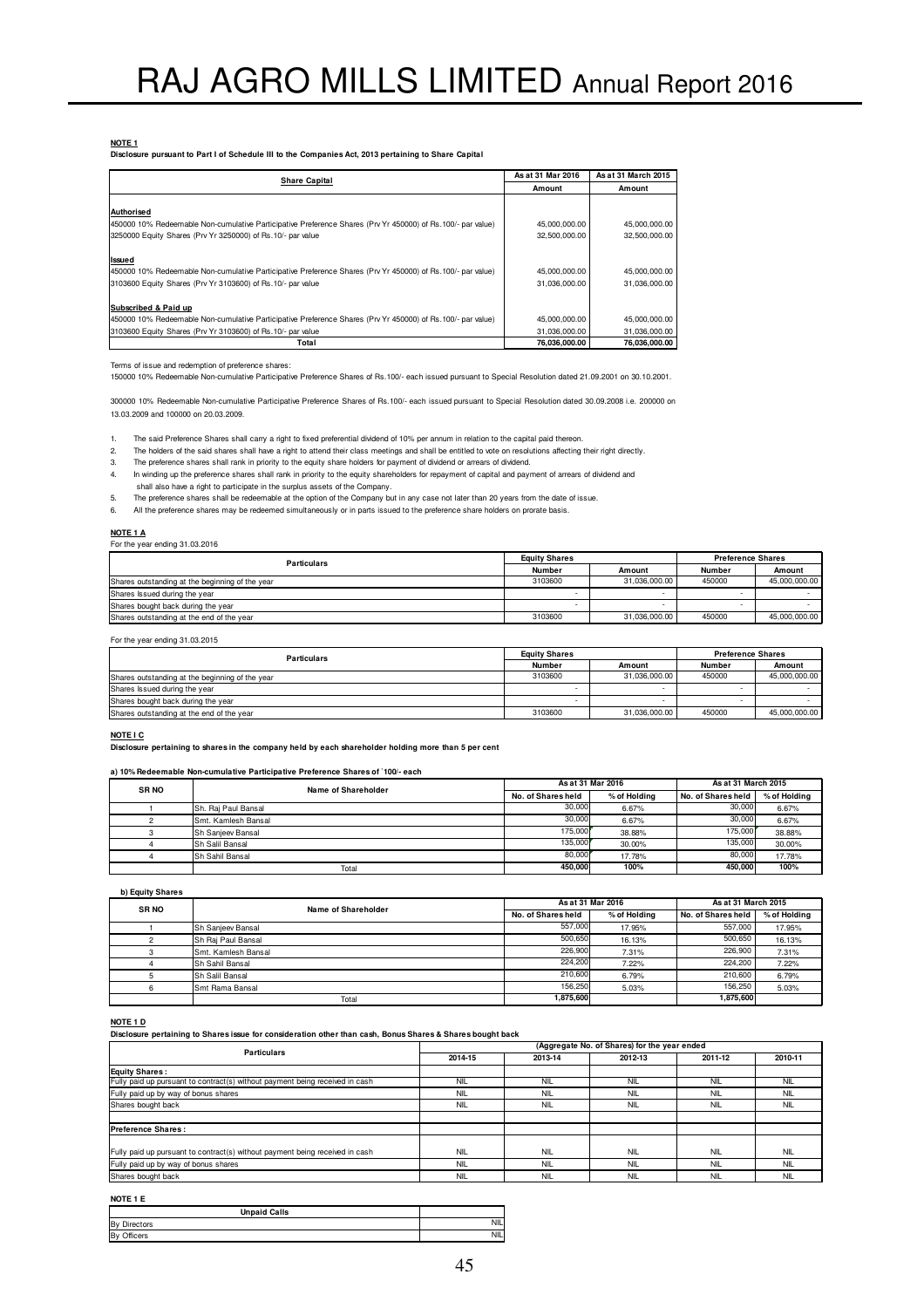**Disclosure pursuant to Part I of Schedule III to the Companies Act, 2013 pertaining to Reserves and Surplus**

| <b>Reserves &amp; Surplus</b>                                   | As at 31 Mar 2016  | As at 31 March 2015 |
|-----------------------------------------------------------------|--------------------|---------------------|
|                                                                 | Amount             | Amount              |
| (i) ('c). Securities Premium Reserves                           |                    |                     |
| <b>Opening Balance</b>                                          | 16, 197, 706.61    | 16, 197, 706.61     |
| (+) Current Year Transfer                                       | 0.00               | 0.00                |
| (-) Written Back in Current Year                                | 0.00               | 0.00                |
| <b>Closing Balance</b>                                          | 16, 197, 706.61    | 16, 197, 706.61     |
| (ii) Reserved specifically represented by earmarked investments |                    |                     |
| (iii) Debit Balance of Statement of Profit & Loss Account       |                    |                     |
| Opening balance                                                 | $-178,514,683.17$  | $-172,971,445.53$   |
| (+) Net Profit/(Net Loss) For the current year                  | $-30, 131, 358.63$ | $-5,307,667.64$     |
| $(+)$ Transfer from Reserves                                    |                    |                     |
| (-) Proposed Dividends                                          |                    |                     |
| (-) Interim Dividends                                           |                    |                     |
| (-) Transfer to Reserves                                        |                    |                     |
| $(+)$ Sundry Balance W/Off                                      |                    |                     |
| (-) Income Tax of earlier year w/off                            |                    | $-235,570.00$       |
| <b>Closing Balance</b>                                          | $-208,646,041.80$  | $-178,514,683.17$   |
| Total                                                           | $-192,448,335.19$  | $-162,316,976.56$   |
|                                                                 |                    |                     |

#### **NOTE 3**

**Disclosure pursuant to Part I of Schedule III to the Companies Act, 2013 pertaining to Long-Term Borrowings**

| Long Term Borrowings        | As at 31 Mar 2016 | As at 31 March 2015 |
|-----------------------------|-------------------|---------------------|
|                             | Amount            | Amount              |
|                             |                   |                     |
| A) Secured                  | 0.00              | 0.00                |
|                             | 0.00              | 0.00                |
| B) Unsecured                |                   |                     |
| (a) Deposits                |                   |                     |
| i) from Public              |                   |                     |
| ii) by Directors            | 120,673,686.00    | 39,858,626.00       |
| iii) from bodies corporates |                   |                     |
|                             | 120,673,686.00    | 39,858,626.00       |
|                             |                   |                     |
|                             |                   |                     |
| Total $(A + B)$             | 120,673,686.00    | 39,858,626.00       |

#### **NOTE 4**

**Disclosure pursuant to Part I of Schedule III to the Companies Act, 2013 pertaining to Other Long Term Liabilities**

| <b>Other Long Term Liabilities</b> | As at 31 Mar 2016 | As at 31 March 2015 |
|------------------------------------|-------------------|---------------------|
|                                    | Amount            | Amount              |
|                                    |                   |                     |
| (a) Trade Payables                 | -                 |                     |
| (b) Others                         | ۰                 |                     |
| Total                              | -                 |                     |

#### **NOTE 5**

**Disclosure pursuant to Part I of Schedule III to the Companies Act, 2013 pertaining to Long Term Provisions…N.A…**

#### **NOTE 6**

**Disclosure pursuant to Part I of Schedule III to the Companies Act, 2013 pertaining to Short Term Borrowings…N.A.**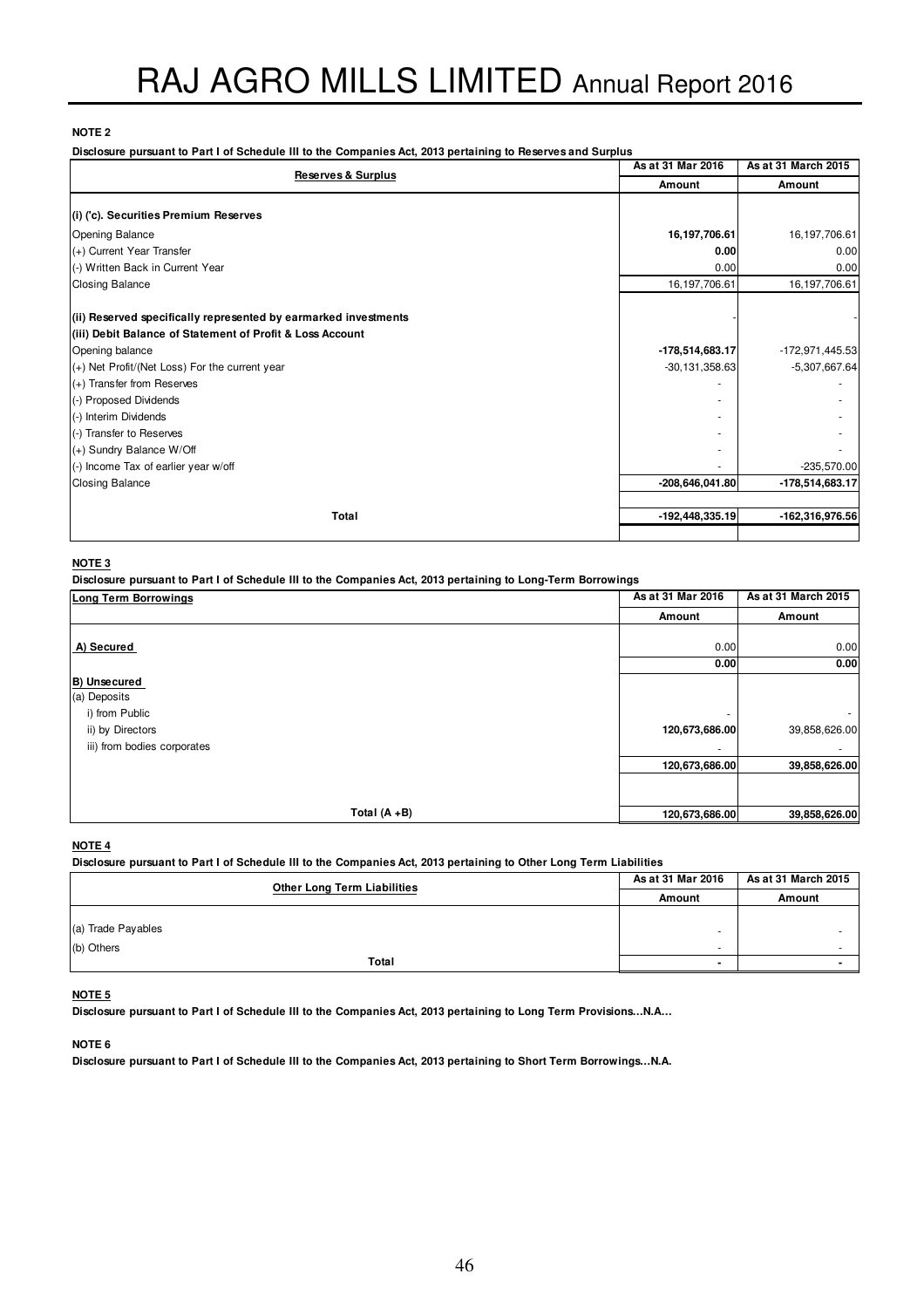**Disclosure pursuant to Part I of Schedule III to the Companies Act, 2013 pertaining to Other Current Liabilities**

| <b>Other Current Liabilities</b>                                   | As at 31 Mar 2016 | As at 31 March 2015 |
|--------------------------------------------------------------------|-------------------|---------------------|
|                                                                    | Amount            | Amount              |
|                                                                    |                   |                     |
| (a) Current Maturities of Long Term Debt:                          |                   |                     |
| A) Secured                                                         |                   |                     |
| From State Bank of India                                           |                   |                     |
| (a) Term Ioan (As Per One Time Settlement dated 26.09.2012)        |                   | 51,903,054.63       |
| (b) Other payables (specify nature)                                |                   |                     |
| Advances from parties against C-Form/Sale of fixed assets/supplies |                   | 149,349.00          |
| <b>TDS Payable</b>                                                 | 11,443.00         | 4,100.00            |
| <b>ESI Payable</b>                                                 | 813.00            | 735.00              |
| Labour Welfare Fund Payable                                        | 896.00            | 296.00              |
| Service Tax Payable                                                | 4,350.00          | 2,472.00            |
| PF Payable                                                         | 2,660.00          | 2,660.00            |
| Expenses Payable (Others)                                          | 113,268.00        | 88,075.74           |
|                                                                    |                   |                     |
| Total                                                              | 133,430.00        | 52, 150, 742.37     |

**NOTE 8**

**Disclosure pursuant to Part I of Schedule III to the Companies Act, 2013 pertaining to Short Term Provisions**

| <b>Short Term Provisions</b>        | As at 31 Mar 2016 | As at 31 March 2015 |
|-------------------------------------|-------------------|---------------------|
|                                     | Amount            | Amount              |
| (a) Provision for employee benefits |                   |                     |
| Salary & Reimbursements             | 92,608.00         | 78,832.00           |
| Contribution to PF                  | -                 |                     |
| (b) Others (Specify nature)         |                   |                     |
|                                     |                   |                     |
| Total                               | 92,608.00         | 78,832.00           |

**NOTE 10 Disclosure pursuant to Part I of Schedule III to the Companies Act, 2013 pertaining to Non Current Investments**

|                      | As at 31 Mar 2016 | As at 31 March 2015 |
|----------------------|-------------------|---------------------|
| Other<br>Investments | $\sim$            |                     |
|                      |                   |                     |

**NOTE 11**

**Disclosure pursuant to Part I of Schedule III to the Companies Act, 2013 pertaining to Long Term Loans & Advances**

| <b>Long Term Loans and Advances</b>             | As at 31 Mar 2016 | As at 31 March 2015 |
|-------------------------------------------------|-------------------|---------------------|
|                                                 | Amount            | Amount              |
| a. Capital Advances                             |                   |                     |
| Secured, considered good                        | ۰                 |                     |
| Unsecured, considered good                      | ۰                 |                     |
| Doubtful                                        | ۰                 |                     |
| Less: Allowance for doubtful advances           | ۰                 |                     |
|                                                 |                   |                     |
| b. Security Deposits( unsecure considered good) |                   |                     |
| <b>Electricity Security</b>                     | 1,319,391.00      | 1,319,391.00        |
| <b>Telephone Security</b>                       | 26,848.82         | 29,486.82           |
|                                                 | 1,346,239.82      | 1,348,877.82        |
| c. Loans and advances to related parties        |                   |                     |
| d. Other Loans and advances                     |                   |                     |
| Secured, considered good                        |                   |                     |
| Unsecured, considered good                      | ۰                 |                     |
| Less: Allowance for doubtful loans and advances | ۰                 |                     |
| Total                                           | 1,346,239.82      | 1,348,877.82        |

**NOTE 11 A**

| Disclosure pertaining to Loan & Advances due by Directors/officers/other interested parties |                   |                     |
|---------------------------------------------------------------------------------------------|-------------------|---------------------|
| <b>Particulars</b>                                                                          | As at 31 Mar 2016 | As at 31 March 2015 |
|                                                                                             | Amount            | Amount              |
| Directors *                                                                                 |                   |                     |
| Company *                                                                                   |                   |                     |
| Firm in which director is a partner *                                                       |                   |                     |
| Private Company in which director is a member                                               |                   |                     |
|                                                                                             |                   |                     |

\*Either severally or jointly

**NOTE 12**

**Disclosure pursuant to Part I of Schedule III to the Companies Act, 2013 pertaining to Other Non Current Assets**

| <b>Other Non Current Asset</b>                                                        | As at 31 Mar 2016 | As at 31 March 2015 |
|---------------------------------------------------------------------------------------|-------------------|---------------------|
|                                                                                       | Amount            | Amount              |
| a. Long term trade receivables (including trade receivables on deferred credit terms) |                   |                     |
| Secured, considered good                                                              | -                 |                     |
| Unsecured, considered good                                                            | ٠                 |                     |
| Doubtful                                                                              |                   |                     |
| Less: Provision for doubtful debts                                                    | $\sim$            |                     |
|                                                                                       | ٠                 |                     |
| b. Others (specify nature)                                                            |                   |                     |
| Secured, considered good                                                              | ۰                 |                     |
| Unsecured, considered good                                                            | ۰                 |                     |
| Doubtful                                                                              | ۰                 |                     |
| Less: Provision for                                                                   | $\sim$            |                     |
|                                                                                       | $\sim$            |                     |
| Total                                                                                 | $\sim$            |                     |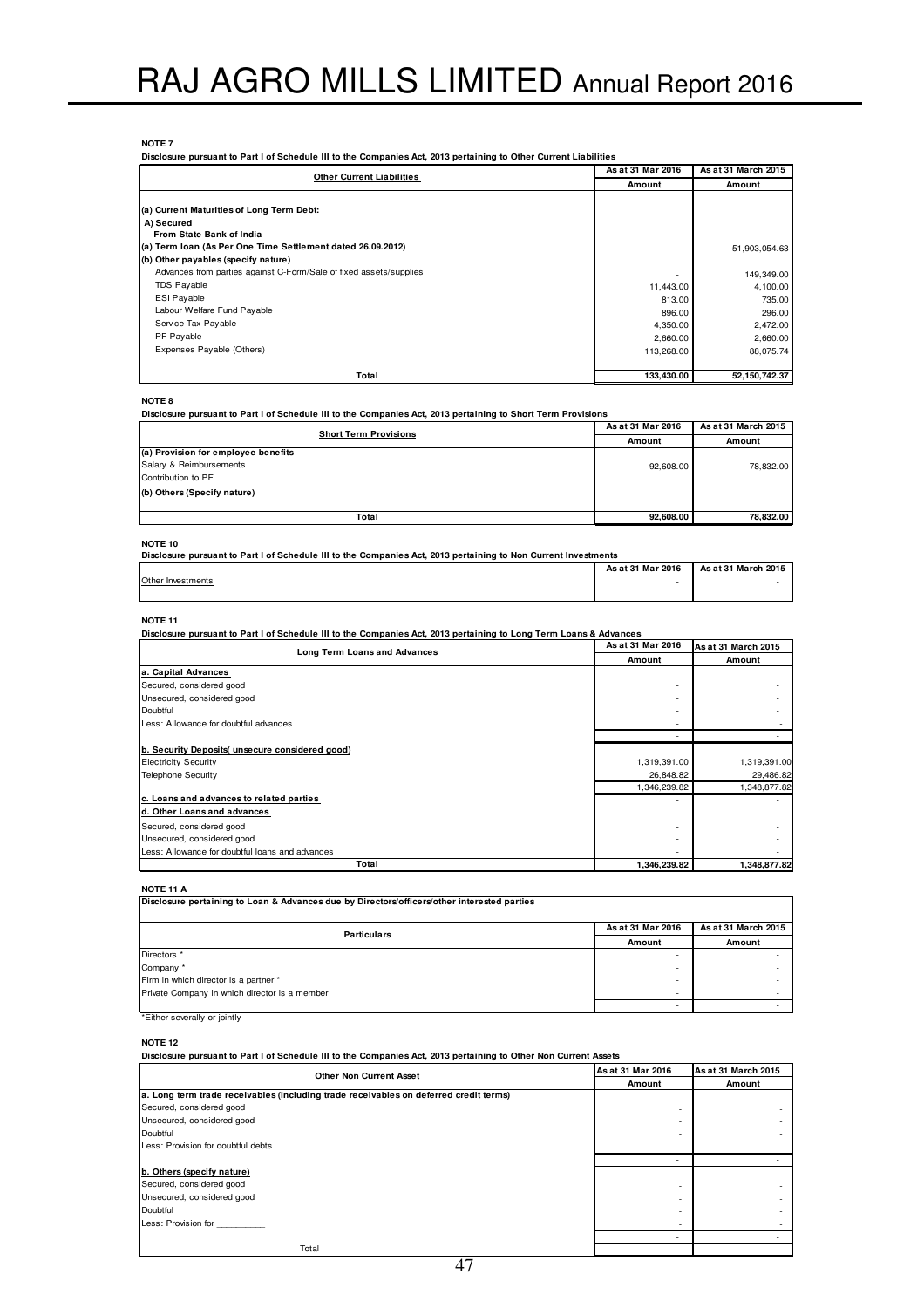| <b>Fixed Assets</b>        | Note No.9: Disclosure pursuant to Part II of Schedule III to the Companies Act, 2013 pertaining to Tangible Assets & Intangible Assets & Depreciation & Amortisation Expense |                    | <b>Gross Block</b> |                           |                     |                |              | Accumulated Depreciation                 |              |               |                           | Net Block                                     |              |
|----------------------------|------------------------------------------------------------------------------------------------------------------------------------------------------------------------------|--------------------|--------------------|---------------------------|---------------------|----------------|--------------|------------------------------------------|--------------|---------------|---------------------------|-----------------------------------------------|--------------|
|                            | As at 31 March                                                                                                                                                               | Additions          |                    | (Disposals) Adjustment on | at 31 March<br>ä    | As at 31 March | Depreciation | Adjustment due to Retirement of          |              | On disposals  | As at 31 March            | As at 31 March   As at 31 March               |              |
|                            | 2015                                                                                                                                                                         |                    |                    | Account of                | 2016                | 2015           |              | charge for the year  revaluations/ w/off | Assets       |               | 2016                      | 2016                                          | 2015         |
|                            |                                                                                                                                                                              | $\mathbf{\hat{z}}$ | m                  |                           | $5 = 1 + 2 - 3 - 4$ | ဖ              |              | ∞                                        | თ            | ş             | $11 = 6 + 7 - 8 - 9 - 10$ | $12 = 5 - 11$                                 | $13 = 1 - 6$ |
| a Tangible Assets          |                                                                                                                                                                              |                    |                    |                           |                     |                |              |                                          |              |               |                           |                                               |              |
| Plant and Machinery        | 2,100,000.20                                                                                                                                                                 |                    |                    |                           | 2,100,000.20        | 513,203.61     | 176,311.00   |                                          |              |               |                           | 689, 514.61   1, 410, 485.59   1, 586, 796.59 |              |
| Others (specify natu       |                                                                                                                                                                              |                    |                    |                           |                     |                |              |                                          |              |               |                           |                                               |              |
| Total                      | 2,100,000.20                                                                                                                                                                 |                    |                    |                           | 2,100,000.20        | 513,203.61     | 176,311.00   |                                          |              |               | 689,514.61                | 1,410,485.59                                  | 1,586,796.59 |
| <b>b</b> Intangible Assets |                                                                                                                                                                              |                    |                    |                           |                     |                |              |                                          |              |               |                           |                                               |              |
| Total                      |                                                                                                                                                                              |                    |                    |                           |                     |                |              |                                          |              |               |                           |                                               |              |
| c Capital Work In Progr    |                                                                                                                                                                              |                    |                    |                           |                     |                |              |                                          |              |               |                           |                                               |              |
| Total                      |                                                                                                                                                                              |                    |                    |                           |                     |                |              |                                          |              |               |                           |                                               |              |
| d Intangible assets        |                                                                                                                                                                              |                    |                    |                           |                     |                |              |                                          |              |               |                           |                                               |              |
| Total                      | 2,100,000.20                                                                                                                                                                 |                    |                    |                           | 2,100,000.20        | 513,203.61     | 176,311.00   |                                          |              |               | 689,514.61                | 1,410,485.59                                  | 1,586,796.59 |
| Previous Yr                | 45, 901, 751.97                                                                                                                                                              |                    | 43,801,751.77      |                           | 2,100,000.20        | 39,155,814.41  | 298,285.67   |                                          | 1,030,641.89 | 39,971,538.36 | 513,203.61                | 1,586,796.59                                  | 6,745,937.56 |

Note No. 9: Disclosure pursuant to Note 6 | (i), (ii), (iii), Note 6J (i), (ii) of Part | of Schedule VI to the Companies Act, 1956 petaining to Tangible and Intangible Assets **Note No. 9: Disclosure pursuant to Note 6 I (i), (ii), (iii); Note 6J (i),(ii) of Part I of Schedule VI to the Companies Act, 1956 petaining to Tangible and Intangible Assets**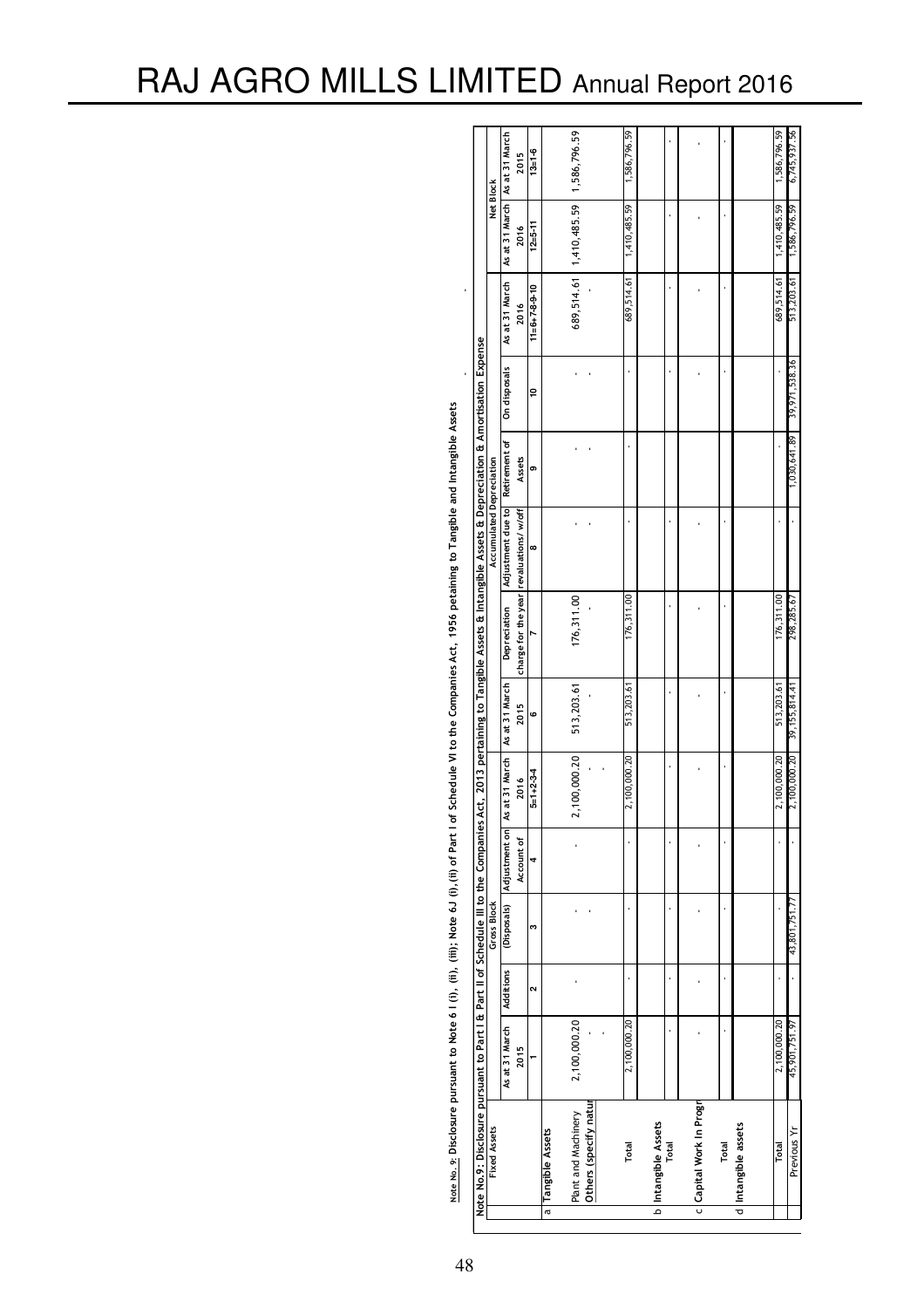#### **NOTE 12 A**

| Disclosure pertaining to Debts due by Directors/officers/other interested parties |                   |                     |
|-----------------------------------------------------------------------------------|-------------------|---------------------|
|                                                                                   | As at 31 Mar 2016 | As at 31 March 2015 |
|                                                                                   | Amount            | Amount              |
| Directors *                                                                       |                   |                     |
| Other officers of the Company *                                                   | -                 |                     |
| Firm in which director is a partner *                                             |                   |                     |
| Private Company in which director is a member                                     | -                 |                     |
|                                                                                   |                   |                     |

\*Either severally or jointly

**NOTE 13 Disclosure pursuant to Part I of Schedule III to the Companies Act, 2013 pertaining to Current Investments: N.A.**

**NOTE 14 Disclosure pursuant to Part I of Schedule III to the Companies Act, 2013 pertaining to Inventories**

| Inventories                                                                        | As at 31 Mar 2016 | <b>As at 31 March 2015</b> |
|------------------------------------------------------------------------------------|-------------------|----------------------------|
|                                                                                    | Amount            | Amount                     |
| a. Raw Materials and components (Valued at cost or market price whichever is less) |                   |                            |
|                                                                                    |                   |                            |
| Goods-in transit                                                                   | ۰                 |                            |
| Sub total                                                                          | ۰                 |                            |
| b. Work-in-progress (Valued at lower of cost and net realisable value)             | ٠                 |                            |
| Goods-in transit                                                                   | ۰                 |                            |
| Sub total                                                                          | ۰                 |                            |
| c. Finished goods (Valued at lower of cost and net realisable value)               | ٠                 |                            |
| Goods-in transit                                                                   |                   |                            |
| Sub total                                                                          | ٠                 |                            |
| d. Stock-in-trade (Valued at cost or market price whichever is less)               | ٠                 |                            |
| Goods-in transit                                                                   |                   |                            |
| Sub total                                                                          | ٠                 |                            |
| e. Stores and spares (Valued at cost or market price whichever is less)            |                   |                            |
| Goods-in transit                                                                   |                   |                            |
| Sub total                                                                          | ٠                 |                            |
| f. Loose Tools (Valued at _____)                                                   |                   |                            |
| Goods-in transit                                                                   |                   |                            |
| Sub total                                                                          | ٠                 |                            |
| g. Others (Specify nature)                                                         |                   |                            |
| Packing Material (Valued at cost or market price whichever is less)                | ٠                 |                            |
| Goods-in transit                                                                   |                   |                            |
| Sub total                                                                          | ٠                 |                            |
| <b>Grand Total</b>                                                                 |                   |                            |

**NOTE 15 Disclosure pursuant to Part I of Schedule III to the Companies Act, 2013 pertaining to Trade Receivables**

| <b>Trade Receivables</b>                                                                               | As at 31 Mar 2016 | As at 31 March 2015 |
|--------------------------------------------------------------------------------------------------------|-------------------|---------------------|
|                                                                                                        | Amount            | Amount              |
| Trade receivables outstanding for a period less than six months from the date they are due for payment |                   |                     |
| Secured, considered good                                                                               | ۰                 |                     |
| Unsecured, considered good                                                                             |                   |                     |
| Unsecured, considered doubtful                                                                         | ۰                 |                     |
|                                                                                                        | ۰                 |                     |
| Less: Allowance for doubtful debts                                                                     | ۰                 |                     |
|                                                                                                        | ۰                 |                     |
| Trade receivables outstanding for a period exceeding six months from the date they are due for payment |                   |                     |
| Secured, considered good                                                                               | ۰                 |                     |
| Unsecured, considered good                                                                             | ۰                 |                     |
| Unsecured, considered doubtful                                                                         | ۰.                |                     |
|                                                                                                        |                   |                     |
| Less: Allowance for doubtful debts                                                                     | ۰                 |                     |
|                                                                                                        |                   |                     |
|                                                                                                        |                   |                     |
| Total                                                                                                  | ۰                 |                     |

#### **NOTE 15 A**

| Trade Receivable stated above include debts due by: |                   |                     |
|-----------------------------------------------------|-------------------|---------------------|
| <b>Particulars</b>                                  | As at 31 Mar 2016 | As at 31 March 2015 |
|                                                     | Amount            | Amount              |
| Directors *                                         |                   |                     |
| Other officers of the Company *                     |                   |                     |
| Firm in which director is a partner *               | -                 |                     |
| Private Company in which director is a member       |                   |                     |
| Total                                               |                   |                     |

\*Either severally or jointly

#### **NOTE 16**

**Disclosure pursuant to Part I of Schedule III to the Companies Act, 2013 pertaining to Cash and Cash equivalents**

| Cash and cash equivalents                          | As at 31 Mar 2016 | As at 31 March 2015 |
|----------------------------------------------------|-------------------|---------------------|
|                                                    | Amount            | Amount              |
| la. Balances with banks*                           | 117,566.08        | 58,102.10           |
| This includes:                                     |                   |                     |
| Earmarked Balances (eq/- unpaid dividend accounts) | ۰                 |                     |
| Margin money                                       | ۰                 |                     |
| Security against borrowings                        | ۰                 |                     |
| Guarantees                                         | ۰                 |                     |
| <b>Other Commitments</b>                           | ۰                 |                     |
| Bank deposits with more than 12 months maturity    | ۰                 |                     |
| b. Cheques, drafts on hand                         | ۰                 |                     |
| Ic. Cash on hand*                                  | 497,892.32        | 693,187.30          |
| d. Others (specify nature)                         | ۰                 |                     |
|                                                    |                   |                     |
| Total                                              | 615.458.40        | 751,289.40          |

\*Repatriation restrictions, if any, in respect of cash and bank balances shall be separately stated....N.A.....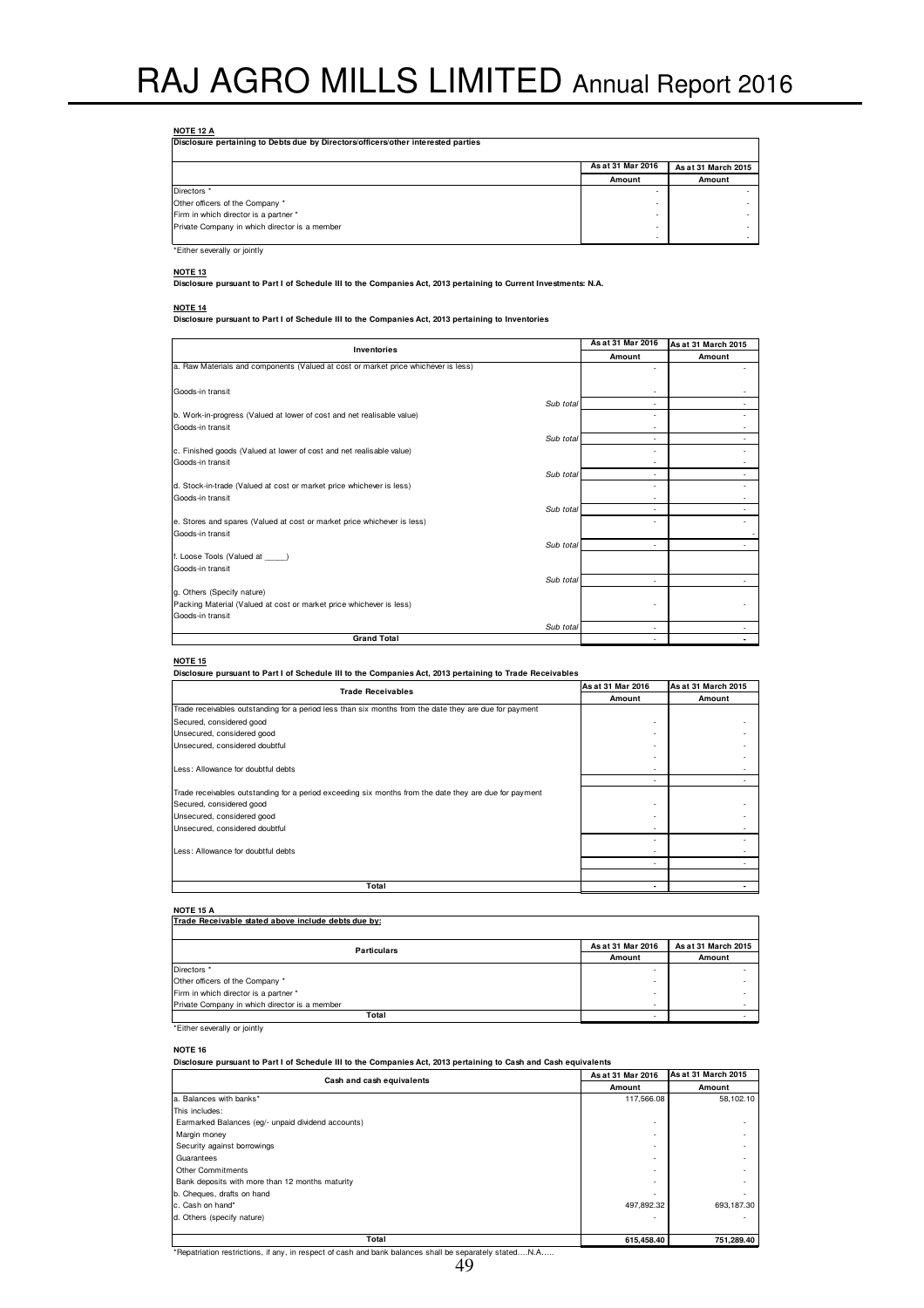**Disclosure pursuant to Part I of Schedule III to the Companies Act, 2013 pertaining to Short Term Loans & Advances**

| Short-term loans and advances                   | As at 31 Mar 2016 | As at 31 March 2015 |  |
|-------------------------------------------------|-------------------|---------------------|--|
|                                                 | Amount            | Amount              |  |
|                                                 |                   |                     |  |
| Secured, considered good                        |                   |                     |  |
| Unsecured, considered good                      |                   |                     |  |
| Doubtful                                        |                   |                     |  |
| Less: Provision for doubtful loans and advances |                   |                     |  |
|                                                 |                   |                     |  |
| b. Others (specify nature)                      |                   |                     |  |
| i) Balance with revenue authorities             |                   |                     |  |
| Income Tax                                      | 15,205.00         | 1,015,260.00        |  |
| Sales Tax                                       |                   |                     |  |
| ii) Others unsecured considered good            |                   |                     |  |
| iii) Advance to employees                       |                   | 5,000.00            |  |
| Total                                           | 15,205.00         | 1,020,260.00        |  |

#### **NOTE 17 A**

| Short-term loans & advances stated above due by |                   |                     |  |  |  |
|-------------------------------------------------|-------------------|---------------------|--|--|--|
| Short-term loans and advances                   | As at 31 Mar 2016 | As at 31 March 2015 |  |  |  |
|                                                 | Amount            | Amount              |  |  |  |
| Directors *                                     |                   |                     |  |  |  |
| Other officers of the Company *                 |                   |                     |  |  |  |
| Firm in which director is a partner *           | -                 |                     |  |  |  |
| Private Company in which director is a member   | ۰                 |                     |  |  |  |
|                                                 |                   |                     |  |  |  |

\*Either severally or jointly

| NOTE <sub>18</sub>                                                                                            |                   |                     |
|---------------------------------------------------------------------------------------------------------------|-------------------|---------------------|
| Disclosure pursuant to Part I of Schedule III to the Companies Act, 2013 pertaining to Other Current Assets : |                   |                     |
| <b>Other Current Assets</b>                                                                                   | As at 31 Mar 2016 | As at 31 March 2015 |
|                                                                                                               | Amount            | Amount              |
| Receivables against sale of fixed assets                                                                      | 1,100,000.00      | 1,100,000.00        |
|                                                                                                               |                   |                     |
|                                                                                                               | 1.100.000.00      | 1,100,000.00        |

 $\overline{\mathsf{I}}$ 

#### **NOTE 19**

| Disclosure pursuant to Part I of Schedule III to the Companies Act, 2013 pertaining to Contingent Liabilities and commitments |                   |                     |  |  |
|-------------------------------------------------------------------------------------------------------------------------------|-------------------|---------------------|--|--|
| Contingent liabilities and commitments (to the extent not provided for)                                                       | As at 31 Mar 2016 | As at 31 March 2015 |  |  |
|                                                                                                                               | Amount            |                     |  |  |
| (i) Contingent Liabilities                                                                                                    |                   |                     |  |  |
| (a) Claims against the company not acknowledged as debt                                                                       |                   |                     |  |  |
| (b) Guarantees                                                                                                                |                   |                     |  |  |
| (c) Other money for which the company is contingently liable                                                                  |                   |                     |  |  |
| Sales Tax Liability u/s 51(7)(b) of Punjab Vat Act, 2005 for the FY 06-07                                                     | 26,625.00         | 26,625.00           |  |  |
| <b>Graulty Provisions</b>                                                                                                     | 166,154.00        | 147,692.00          |  |  |
|                                                                                                                               | 192.779.00        | 174,317.00          |  |  |
| (ii) Commitments                                                                                                              |                   |                     |  |  |
| (a) Estimated amount of contracts remaining to be executed on capital account and not provided for                            |                   |                     |  |  |
| (b) Uncalled liability on shares andd other investments partly paid                                                           |                   |                     |  |  |
| (c) Other commitments (specify nature)                                                                                        |                   |                     |  |  |
|                                                                                                                               |                   |                     |  |  |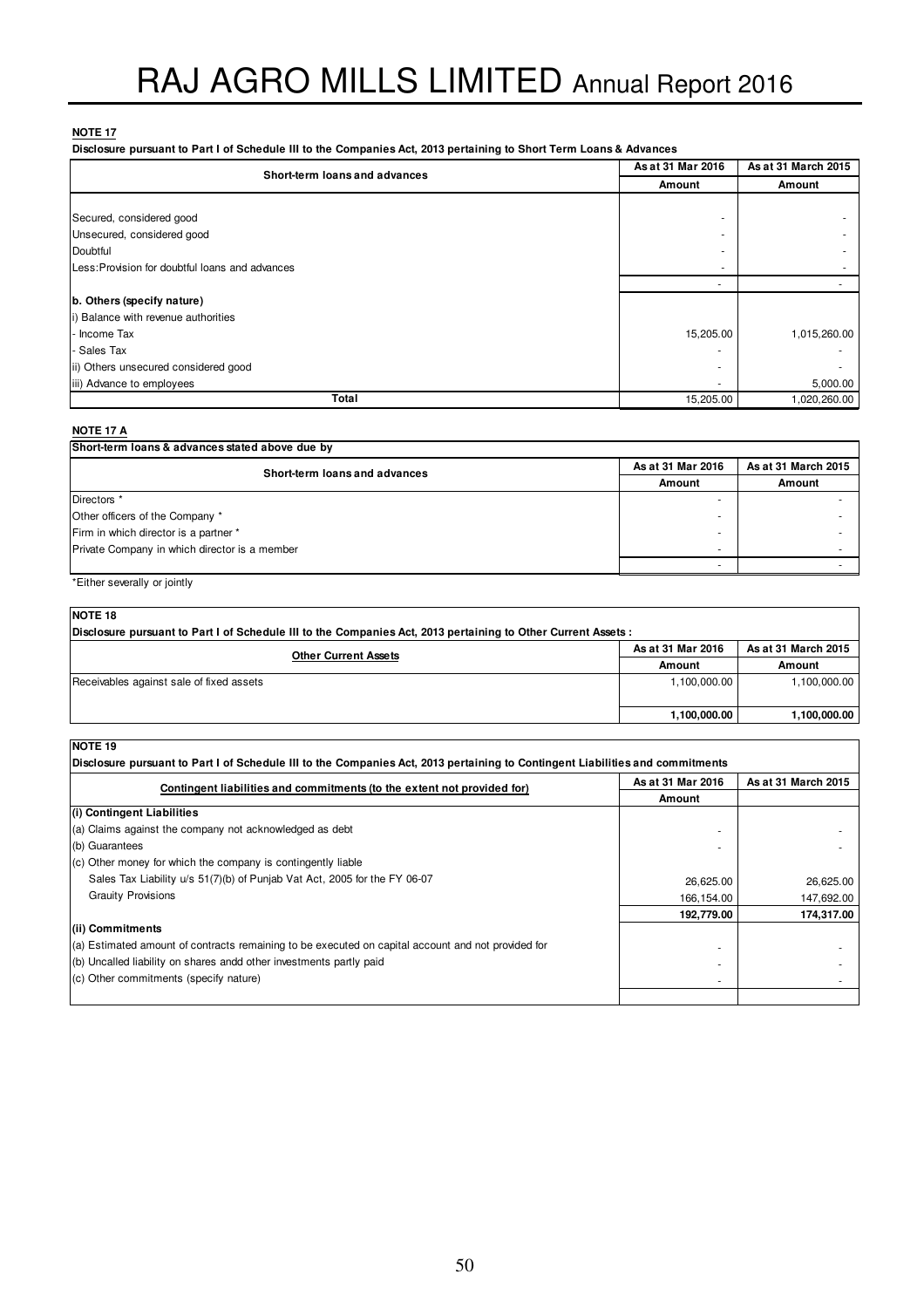| Disclosure pursuant to Note 2 of Part II of Schedule III to the Companies Act, 2013 |  |
|-------------------------------------------------------------------------------------|--|
|-------------------------------------------------------------------------------------|--|

| <b>Particulars</b>       | As at 31 Mar 2016 | As at 31 March 2015<br><b>Amount</b> |  |
|--------------------------|-------------------|--------------------------------------|--|
|                          | <b>Amount</b>     |                                      |  |
| Sale of products         |                   |                                      |  |
| Sale of services         |                   |                                      |  |
| Other operating revenues |                   |                                      |  |
|                          |                   |                                      |  |
| Less: Excise duty        |                   |                                      |  |
| Total                    |                   |                                      |  |

#### **NOTE 21**

#### **Disclosure pursuant to Note 4 of Part II of Schedule III to the Companies Act, 2013**

| <b>Other Income</b>                                  | As at 31 Mar 2016 | As at 31 March 2015 |
|------------------------------------------------------|-------------------|---------------------|
|                                                      | <b>Amount</b>     | Amount              |
| Interest Income                                      | 217,670.00        | 165,132.00          |
| Sale of traded goods                                 |                   |                     |
| Net gain/loss on sale of investments                 |                   |                     |
| <b>IProfit on Sale of Assets</b>                     |                   |                     |
| Sundry Balances W/Back                               | 149,349.00        |                     |
| Other non-operating income (net of expenses directly |                   |                     |
| attributable to such income)                         | 5.39              |                     |
| Total                                                | 367,024.39        | 165.132.00          |

#### **NOTE 22**

**Disclosure pursuant to Note 5(i) (a) of Part II of Schedule III to the Companies Act, 2013**

| <b>Employee Benefits Expense</b>                         | As at 31 Mar 2016 | As at 31 March 2015 |
|----------------------------------------------------------|-------------------|---------------------|
|                                                          | <b>Amount</b>     | Amount              |
| (a) Salaries and wages, bonus, HRA                       | 804,000.00        | 785,338.00          |
| (b) Contributions to -                                   |                   |                     |
| (i) Provident fund and other funds                       | 28,869.00         | 14,317.00           |
| (c) Gratuity fund contributions                          |                   | 92,539.00           |
| (d) Leave Encashment & Bonus                             | 27,997.00         |                     |
| (d) Social security and other benefit plans for overseas |                   |                     |
| (f) Staff/Labour welfare expenses                        |                   |                     |
| Total                                                    | 860,866.00        | 892.194.00          |

#### **NOTE 23**

#### **Disclosure pursuant to Note 3 of Part II of Schedule III to the Companies Act, 2013**

| Finance costs                                                                                                 | As at 31 Mar 2016 | As at 31 March 2015<br>Amount |  |
|---------------------------------------------------------------------------------------------------------------|-------------------|-------------------------------|--|
|                                                                                                               | Amount            |                               |  |
| Interest expense*                                                                                             | 28,592,615.37     | 115.00                        |  |
| <b>Other borrowing costs</b><br>Applicable net gain/loss on foreign currency transactions and<br>Itranslation |                   |                               |  |
| Total                                                                                                         | 28,592,615.37     | 115.00                        |  |

\*The account of company with State Bank of India had become NPA as on 30.09.2010 and the bank issued a Notice dated 15.12.2010 under section 13 (2) of the Securitization And Reconstruction of Financial Assets And Enforcement of Securities Act, 2002 by which the bank claimed outstanding dues to the tune of Rs.34,89,75,652.74 (inclusive of interest up to 15.12.2010) and also asked for future interest at contractual rate on said amount together with incidental expenses, cost, charges etc. However, the company had reached One Time Settlement with the bank under OTS Scheme for Rs.33.20 Cr. conveyed by bank vide its letter reference no. SAMB/SK/1142 dated 26.09.2012.

As per OTS Interest was to be paid on reducing balance amount at base rate (simple) and a period of six month was allowed for repayment of interest accrued on the OTS amount starting 36 months after conveying of sanction of OTS offer. As such the total amount of interest was to be paid on or before 25.03.2016.

The company has paid the interest amount of Rs.2,85,92,615/- to the bank during the year as per terms and conditions of the OTS scheme. As the bank account was classified as NPA on 30.09.2010 and the company was in the process of settlement of accounts with the bank hence the bank interest from the date of account becoming NPA till the payment of said amount of interest of Rs.2,85,92,615/- has not been booked on due basis in books of account but accounted for on payment basis.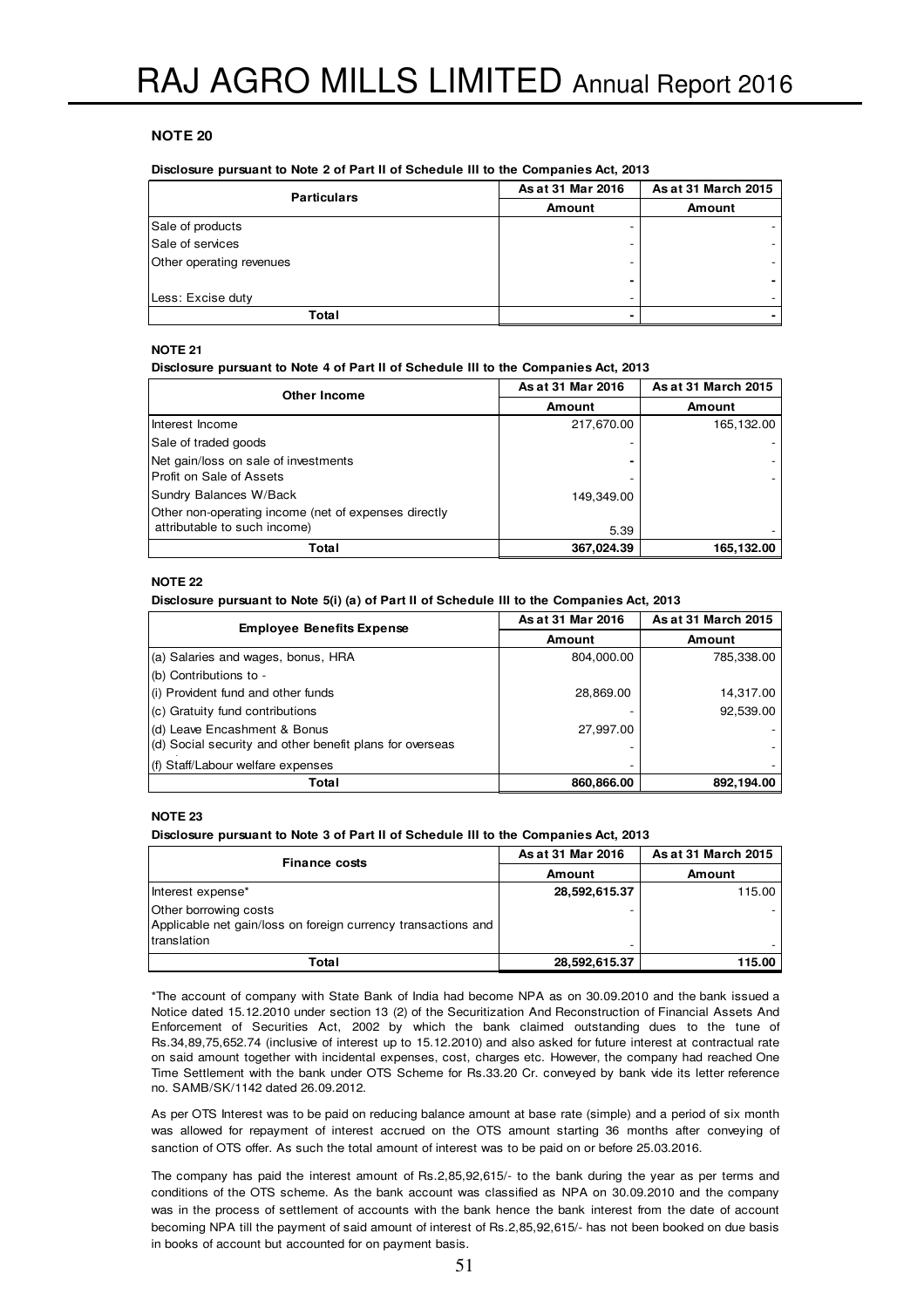**Disclosure pursuant to Note 5(i) & (iv) of Part II of Schedule III to the Companies Act, 2013**

| <b>SR No</b> |                                    | $\alpha$ , and $\alpha$ is a parameter of $\alpha$ , $\alpha$ , $\alpha$ , $\alpha$ , $\alpha$ , $\alpha$ , $\alpha$ , $\alpha$ , $\alpha$ , $\alpha$ , $\alpha$ , $\alpha$ , $\alpha$ , $\alpha$ , $\alpha$ , $\alpha$ , $\alpha$ , $\alpha$ , $\alpha$ , $\alpha$ , $\alpha$ , $\alpha$ , $\alpha$ , $\alpha$ , $\alpha$ , $\alpha$ , $\alpha$<br>As at 31 Mar 2016 | As at 31 March 2015 |  |
|--------------|------------------------------------|-----------------------------------------------------------------------------------------------------------------------------------------------------------------------------------------------------------------------------------------------------------------------------------------------------------------------------------------------------------------------|---------------------|--|
|              | Other expenses                     | <b>Amount</b>                                                                                                                                                                                                                                                                                                                                                         | <b>Amount</b>       |  |
| 1            | Consumption of Stores & Spares     |                                                                                                                                                                                                                                                                                                                                                                       |                     |  |
| $\mathbf{2}$ | Power & Fuel                       | 291,190.00                                                                                                                                                                                                                                                                                                                                                            | 2,060,565.00        |  |
| 3            | Repairs to building                |                                                                                                                                                                                                                                                                                                                                                                       |                     |  |
| 4            | Repairs to machinery               |                                                                                                                                                                                                                                                                                                                                                                       |                     |  |
| 5            | Insurance                          |                                                                                                                                                                                                                                                                                                                                                                       | 6,771.00            |  |
| 6            | Rates & taxes                      | 356,965.00                                                                                                                                                                                                                                                                                                                                                            | 192,848.00          |  |
| 7            | Legal & Professional Fees          | 48,853.65                                                                                                                                                                                                                                                                                                                                                             | 85,735.74           |  |
| 8            | Service Tax                        | 7,441.00                                                                                                                                                                                                                                                                                                                                                              | 171,763.00          |  |
| 9            | Telephone & Internet Charges       | 15,568.00                                                                                                                                                                                                                                                                                                                                                             | 24,689.00           |  |
| 10           | VAT W/off (Sale Tax Under Protest) |                                                                                                                                                                                                                                                                                                                                                                       | 8,875.00            |  |
| 11           | <b>Business Promotion</b>          |                                                                                                                                                                                                                                                                                                                                                                       |                     |  |
| 12           | Rent                               |                                                                                                                                                                                                                                                                                                                                                                       |                     |  |
| 13           | Insurance Claim recoverable w/off  |                                                                                                                                                                                                                                                                                                                                                                       |                     |  |
| 14           | Miscellaneous Expenses             |                                                                                                                                                                                                                                                                                                                                                                       |                     |  |
|              | - Retirement of Assets             |                                                                                                                                                                                                                                                                                                                                                                       | 1,030,642.30        |  |
|              | - Others Expenses                  | 148,573.00                                                                                                                                                                                                                                                                                                                                                            | 700,315.93          |  |
| 15           | Diminution in value of Investment  |                                                                                                                                                                                                                                                                                                                                                                       |                     |  |
|              | Total                              | 868,590.65                                                                                                                                                                                                                                                                                                                                                            | 4,282,204.97        |  |

|  | <b>ISR Nol</b><br><b>Audit fees</b>  | As at 31 Mar 2016 | As at 31 March 2015 |
|--|--------------------------------------|-------------------|---------------------|
|  |                                      | Amount            | Amount              |
|  | Payments to the Statutory Auditor as | 18,893.00         | 18,810.00           |
|  | b. for taxation matters,             | 11,450.00         | 11,400.00           |
|  | c. for company law matters,          |                   |                     |
|  | d. for management services,          |                   |                     |
|  | e. for other services.               | -                 |                     |
|  | f. for reimbursement of expenses;    |                   |                     |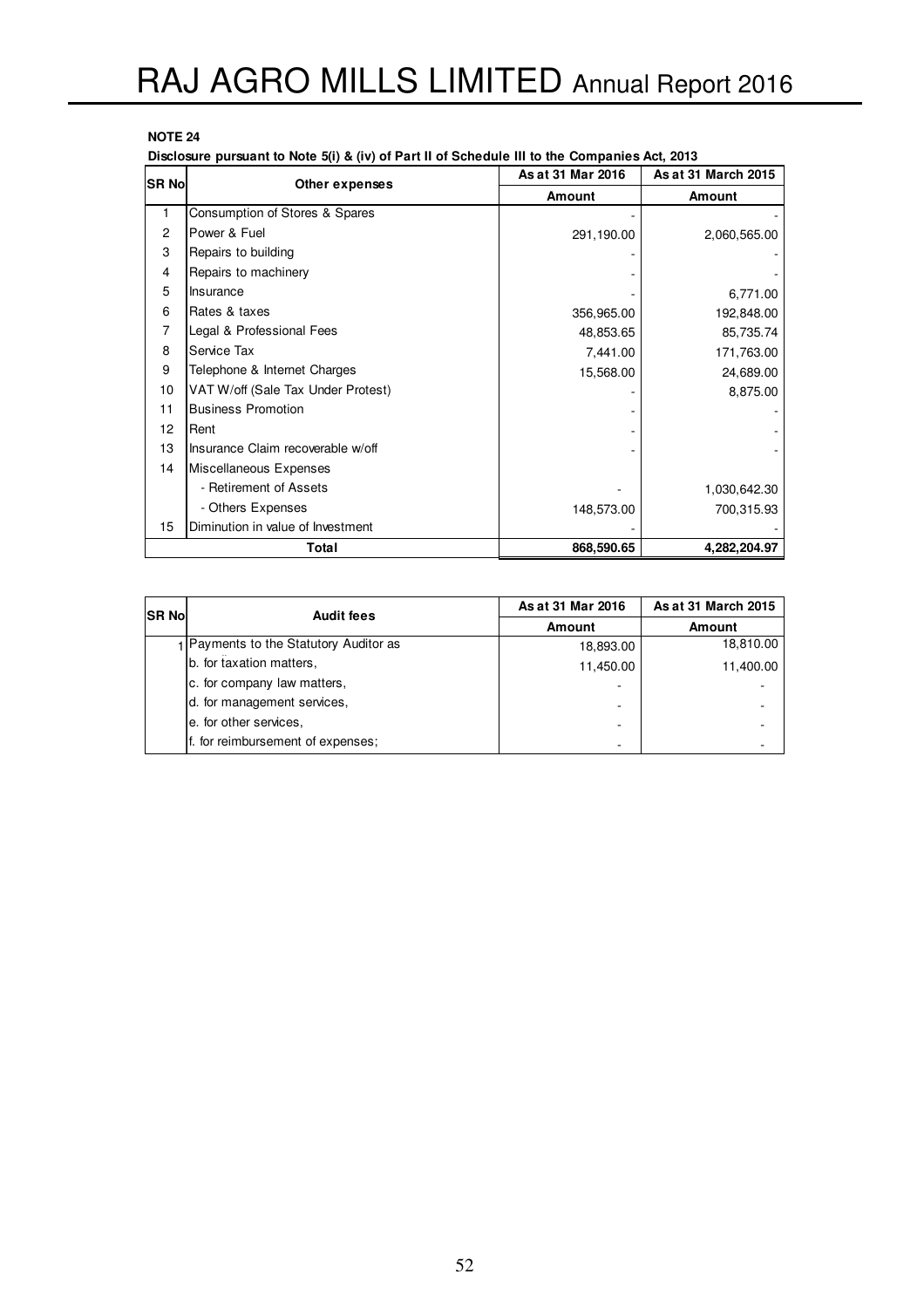#### NOTE NO.25 FORMING PART OF THE BALANCE SHEET AND STATEMENT OF PROFIT & LOSS FOR THE YEAR ENDING 31ST MARCH 2016

#### A. STATEMENT ON SIGNIFICANT ACCOUNTING POLICIES

- a. Description of Business: The Company was engaged in Hydrogenation of vegetable oils and the related products like Vanaspati and Refined oil.
- b. Basis of preparation of financial statements: The financial statements have been prepared under the historical cost convention, in accordance with the Generally Accepted Accounting Principles (GAAP) and as per the provisions of the Companies Act, 2013 as adopted consistently by the company. All the Income and Expenditure having material bearing on the financial statements are recognized on accrual basis.
- c. Use of Estimates: The preparation of the financial statements in conformity with the GAAP requires that the management make estimates and assumptions that affect the reported amounts of assets and liabilities and disclosure of contingent liabilities as of the date of the financial statements, and the reported amount of revenues and expenses during the reported period. Actual results could differ from those estimates.
- d. Revenue Recognition: The Company follows the mercantile system of accounting and recognizes income & expenditure on accrual basis except gratuities and interest on working capital and term loans taken from State Bank of India.
- e. Fixed Assets: Fixed assets are capitalized at cost of acquisition including directly attributable cost of bringing the assets to their working condition for intended use and also including an appropriate share of incidental expenditure during construction/installation.
- f. Depreciation: Depreciation has been calculated and provided in accordance with schedule II to the Companies Act, 2013. Depreciation for assets purchased/sold during the period is proportionately charged. Intangible assets, if any, are amortized over their respective individual estimated use lives on Written down Value basis, commencing from the date the asset is available to the Company for it use.
- g. Investments: Trade investments are the investments made to enhance the Company's business interests. Investments are either classified as current or long-term based on Management's intention at the time of purchase. Current investments are carried at the lower of cost and fair value of each investment individually. Cost for overseas investments comprises the Indian Rupee value of the consideration paid for the investment translated at the exchange rate prevalent the date of investment. Long term investments are carried at cost less provisions recorded to recognize any decline, other than temporary, in the carrying value of each investment.

#### h. Foreign Currency Transactions:

(a) Transactions denominated in foreign currencies are recorded at the exchange rate prevailing on the date of the transaction or that approximates the actual rate at the date of the transaction.

(b) Monetary items denominated in foreign currencies at the year-end are restated at year end rates. In case of items which are covered by forward exchange contracts, the difference between the year-end rate and rate on the date of the contract is recognised as exchange difference and the premium paid on forward contracts is recognised over the life of the contract.

(c) Non monetary foreign currency items are carried at cost.

(d) Any income or expense on account of exchange difference either on settlement or on translation is recognised in the Profit and Loss statement except in case of long term liabilities, where they relate to acquisition of fixed assets, in which case they are adjusted to the carrying cost of such assets.

i. Accounting for Taxes on Income: Current tax is determined in accordance with the provisions of the Income Tax Act, 1961. A provision is made for income tax annually, based on the tax liability computed, after considering tax allowances and exemptions. Provisions are recorded when it is estimated that a liability due to disallowances or other matters is probable. Minimum alternate tax (MAT) paid in accordance with the tax laws, which gives rise to future economic benefits in the form of tax credit against future income tax liability, is recognized as an asset in the Balance Sheet if there is convincing evidence that the Company will pay normal tax in future. Deferred Tax is recognized, subject to the consideration of prudence, on timing differences, being the difference between taxable incomes and accounting income that originate in one period and are capable or reversal in one or more subsequent periods. Deferred tax assets and liabilities are measured considering the tax rates and tax laws enacted or substantively enacted by the Balance Sheet date, in accordance with "Accounting Standard – 22" of the Institute of Chartered Accountants of India. Deferred tax assets are recognized based on management's judgement as to the sufficiency of future taxable income against which the deferred tax assets can be realized.

#### j. Inventories:

- 1. Raw material, Chemicals and consumables are valued at cost or net realizable value whichever is lower, cost being purchase price on FIFO basis plus other expenses incurred in bringing the inventories to their present location and condition, including duties (other than those subsequently recoverable from the taxation authorities.)
- 2. Work in progress is valued at cost or net realizable value whichever is lower, cost i.e. Raw materials, Chemicals & Consumables at 100% of the cost & other direct expenses at 75% of the unit cost.
- 3. Finished goods are valued at Net realizable value.
- 4. Stores spares and components are taken at estimated value.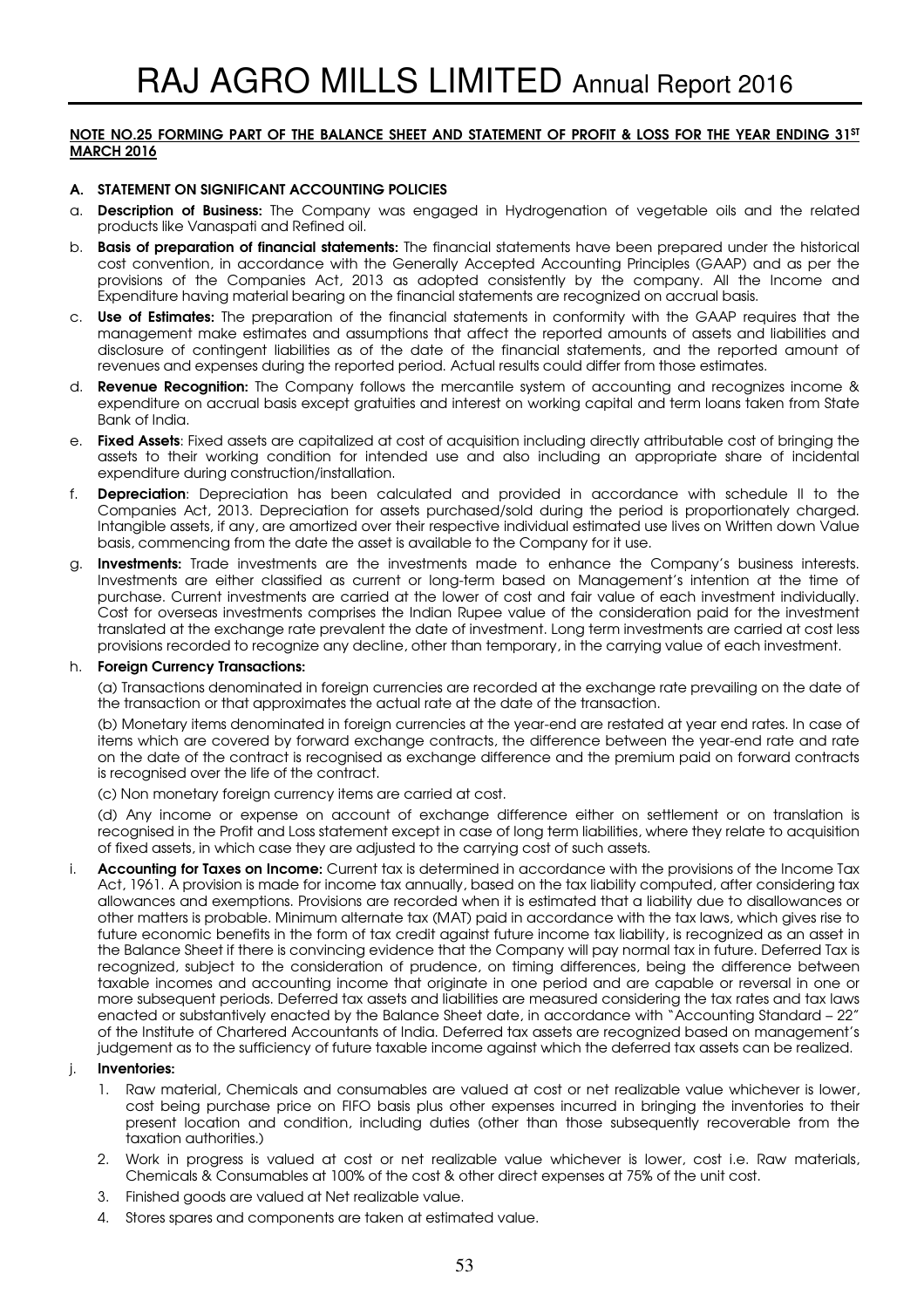#### k. Retirement Benefit:

I) Short Term Employee Benefits:

Short Term employee benefits are recognized on an undiscounted basis in the profit & Loss statement of the year in which the related service is rendered.

#### II) Post-Employment Benefits:

a) Provided Fund

Benefits to employees are provided for by contribution to Provident and other funds in accordance with provisions of Employee Provident Fund and Miscellaneous Provisions Act, 1952, the payment of which are accounted for on accrual basis.

b) Gratuity

The gratuity is being charged to profit & loss account in the year in which it is paid.

#### l. Impairment of Assets:

 The management periodically asses, using external and internal sources, whether there is an indication that an asset may be impaired. An impairment loss is recognised wherever the carrying value of an assets exceeds its recoverable amount. The recoverable amount is higher of the asset's net selling price and value in use, which means the present value of future cash flows expected to arise from the continuing use of the assets and its eventual disposal. An impairment loss for an asset is reversed if, and only if, the reversal can be related objectively to an event occurring after the impairment loss was recognised. The carrying amount of an assets is increased to its revised recoverable amount, provided that this amount does not exceed the carrying amount that would have been determined (net of accumulated amortisation or depreciation) had no impairment loss been recognised for the assets in prior years.

#### NOTES ON ACCOUNTS

#### 1. CONTINGENT LIABILITIES NOT PROVIDED FOR;

i) Letter of Credit outstanding Rs. Nil (Previous Year Nil).

ii) Claims against the company not acknowledged as debt are:

- Sales Tax pending in appeals Rs.0.35 Lacs (Previous Year Rs. 0.35 lacs)

- 2. The Gratuity is being charged to profit & loss account in the year in which it is paid. The liability for gratuity as on 31/03/2016 is Rs.1,66,154/- (Previous year Rs.1,47,692/-).
- 3. In the opinion of the Board of Directors, the Current Assets, Loans and Advances have the value on realization in the ordinary course of business at least equal to the amount at which they are stated except as expressly stated otherwise.
- 4. The Company is having no inventory as at close of the year.
- 5. The Company is regularly incurring losses for last more than the six years and its accumulated losses are more than 50% of its Net worth. However during the current year it incurred cash losses. As per the explanation and information given to us its plant is now totally out of operations. The company had also obtained the approval of the shareholders under section 293(1)(a) of the Companies Act, 1956 for disposal by way of sale, transfer or otherwise of whole or substantially the whole of undertaking of the company at a time or at different times in one or more tranches pursuant to the Postal Ballot Notice dated 18.04.2011 sent under section 192A of the Companies Act, 1956 read with the Companies (Passing of the Resolution by Postal Ballot) Rules 2001. As such the company, in order to pay off its liabilities, the company is liquidating its assets. Hence, presently the company is not maintaining its status of going of concern.
- 6. As per settlement with the State Bank of India under the One Time Settlement (OTS) vide letter no. SAMB/SK/1142 dated 26.09.2012, the company has paid the remaining balance amount of Rs.5,19,03,055/- against the Principal Amount due as well as made payment of interest of Rs.2,85,92,615/- during this year. All the payments have been made within the specified period as per the OTS. The entire amount of interest of Rs. 2,85,92,615/- has been claimed as expense during the year on payment basis keeping in view the stipulations under the One Time Settlement.
- 7. There are no Micro and Small Enterprises under The Micro, Small and Medium Enterprises Development Act, 2006 to whom the Company owes dues.
- 8. Amounts Payable to Auditors:

| <b>Statutory Auditors</b> |             |
|---------------------------|-------------|
| Audit Fees                | Rs.18,893/- |
| Taxation/Other Matters    | Rs.11,450/- |
| Total: -                  | Rs.30,343/- |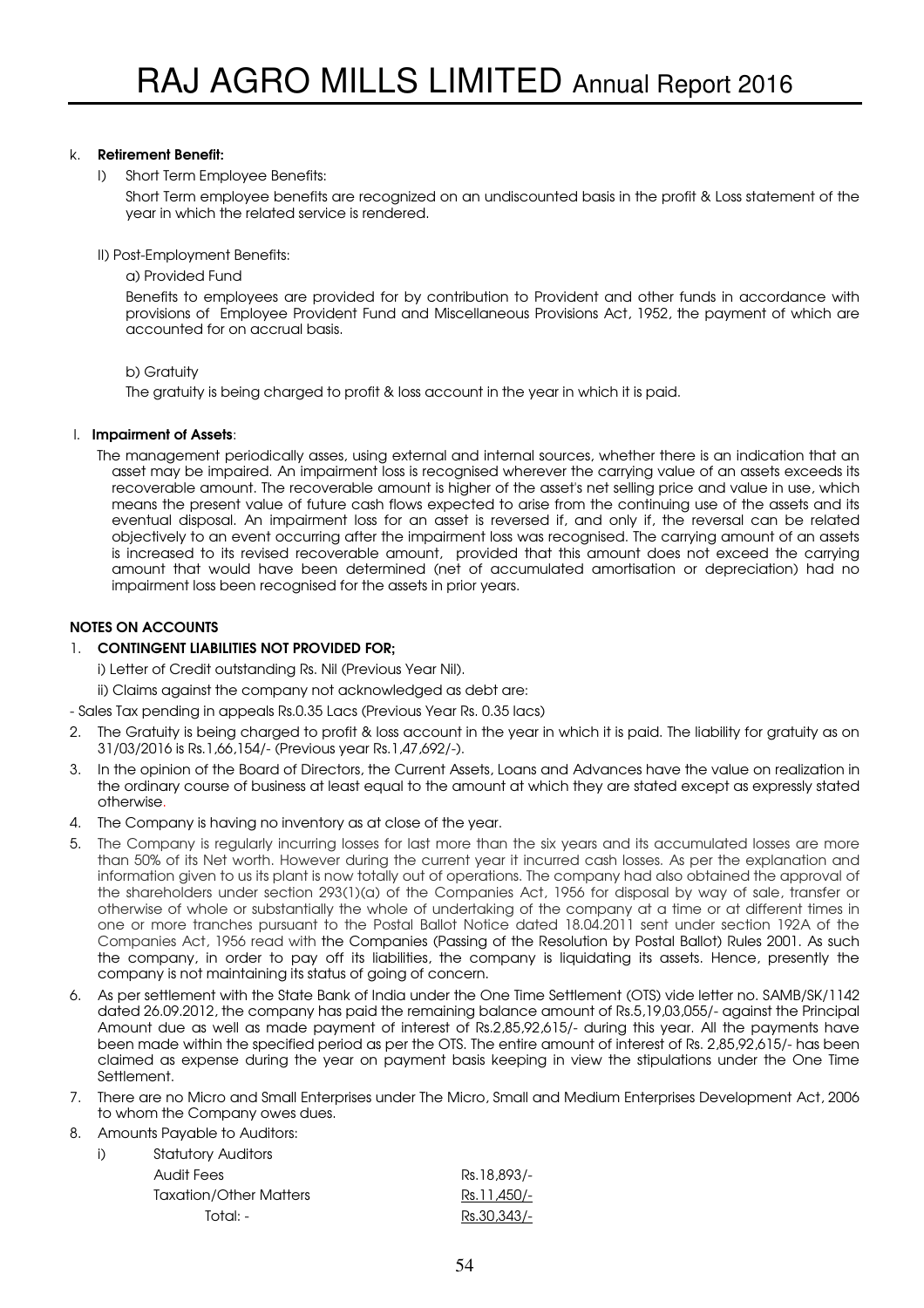9. As the new Companies Act, 2013 has specified the life of the asset therefore the depreciation has been calculated and provided as per Schedule II to the Companies Act, 2013.

#### 10. Segmental Information:

The Company is a single segment company engaged in manufacturing of hydrogenated vegetable oils and the related products like Vanaspati and Refined oils. Accordingly the disclosure requirement as prescribed in the Accounting Standard 17 on "Segment Reporting" issued by The Institute of Chartered Accountants of India is not applicable.

#### 11. RELATED PARTY DISCLOSURE:

There is no transaction with the related parties as described in Accounting Standard-18 issued by the Institute of Chartered Accountants of India.

#### 12. Earning Per Share:

a) Earning per Share (EPS) computed in accordance with Accounting Standard 20 issued by The Institute of Chartered Accountants of India: -

| <b>Particulars</b>                                | F.Y. 2015-16  | $F.Y. 2014-15$ |
|---------------------------------------------------|---------------|----------------|
| Net Profit/(Loss) as per Profit & Loss A/c (Rs.)  | (3,01,31,359) | (53,07,668)    |
| Weighted Average No. of Equity Shares outstanding | 3103600       | 3103600        |
| during the year (No.)                             |               |                |
| Basic and Diluted Earnings Per Share (Rs.)        | (9.71)        |                |

- 13. Deferred Income Tax: As there is no certainty of company being operational in its line of activity in the near future hence no Deferred Tax Asset has been created. The deferred tax liability created in earlier years has been written back in the books in the previous years.
- 14. No Remuneration paid to Whole time director during the year.
- 15. The Power and Fuel expenses include standing charges for holding power connection in the name of company and these are the minimum charges and do not include any operational expenses.
- 16. The previous year figures have been regrouped and re-casted wherever necessary to make them comparable with the current year figures.
- 17. Notes No. "1" to "25" including statement on Significant Accounting Policies form an integral part of the Balance Sheet and Statement of Profit & Loss.

| Signed in terms of our report of |                                        |  |  |
|----------------------------------|----------------------------------------|--|--|
| Even date                        |                                        |  |  |
| For P.C.Goyal& Co.               | For & on behalf of the Board           |  |  |
| <b>Chartered Accountants</b>     |                                        |  |  |
| $Sd$ /-                          | $Sd$ -<br>$Sd$ -                       |  |  |
| (CA P.C.Goyal)                   | (Varinder Kumar)<br>(Sanjeev Bansal)   |  |  |
| Partner                          | <b>Director</b><br>Mg. Director        |  |  |
| M.No.080377                      | DIN:00057485<br>DIN:00057532           |  |  |
| <b>FRN: 002368N</b>              |                                        |  |  |
|                                  | $Sd$ -<br>$Sd$ -                       |  |  |
|                                  | (Rupinder Singh)<br>(Davinder Kumar)   |  |  |
|                                  | <b>CFO</b><br><b>Company Secretary</b> |  |  |
| Place: Ludhiana                  |                                        |  |  |
| Date: 25.05.2016                 |                                        |  |  |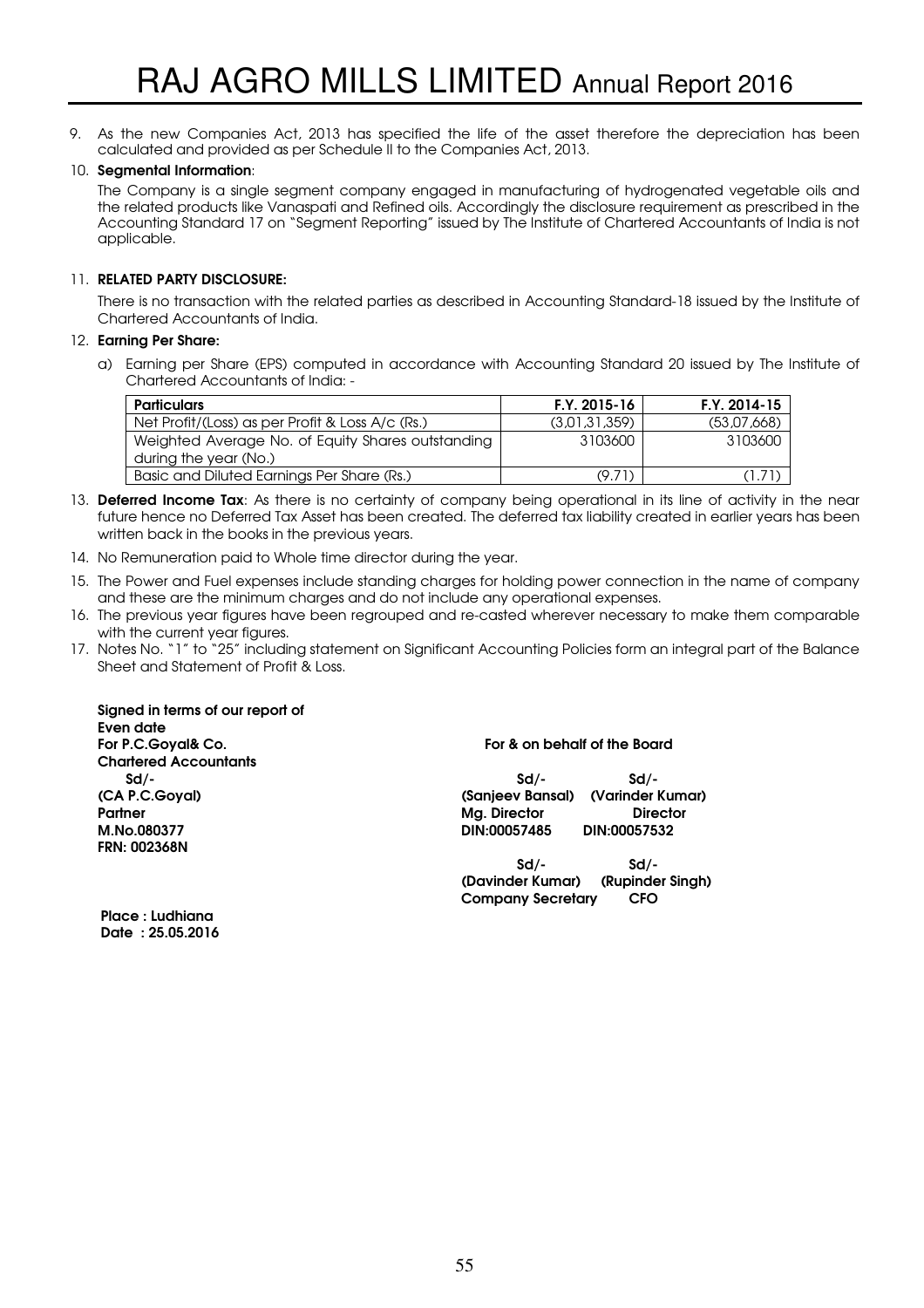#### RAJ AGRO MILLS LIMITED CIN:L15149DL1990PLC040532

Registered Office: C-8/419, Sector 8, Near Madhuban Chowk, Rohini, New Delhi - 110085

#### ATTENDANCE SLIP

| Member's Folio No |  |  |  |  |  |
|-------------------|--|--|--|--|--|
| Client ID No.     |  |  |  |  |  |
| DP ID No.         |  |  |  |  |  |
|                   |  |  |  |  |  |
|                   |  |  |  |  |  |
|                   |  |  |  |  |  |

I hereby record my presence at the 26th Annual General Meeting of the Company held on Friday, 30th day of September, 2016 at 10.00 a.m. at the Registered Office of the Company at C-8/419, Sector 8, Near MadhubanChowk, Rohini, New Delhi .

Notes :

\_\_\_\_\_\_\_\_\_\_\_\_\_\_\_\_\_\_\_\_\_\_\_\_\_\_ Signature of Member/Proxy

-------

1. Members/Proxy holders are requested to produce the attendance slip duly signed for admission to the meeting hall.